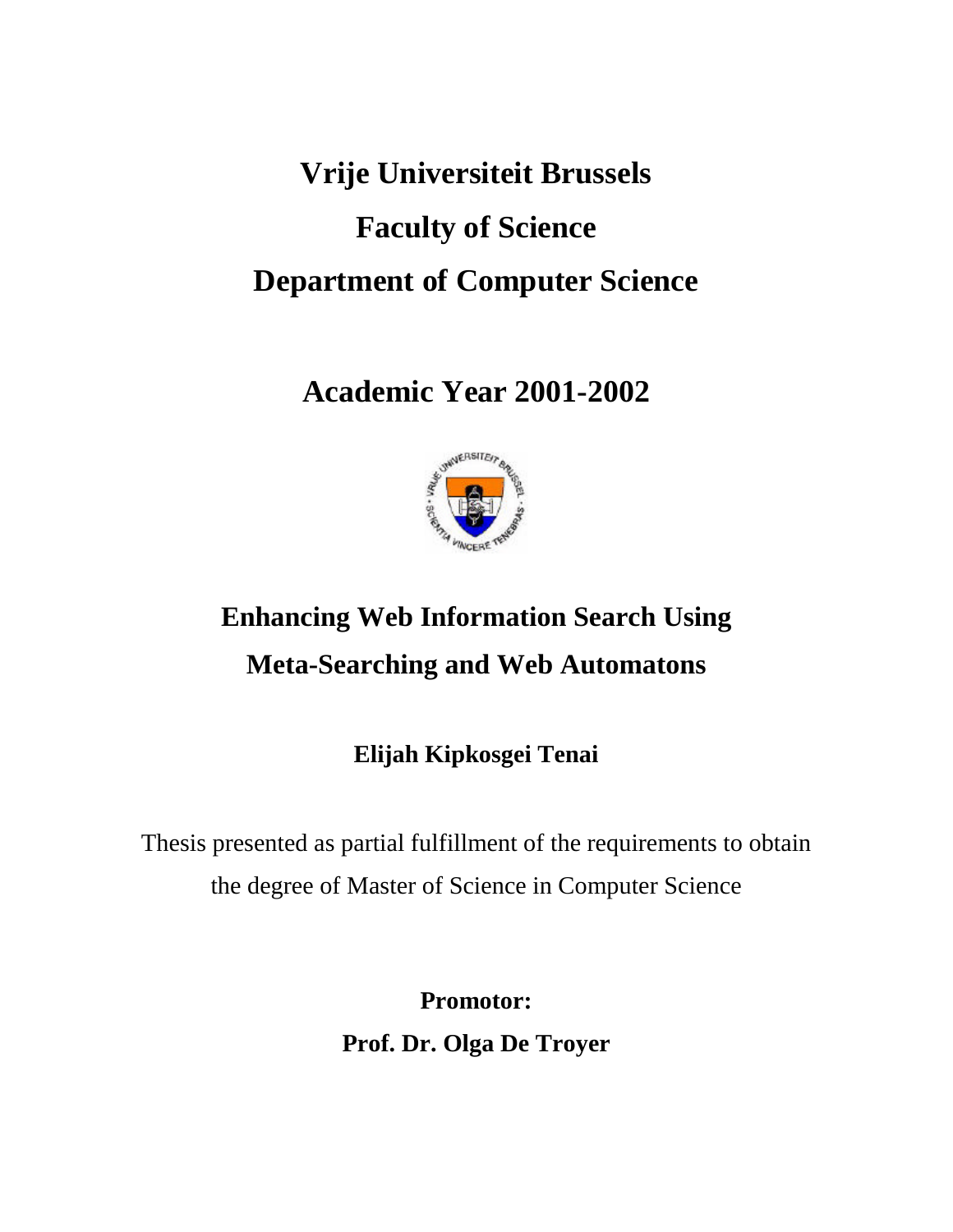# **Abstract**

The Web has emerged as a crucial information propagation medium in the information age. As a consequence, availability of information on the Web has exploded. Equipping consumers with better Web search tools is therefore becoming a matter of priority for Web researchers.

Standard Web search engines have remained popular and, indeed, are very essential tools for Web users to search for useful information. However, users often are faced with the limitations of these search engines. These limitations include presence of obsolete data in their databases, limited coverage of the WWW, vulnerability to keyword spamming and inaccurate ranking of search results.

This thesis is founded on an attempt to demonstrate alternative approach to Web searching, which can improve upon traditional approaches to Web searching. A tool was developed, which combines meta-searching and use of Web automatons to process user queries and produce higher quality results than individual regular search engines.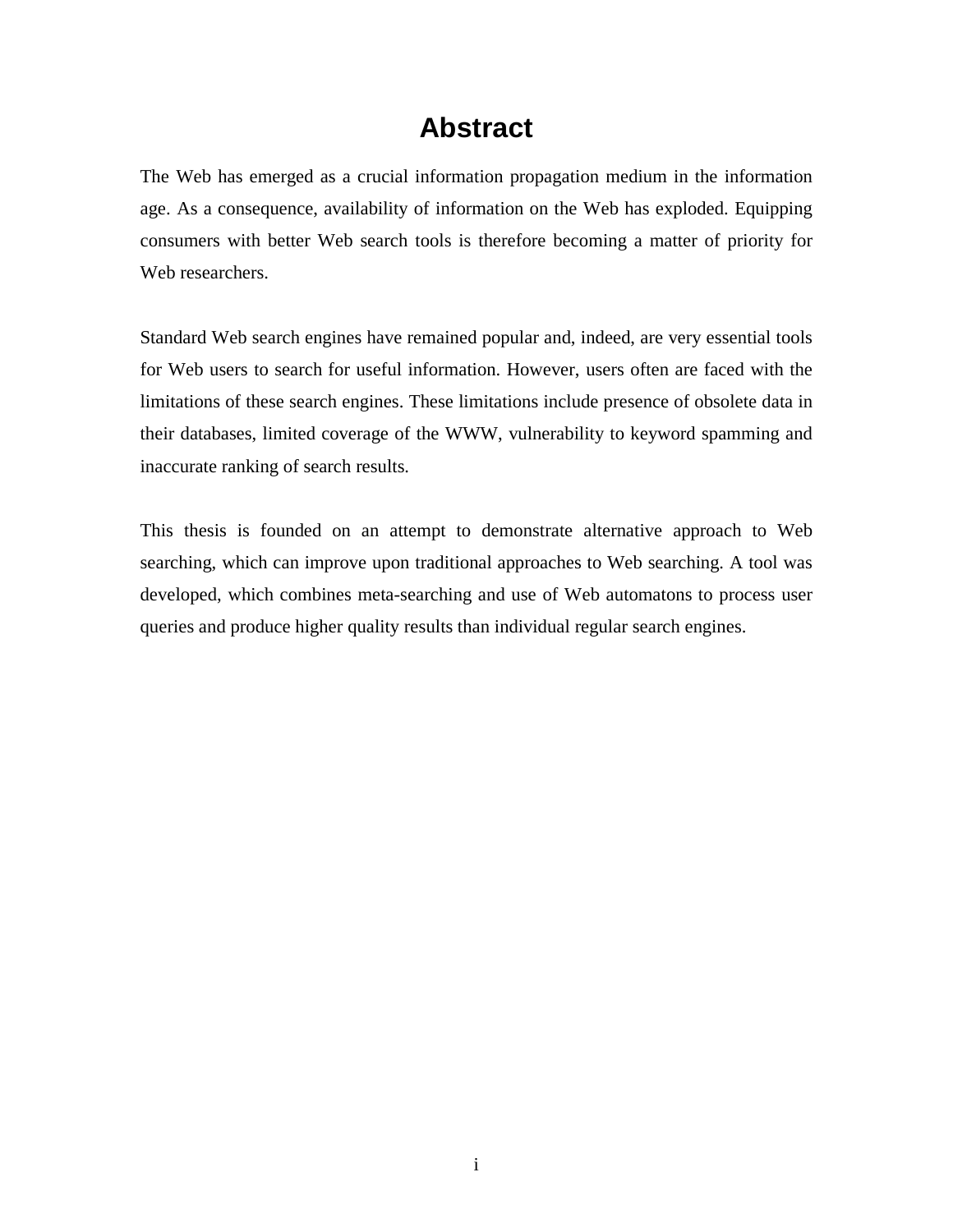# **Acknowledgements**

My sincere gratitude goes to my thesis Promotor Prof. Dr. Olga De Troyer for her guidance and invaluable advice that helped shape this thesis work.

My study at VUB was on VLIR Scholarship. I am most grateful to Prof. Dr. G. Eisendrath, Prof. K. Mavuti and Dr. T. M. Waema for the worthwhile opportunity.

I am privileged to have had friends who were there for me. Thanks John, Ibrahim, Jane, Carol and Miora for helping me not take things too seriously. On the same note, I also wish to express my genuine gratitude to staff at EDUCO for the numerous acts of kindness they accorded me.

Special 'thank you' must go to my fiancée, Betty, who has had to put up with a lot with incredible endurance during my period far away from home pursuing this study endeavor. Thank you for your love, patience, support and the countless reasons we know.

Most importantly, I thank almighty God for the awesome gift of life and for keeping my heart from trusting in vanity. In humble reverence, I owe my whole being to Him.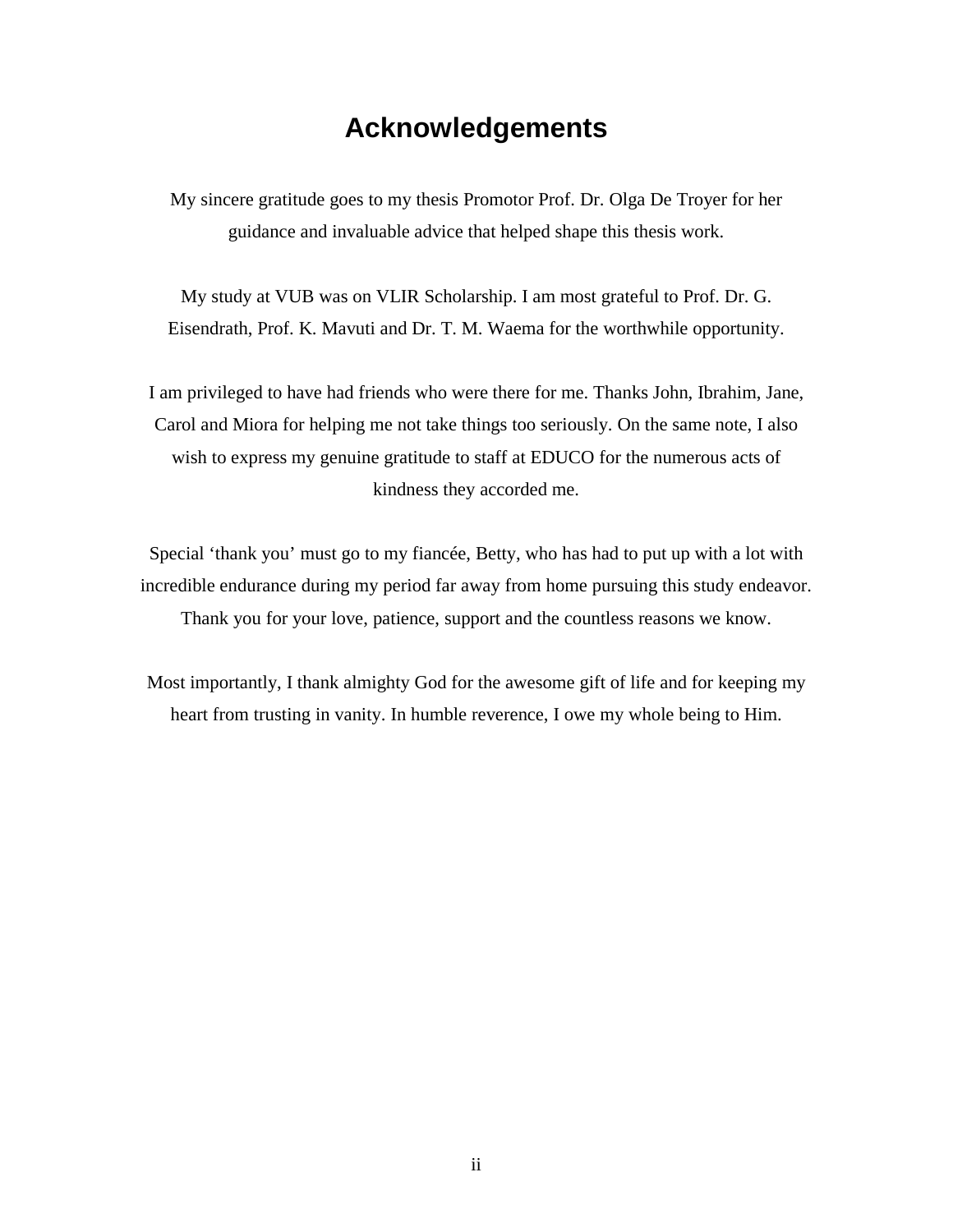| 1.    |                                                                         |
|-------|-------------------------------------------------------------------------|
| 1.1   |                                                                         |
| 1.2   |                                                                         |
| 1.3   |                                                                         |
|       |                                                                         |
| 2.1.  |                                                                         |
| 2.2.  |                                                                         |
| 2.3.  |                                                                         |
| 2.3   | The Challenge of Information Discovery on the Web: The Invisible Web 12 |
| 2.4   |                                                                         |
|       |                                                                         |
| 3.1   |                                                                         |
| 3.2   |                                                                         |
| 3.2.1 |                                                                         |
| 3.2.2 |                                                                         |
| 3.3   |                                                                         |
| 3.3.1 |                                                                         |
| 3.3.2 |                                                                         |
| 3.3.3 |                                                                         |
|       |                                                                         |
| 3.4.1 |                                                                         |
| 3.4.2 |                                                                         |
| 3.4.3 |                                                                         |
| 3.5   |                                                                         |
| 4.    |                                                                         |
| 4.1   |                                                                         |
| 4.2   |                                                                         |
| 4.3   | Framework for Document Representation, Fusion and Ranking33             |
| 4.3.1 |                                                                         |
| 4.3.2 |                                                                         |
| 4.3.3 |                                                                         |
| 4.3.4 |                                                                         |
| 4.4   |                                                                         |
| 4.4.1 |                                                                         |
| 4.4.2 |                                                                         |
| 4.5   |                                                                         |
| 4.6   |                                                                         |
| 4.7   |                                                                         |
| 5.    |                                                                         |
| 5.1   |                                                                         |
| 5.2   |                                                                         |
| 5.3   |                                                                         |
|       |                                                                         |

# **Contents**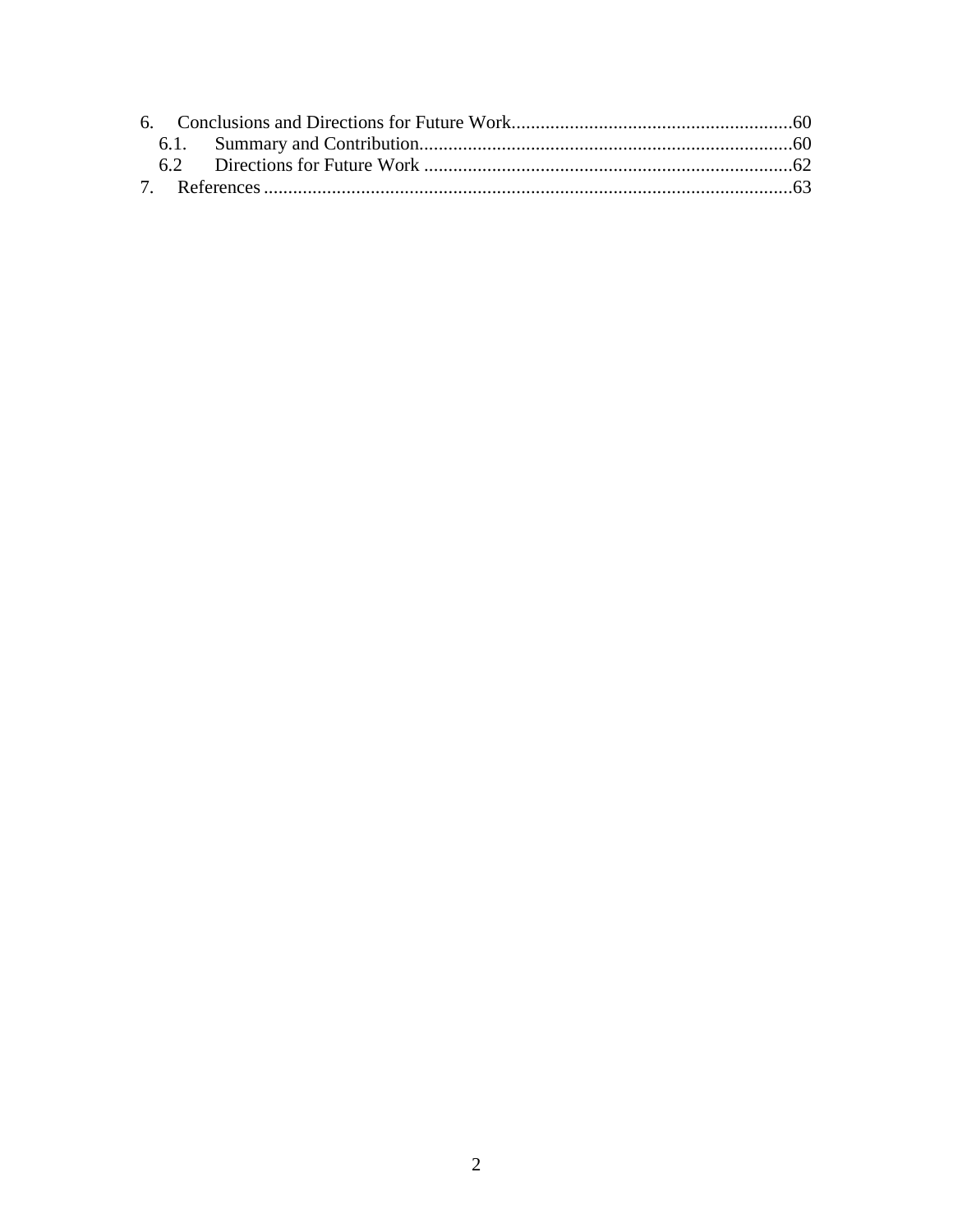# **1. Introduction**

The modern age has been dubbed the "information age" following the crucial role that exchange of information and ideas has taken shape worldwide. General affordability of IT tools and widespread accessibility of the Internet and WWW has led to what has been hailed the global information boom. Availability of information has exploded. However, this overwhelming availability of information has not necessarily translated to widespread use. In particular, users on the WWW often find themselves swamped with information but with few tools to help gather and manage relevant information for their consumption. It is thus becoming equally crucial that as the Internet and WWW evolves and grows by the minute [Powel & Wicke, 1995], so should the routes and tools to negotiate passage to their information resources.

Web search engines have remained the prime information discovery mechanism on the Web. According to GVU  $8<sup>th</sup>$  survey [GVU, 1999], 84 % of WWW users use search engines to find information on the Web. Out of the spirit of competition, frequent enhancements are made by owners of search engines to appropriately index available Web information resources in order to improve communication by providing efficient access to the growing amount of information. However, there are still limitations to the current search engines, improvements may help to maximize the benefits of the Web. Most search engines, for example, lack in comprehensiveness and the timeliness of Web information coverage. In many available search engines, users have to contend with the deficiency in efficiency, overall coverage and precision in information searches.

Thus, as the worth of the Web, as the predominant information propagation medium, continues to rise, equipping Web information consumers with better Web information search tools continue to merit greater significance in Web research.

The motivation for this thesis is pivoted on this idea. The thesis attempts to explore ways of enhancing Web information search by improving accuracy and effectiveness of Web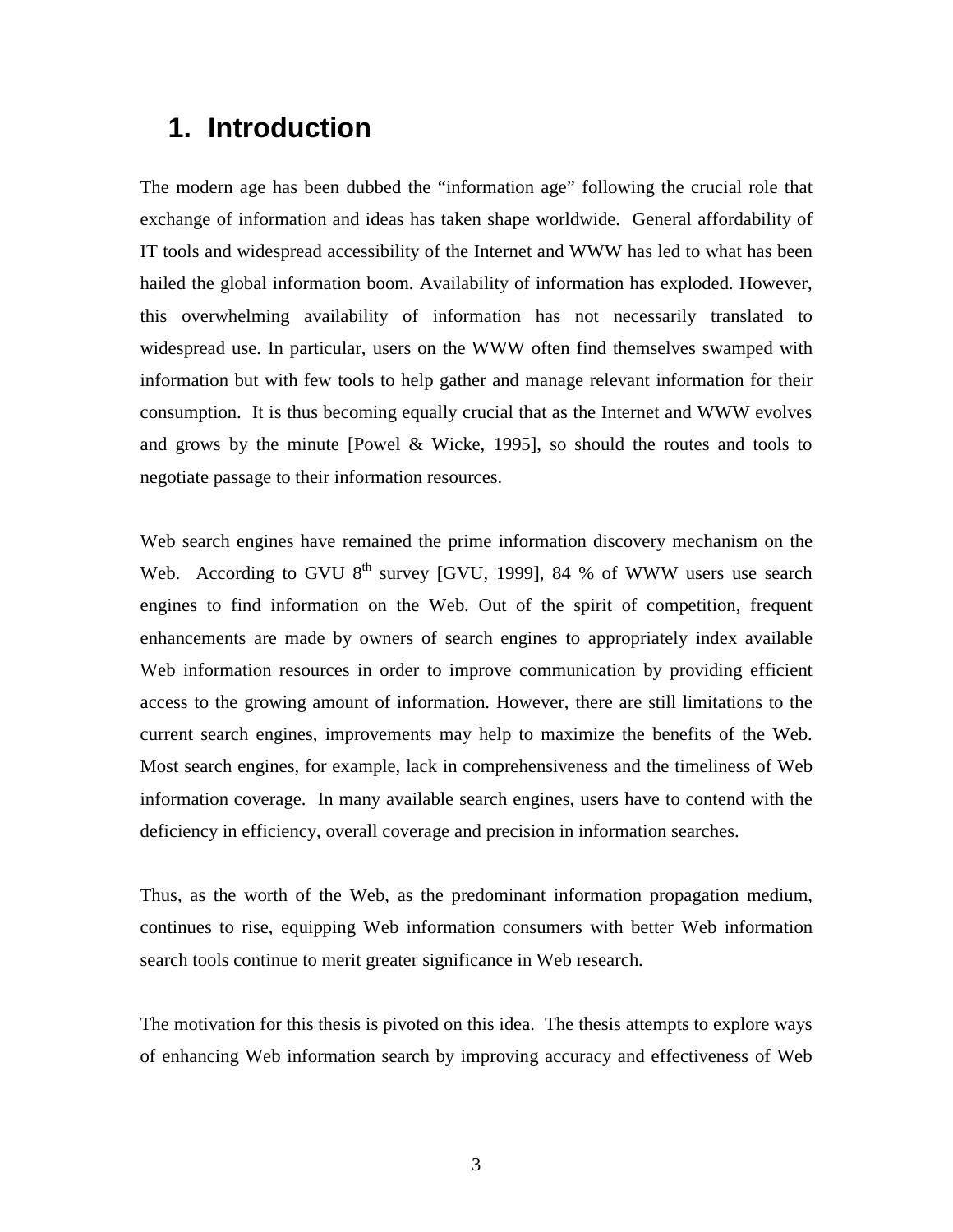search through use of meta-searching and Web automatons to address the limitations that users who rely on single standard engines face. These limitations include:

- $\checkmark$  Inadequate coverage of the WWW information resources. Combining search results from multiple search engines (meta-searching) can be employed to solve this problem.
- $\checkmark$  Presence of obsolete content in some engines' indexes resulting in outdated outcomes on search results, for example in situations where indexed sites exhibit highly ephemeral characteristics and the Web search engines are slow to update their indexes. Automatons could be used to quickly check and eliminate such results for the user.
- $\checkmark$  Vulnerability of the search engines to keyword spamming by Website developers that cause deceptive increase in the ranks of their pages on search results. Web automatons could be used to compute genuine ranks for Web pages found on search results by downloading the pages and locating the query-terms and, where necessary, re-rank the outcomes of the search for the user.
- $\checkmark$  Occasional inaccessibility of certain search engines due to engine or network problems. A tool that automates meta-searching will overcome this problem by returning results from other search engines that are available.

# **1.1 Purpose**

This thesis demonstrates the application of Web automatons and meta-searching to help Web users deal with limitations of search engines and the long and tedious process of searching for information on the Web.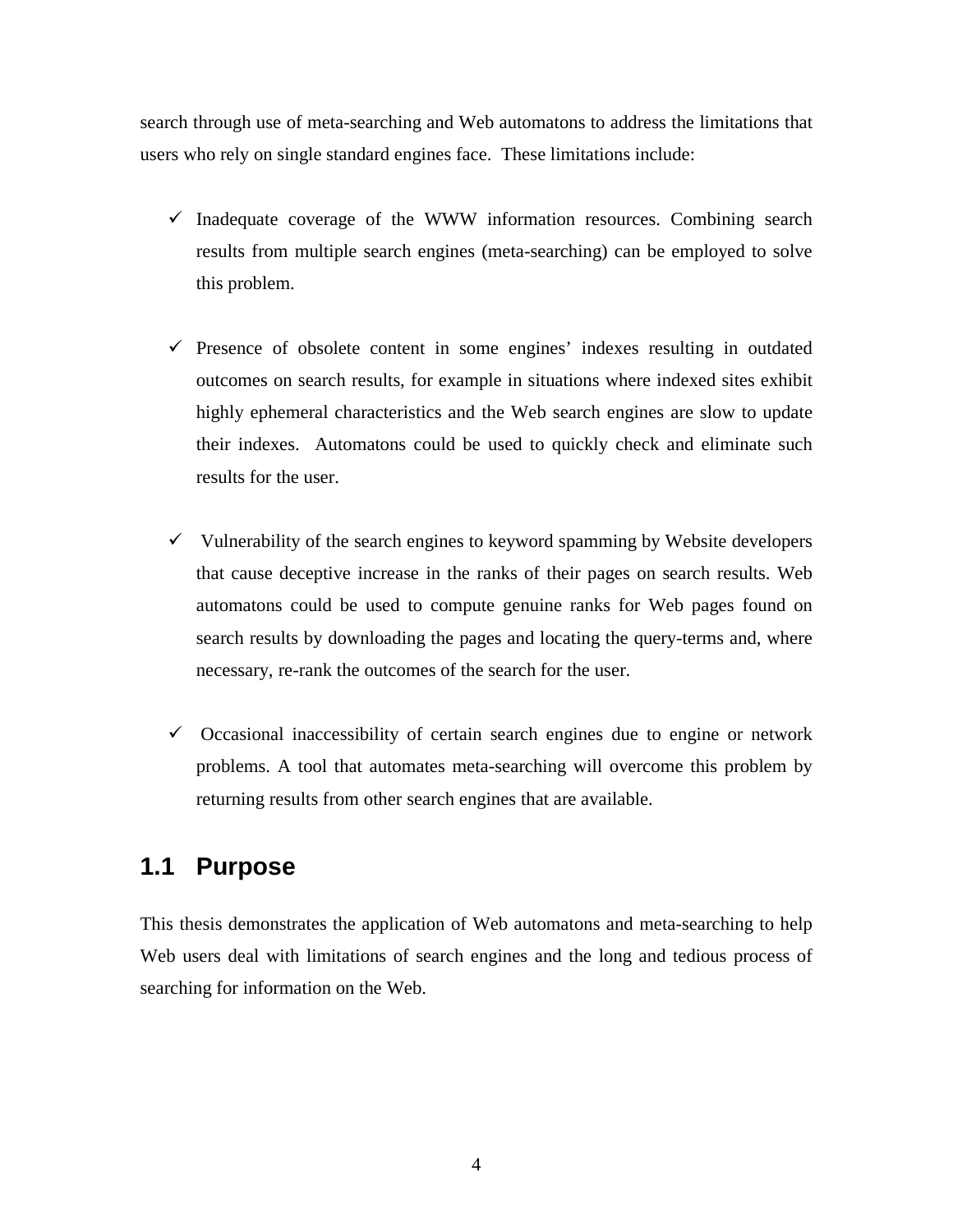### **1.2 Research Methodology**

A Meta-search tool, which includes a multiengine search facility, Web robots and relevancy checking module, was developed.

The tool has an intuitive user-interface. Among other functions, the interface allows a user to select and simultaneously submit queries to multiple search-engines and to retrieve and browse through the aggregated or a particular search engine's search results. The interface includes a simple Web browser to enable a user to visualize the results of the search and to follow hyper-links. The interface is equipped with appropriate navigational tools to enable a user to perform most of the rudimentary Web browsing tasks.

The tool uses Web robots to automatically retrieve each Web page referenced by the returned Web search results, for purpose of relevancy checking, and to detect and eliminate obsolete hits from search results.

The relevancy-checking module applies a uniform scoring measure, based on degree of relevance to the search query, to all pages referenced in the search results returned by the multiple search engines. The tool downloads and analyzes the actual pages assigning each a score. The scores are then used as the basis for ranking the aggregated search results, with the most relevant results ranked first.

## **1.3 Overview**

This thesis document is divided to seven chapters, organized as follows. The current chapter, chapter one, presented a statement of the problem that is addressed in the rest of this thesis, describing the motivation, the purpose, and the research methodology used.

The next two chapters will provide review of background information where fundamental ideas for the implementation of the thesis project were drawn up. Chapter two gives an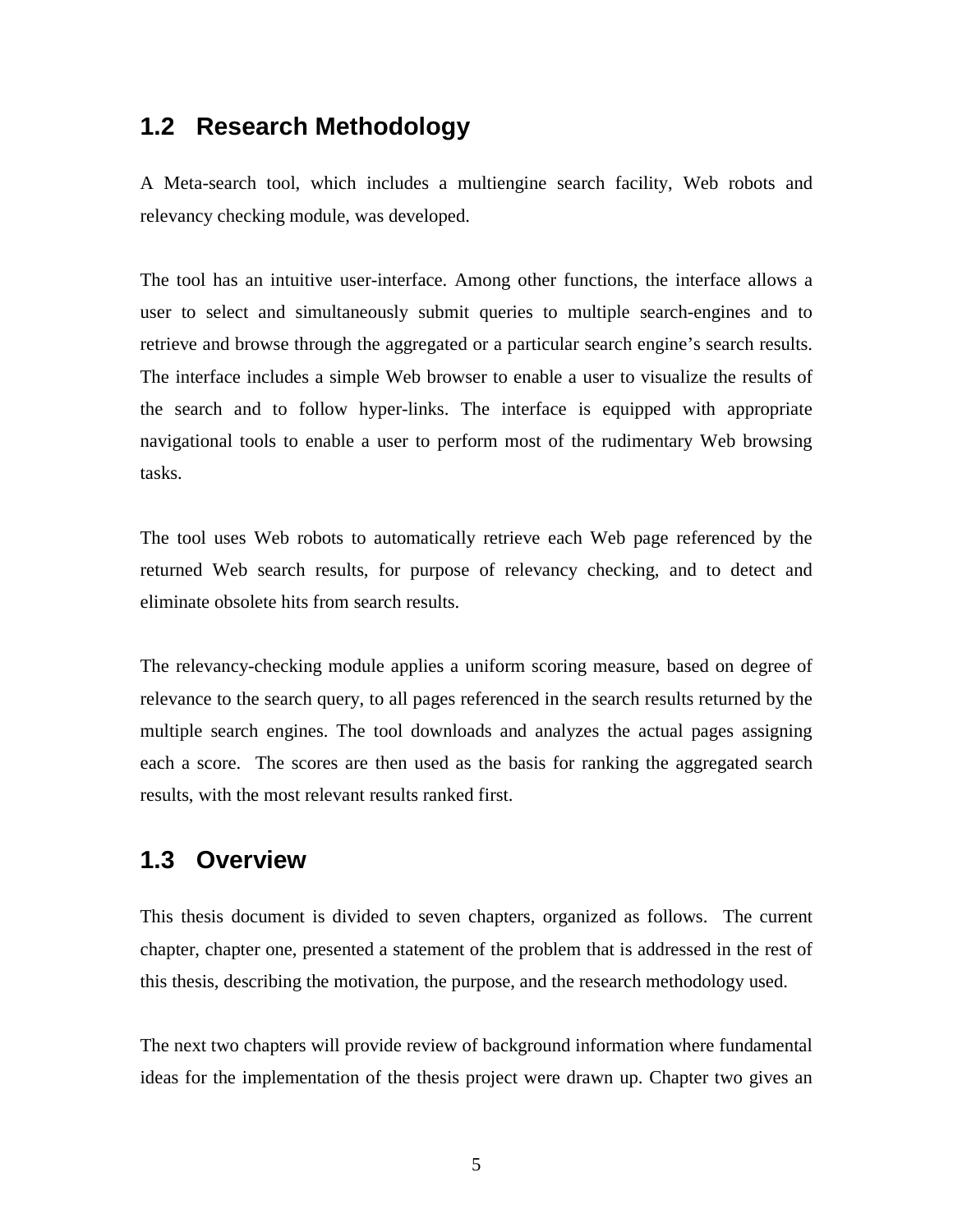overview of the basic operations, the techniques used, and the challenges faced by Web search engines. Chapter three discusses extensively on Web automatons, commonly called Web Robots, Spiders or Crawlers. Specifically, the chapter defines and describes what Web Robots are, how they work, the concerns and ethics of their operations, a breakdown of the possible application areas they can be utilized for, among other issues.

Chapter four presents a description of the developed Meta-search tool. The underlying architecture of the tool is described in detail, followed by a discussion of the implementation issues and operational features of all the significant components of the tool.

Chapter five elaborates on the experiments performed with developed Meta-search tool and the results obtained.

Chapter six contains the concluding remarks. It covers the summary and highlights of the contributions of the thesis, and some suggestions for future work.

Finally the references, Websites and bibliographic materials, consulted in the course of the development of this thesis work are listed in chapter seven.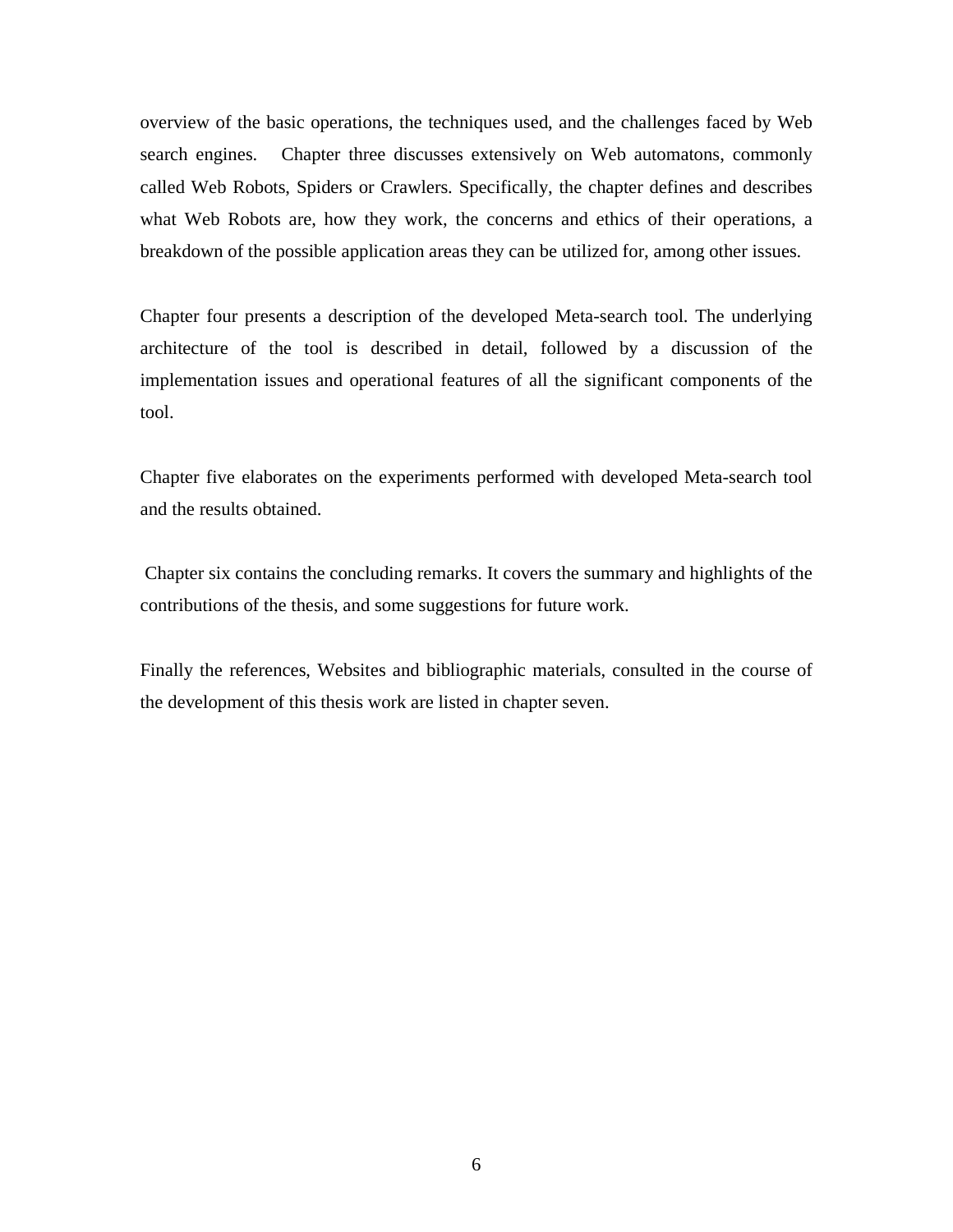# **2. Web Search Engines: Overview of Operation and Challenges**

### **2.1. Web Search Engines**

The World Wide Web is currently the most advanced information system deployed on the Internet, and embraces within its data model most information in previous networked information systems [Berners-Lee]. This has resulted in a highly distributed information retrieval system consisting of varied documents, software, sounds, images, and other file system data located on different computers dispersed around the Internet. The World Wide Web's popularity has been growing enormously and has made colossal amounts of information available for consumption by any person, anywhere in the World.

Concomitant with the immense growth of the Web is the difficulty in locating relevant information; given the sheer amount of information, locating information of interest can be a chaotic and messy process, without the aid of appropriate navigation tools, Pinkerton in [Pinkerton, 1994] calls it " the resource discovery problem".

Web search engines have remained the most popular way to locate information on the Web. A myriad of search engines exist on the Web [Eagan & Laura, 1996]. These engines employ a variety of tools and techniques for discovering and retrieving information on the Web for users. These techniques are geared to best harness the proliferation of information on the Web.

In a nutshell, the Web search engines are expected to do two things: Systematically gather and index data from the Web, and other Internet sources, and, thereafter, provide access to a databases with these results through a search facility.

To gather and index data from the Internet, search engines use automated programs, called robots, which traverse many Web pages in the Web, by recursively retrieving linked pages, and scanning through them for relevant information. As a robot gathers the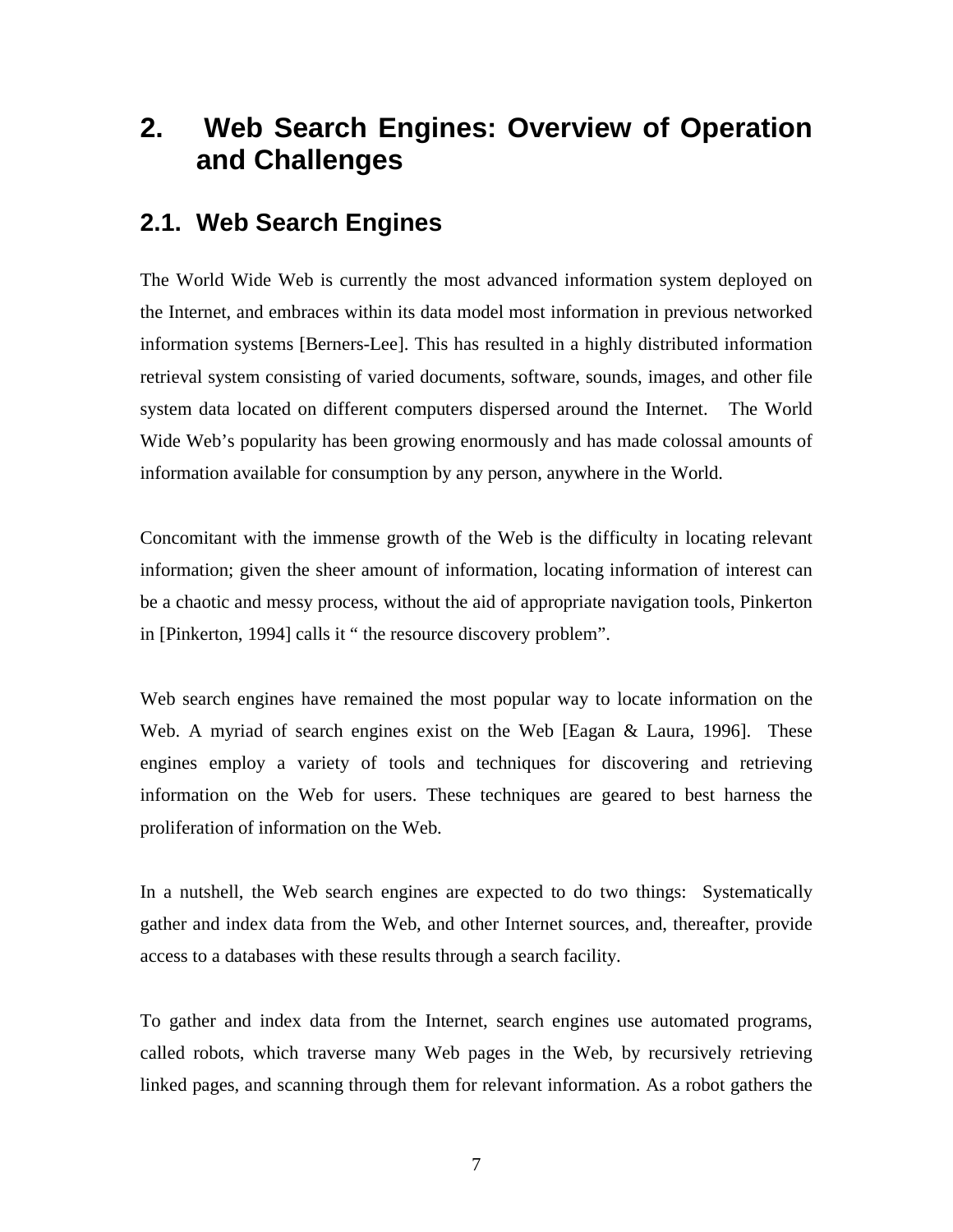information from the pages, it also updates the search engine database with the information. Robots are also known as Spiders, Crawlers, Wanderers and Worms (See chapter 3).

Many search engines also offer catalogs of topics for those who prefer to browse. The catalogs are created manually and give a hierarchical ordering of Web pages [Weiss, 1996] clustered by relevance to the concepts they contain. Yahoo[4] is a popular example of a search engine that implements catalogs extensively.

Some Web search engines do not search the Web themselves to build databases. Instead, they allow searches to be sent to several search engines all at once then merge the results on one page, a technique called Meta-searching (See 2.4). Search engines employing the technique are normally referred to as Meta-search engines. Some examples of Metasearch engines on the Web include Metacrawler[5], Dogpile [6] and Mamma [7].

The search facility is ordinarily accessed via a search Form on a Web page found at the search engine Website. Typically, a user types a query on the Form and submits to the search engine. The search engine searches through its database for information which best match the query and returns a list of links (normally termed hits) to the matching resources. The list of matches is usually ranked according to how relevant they are deemed to be to the search query.

A number of parameters determine the success of search engines. These include: the speed of searching, the availability of search options and features, size, content and currency of the database, the relevancy of search results, how they are presented, and the overall ease of use. But generally speaking, a good search engine should provide results that are easy to understand and with enough information to make a decision about the usefulness of the results.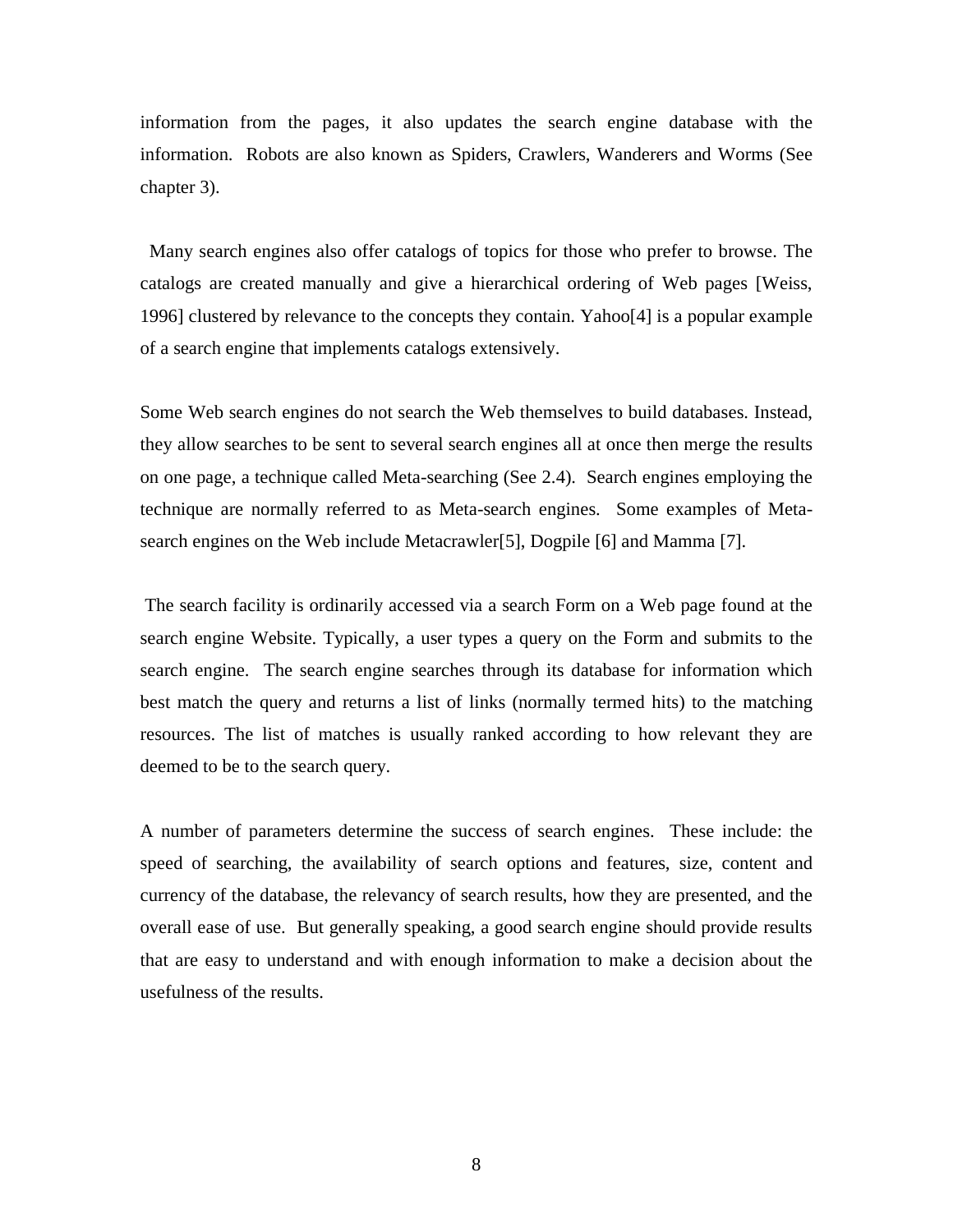# **2.2. Information Retrieval Techniques on Web Search Engines**

The challenge for Web search engines is not in the volume of hits they can produce. Search engines can generally produce a lot of hits. The important issue is, can a user get what he or she wants?

What features prominently in evaluation of the quality of search engines is their effectiveness in producing relevant results. That is, how best a search engine can retrieve information relevant to user queries, while minimizing the amount of irrelevant information.

In their paper, Christos and Douglas [Christos  $\&$  Oard] survey the techniques currently available to meet this challenge. They have divided the techniques into two classes: The more traditional methods, which include full text scanning, signature files, inversion, and clustering; and the more recent methods, which attempt to improve query precision and capture more semantic information about each document in order to achieve better performance. These methods include concept-based searching, query expansion, artificial intelligence, natural language processing, latent semantic indexing, probabilistic logic, query by example, and the use of neural networks.

The algorithms implementing the traditional approach methods rely on the occurrence of a given set of keywords to identify the possibly relevant documents. The beauty with these methods is their simplicity. Keyword matching is one of the simplest methods of determining level of relevancy of documents to a query. The idea is that if a query is described by certain keywords, then a document containing those keywords has high chance of being relevant to the query. The obvious drawback to these methods is that only a small amount of the information associated with a document is used as a basis for making the decision on whether a document is relevant or not. Christos and Oard [Christos & Oard] observe, however, that despite this inherent limitation, these methods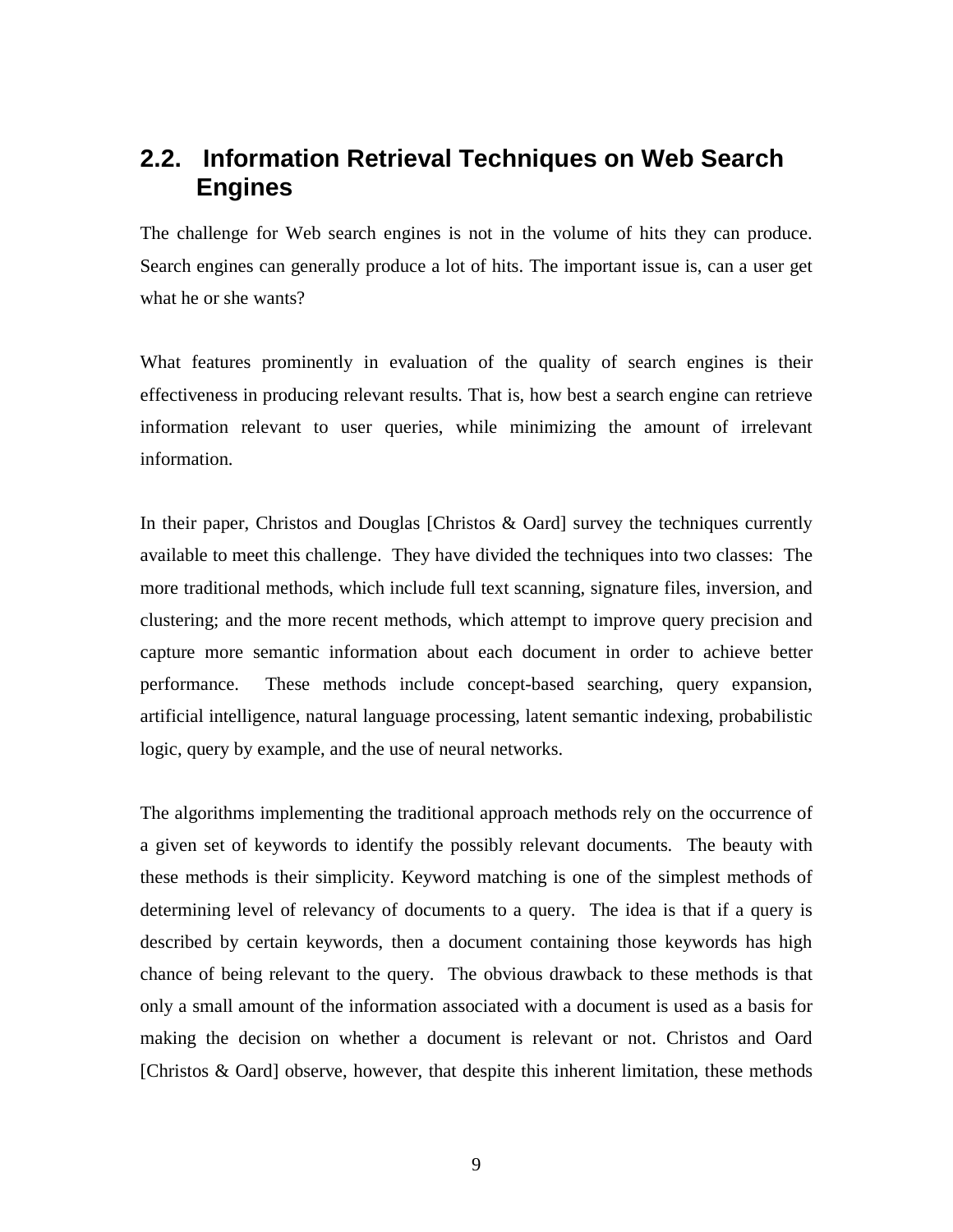often achieve acceptable precision because the full text of a document often contain a significant amount of redundancy.

The other significant inadequacy with the traditional approach methods is that they do not attempt to make actual "understanding" of the input query. As a result, the techniques may, for instance, produce spurious results that are out of a user's interests when a user types ambiguous keywords on the query (say for example "Bug"). Further, many relevant documents may be left out when generating search results, especially in domains where the same concept can be described by many different words (e.g. information retrieval, resource discovery, searching) [Kass et al, 1992]. Only checking for patterns of keywords is therefore not enough to model appropriate relevancy-checking mechanisms. Semantic and contextual information is also required.

Modeling a user's interests by semantic and contextual analysis of his her query demand information retrieval systems with relatively high level of intelligence. Advances in artificial intelligence research, in particular natural language understanding, is providing the necessary technology that can help in the design of such "intelligent" information retrieval systems. Such systems determine the relevance of a text based on an analysis of the relationship of the content or semantics of the text to a user's query by use of methods that incorporate use of sophisticated term weighting, automatic thesauri, natural language processing, relevance feedback, and advanced pattern matching. Such is the trend of techniques employed by modern search engines.

The search capabilities and features vary between search engines [Notess]. A comprehensive Web site dedicated to search engine comparisons at http://www.searchenginewatch.com/, maintained by Danny Sullivan, has a summary of characteristics of major search engines.

Many search engines also use Boolean logic (such as 'AND' and 'OR' operators) to assist users in more effectively stating what they want to find by making the query more precise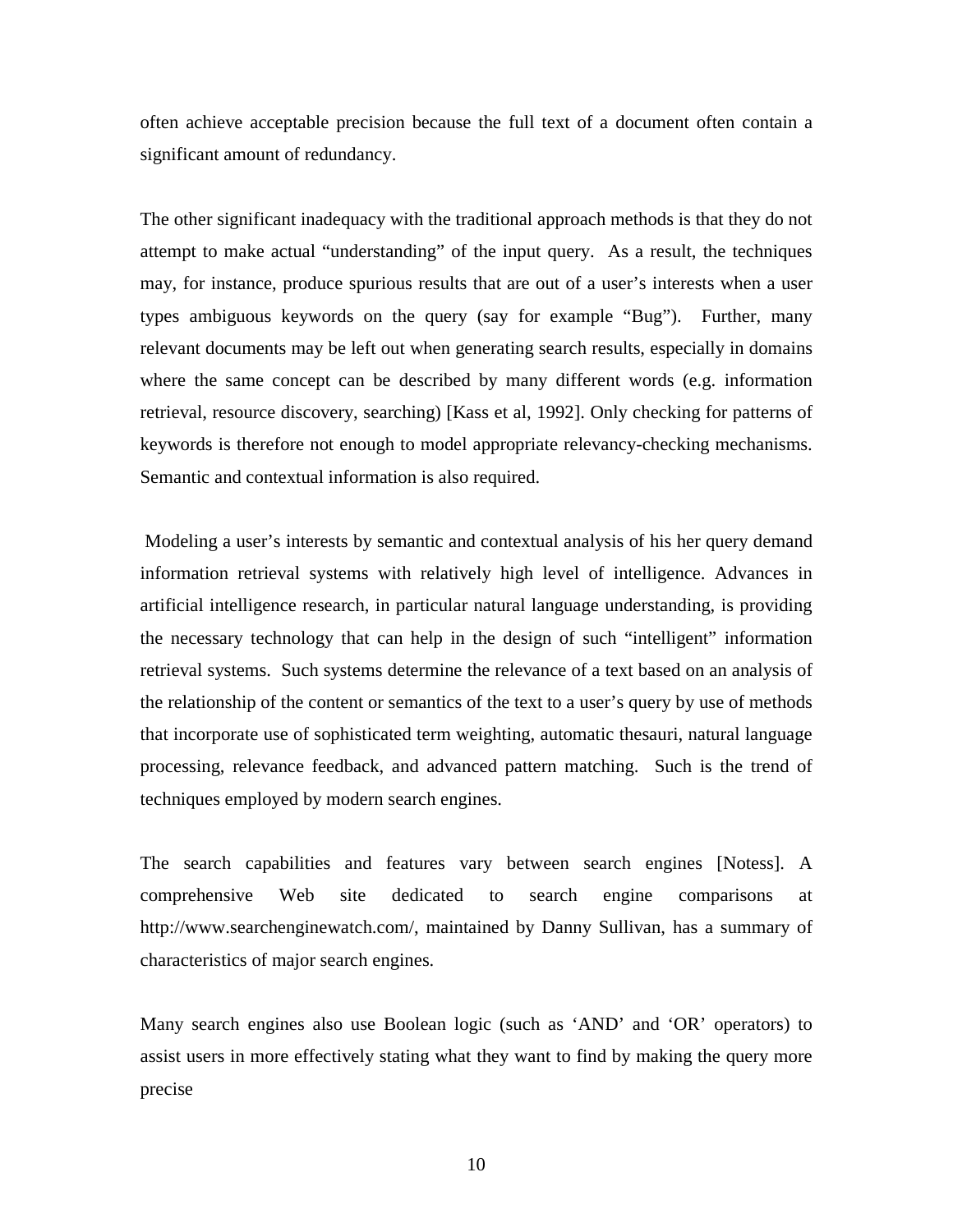# **2.3. Factors Used in Determining Page Relevancy**

A user typically presents a query, which may include several keywords to search engine, and expect the search engines to produce matches to the query sorted and ranked, so that the most relevant ones come first.

Search engines rank results according to a set of criteria in their algorithms. Exactly how a particular search engine's relevancy checking algorithm work is a closely kept trade secret [Sullivan, 2001]. However, major search engines generally consider some of the following factors:

#### <sup>9</sup> **Keyword Frequency**

A search engine will analyze how often (frequent) keywords appear in a Web page. Frequency is a count on the number of times a keyword appears on a page or in an area on the page. Those with a higher frequency are often deemed more relevant than other Web pages [Sullivan, 2001].

#### <sup>9</sup> **Keyword Density**

Keyword density, also known as keyword weight, is the percentage or concentration of keywords in page in relation to all other words on the page. The calculation varies, depending on whether the keyword is a single word or a multi-word phrase. The higher the weight the better, but only to some extend. If the weight becomes too high some search engines may suspect "keyword spamming" and probably penalize.

#### <sup>9</sup> **Keyword Prominence**

Keyword Prominence is a measure of how close to the start of a page area a keyword appears. Typically, a keyword that appears closer to the top of the page or area will be considered more relevant.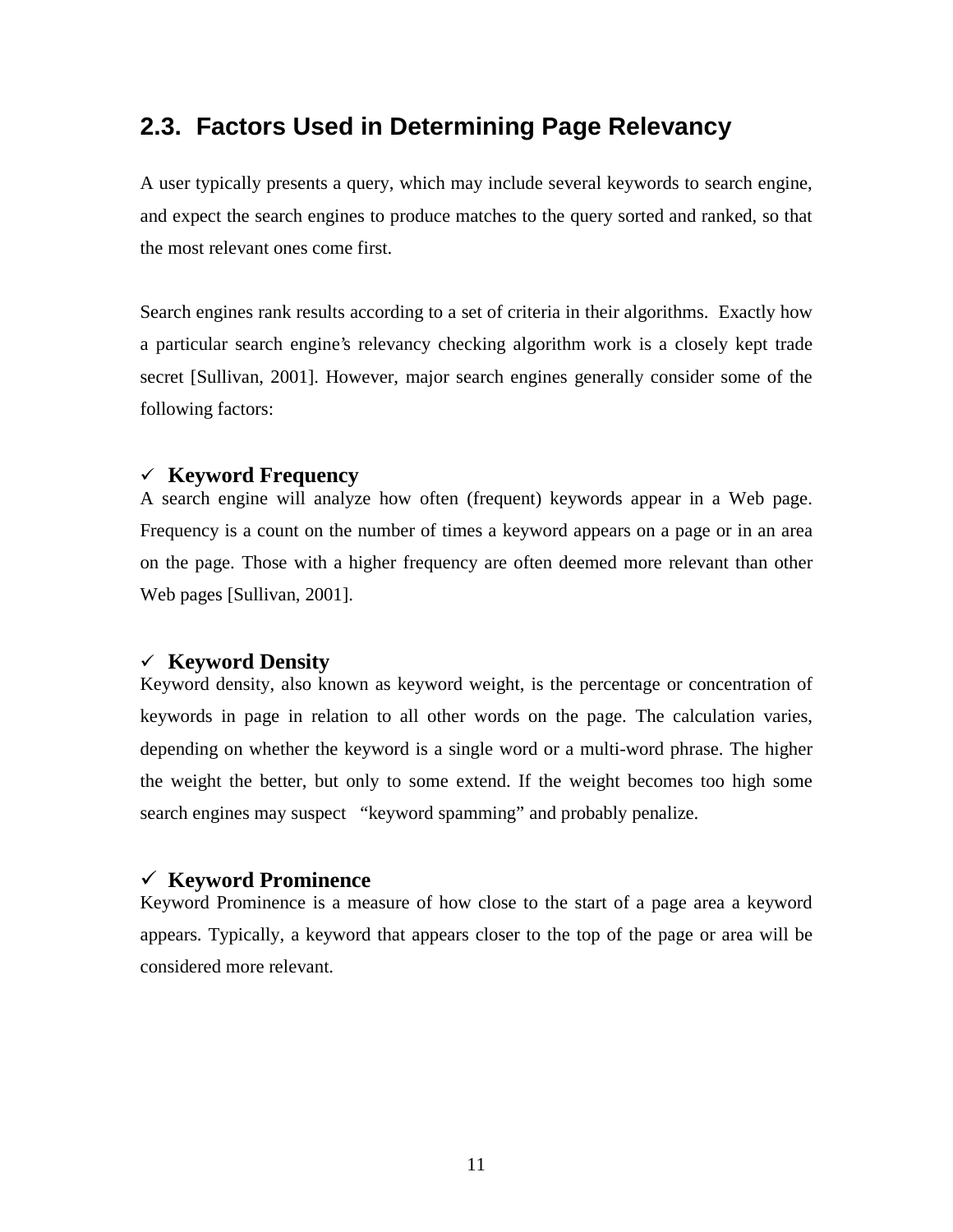#### <sup>9</sup> **Keyword Proximity**

Keyword proximity means how close keywords are to each other. In general the closer the search keywords are to each other in a document the more relevant a document will be considered to be.

#### <sup>9</sup> **Site Popularity**

Some search engines rank sites in part based on the site's link popularity [Sullivan, 2001]. This ranking measurement considers a site's "value" based on the number of other Web sites whose owners felt the site was sufficiently important to link to. If a lot of other Web sites link to a site, chances are the site is relatively important and thus should be ranked higher.

# **2.3 The Challenge of Information Discovery on the Web: The Invisible Web**

Information discovery is the process of finding and retrieving information resources that are relevant to the user of a system. The "find" process involves locating the resources and presenting these to the user as a possible (and partial) solution of the find [RDU, 1995]. Discovering documents on the Web simply means learning their identities on the vast Web information space. Identities of documents of the Web currently take the form of Uniform Resource Locators (URL).

Information discovery is the business of Web search tools -Web search engines. In a perfect case, these tools are expected to "discover" and provide users access to any resource on the Web. But the sheer abundance, high rate of increase and variety of documents on the Internet make this universal coverage of Web information not only impractical, but a daunting task to be accomplished by any single engine. In their paper [Lawrence & Gilles, 1999] the authors remark, "the major Web search engines index only a fraction of the total number of documents on the Web. No engines indexes more than about one third of the 'publicly indexable Web'". They attribute this situation to "a limitation on the engines' network bandwidth, disk storage, computational power, or a combination of these."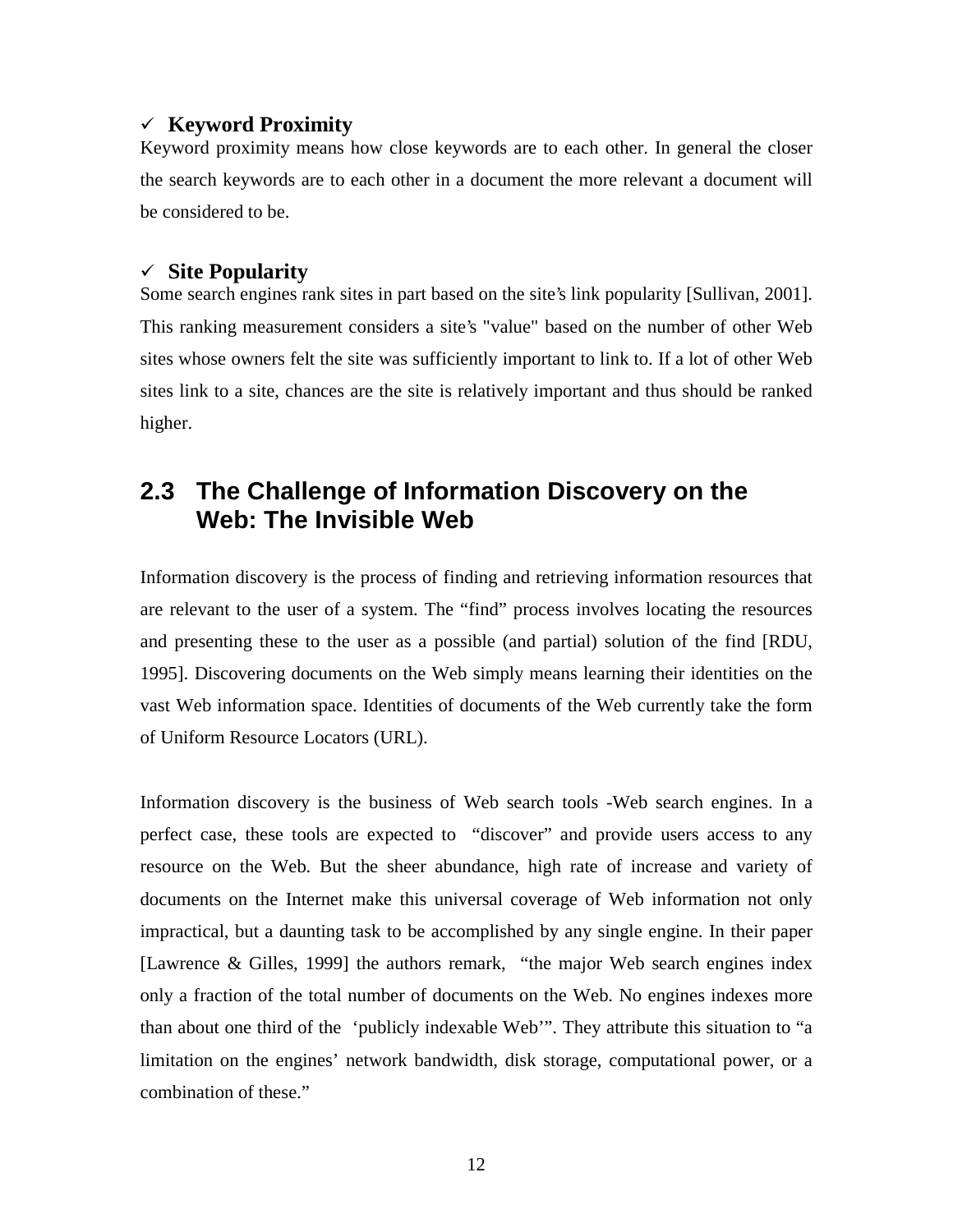A study conducted by search company BrightPlanet in [Bergman, 2001] estimates that the inaccessible part of the Web is about 500 times larger than what search engines already provide access to. It can, therefore, be construed a gigantic amount of information on the Web in reality remain to be or cannot be discovered by an individual or a search engine. This (undiscovered information) constitute part of the Web that's normally termed as the "Invisible Web".

In [Bergman, 2001] two groups of Web content are identified. The "surface" Web, that consists of a group of static, publicly available Web pages, and which everybody knows as the "Web". The other is the group he calls the "deep" Web, which consists of specialized Web-accessible databases, and dynamic Web sites that only produce results dynamically in response to a direct request.

Public information on the deep Web is said to be currently 400 to 550 times larger than the commonly defined World Wide Web [Bergman, 2001].

Bergman notes that most of the traditional search engines cannot "see" or retrieve content in the "deep" Web. The reason is because traditional search engine robots cannot probe beneath the surface, i.e. cannot retrieve those pages that do not exist until they are created dynamically as the result of a specific search. This group of Web content is therefore not widely known by "average" surfers despite the immense amount of information it holds.

In [Bailey, et al] the authors have aptly referred to the "inaccessible" Web information as the "Dark Matter" of the Web, in analogy to the dark matter of the Universe, as used in astronomy. They've classified them as follows:

#### <sup>9</sup> **Rejected "Dark Matter"**

The "dark matter" that arises because a page is rejected for some reason and thus did not load [Bailey, et al]. Dynamically generated Web content, i.e. "deep" content, falls in this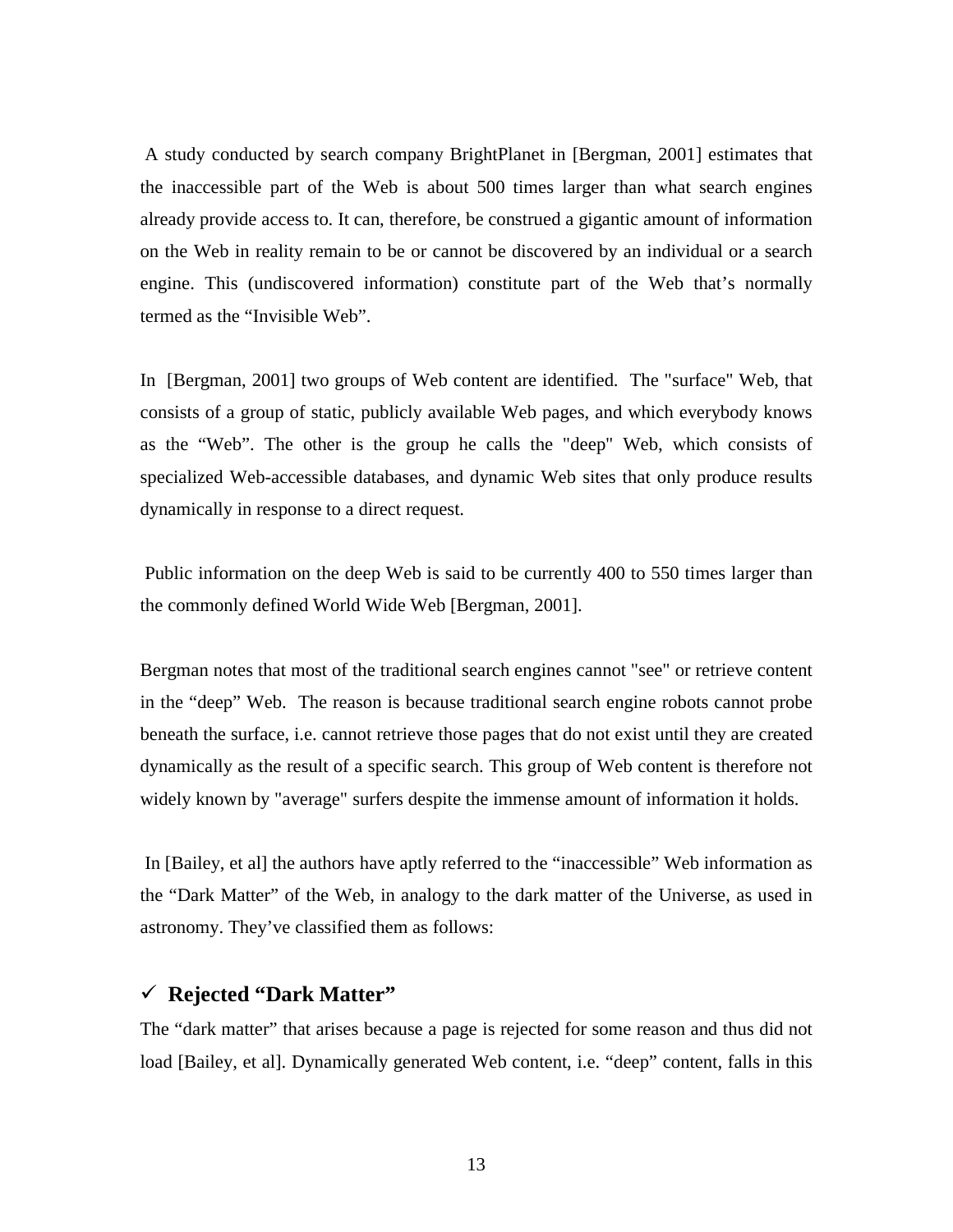category. Robots lack the ability to search a database directly, thus cannot load the dynamically generated pages, causing them to be rejected.

"Surface" content can also be rejected. A good example is where a robot trying to index some site chooses to exclude itself from parts of a site for policy or convention reasons, such as when robots.txt file at the site specify a resource should not be indexed.

#### <sup>9</sup> **Restricted "Dark Matter'**

These are linked material, but which are only restricted to observers with access permissions - require usernames and passwords. Without the permissions, indexing robots cannot access the information.

#### <sup>9</sup> **Undiscovered "Dark Matter"**

These are pages that remain undiscovered, maybe because necessary links, which would otherwise locate the material, are never found.

#### <sup>9</sup> **Removed "Dark Matter"**

The Dark matter in this category arise when information, available at some point in time, is removed or is no longer available. There are two subcategories:

#### • **Ephemeral "Dark Matter"**

This category of dark matter arises when a URL, pointing to a site, is retained but the information, which was once available, is replaced by new information.

#### • **Dead "Dark Matter"**

These arise when both the URL and the Page, that once contained information, are removed completely from public access on the Web.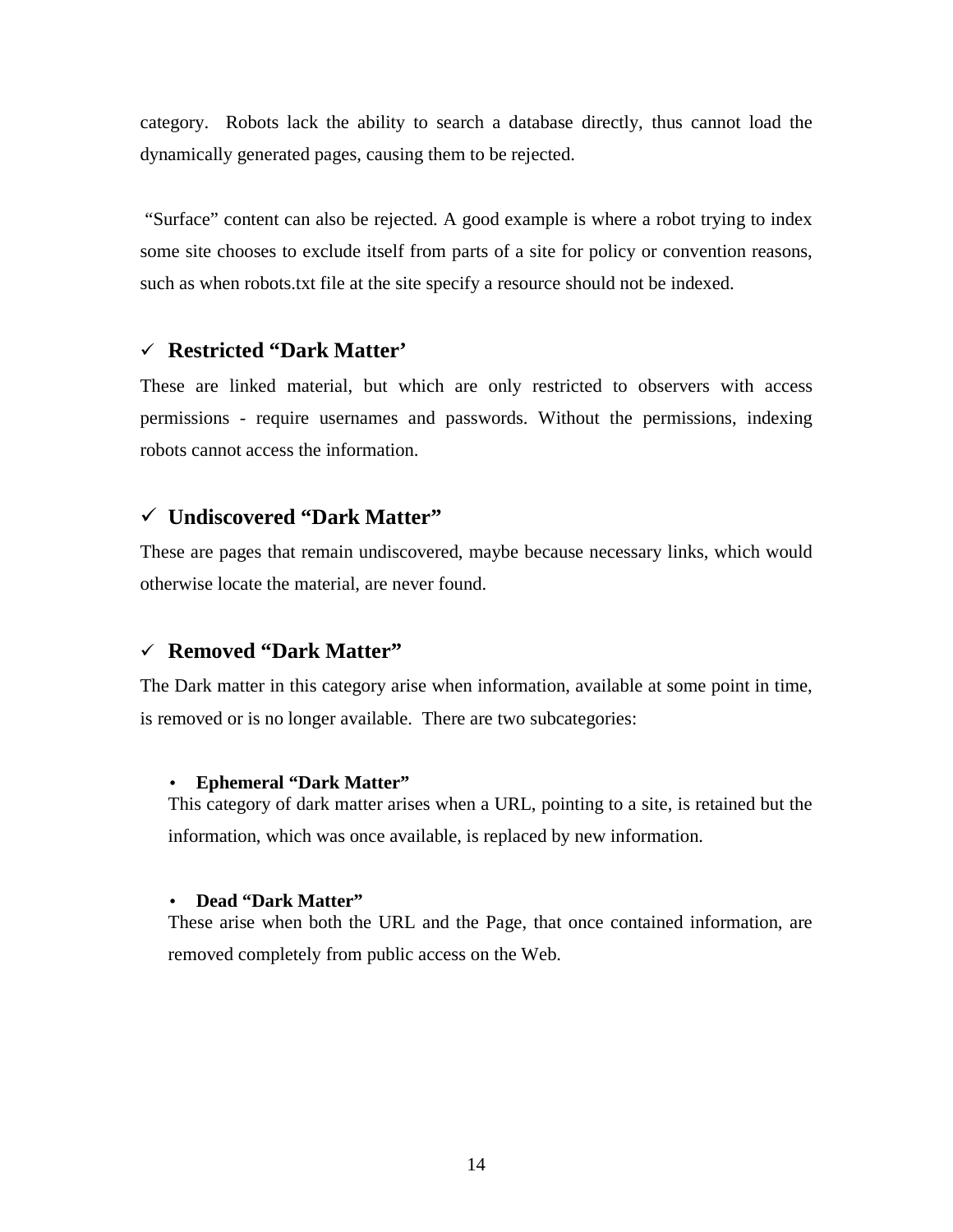# **2.4 Meta-Searching**

Meta-searching describes the process of searching by querying multiple search engines in parallel. Tools implementing meta-searching provide a unified query interface to the multiple search engines (see fig 2.1). The users get an illusion that they are searching on a single information source. Meta-search engines do not necessarily maintain their own databases but search those of other engines in order to provide the information necessary to fulfill user queries. MetaCrawler[5], one popular meta-search engine, for instance, searches the databases of each of the following engines: About, Ask Jeeves, Fast, Excite, FindWhat, LookSmart, OpenDirectory, Overture and Sprinks.



Fig. 2.1: A Simple (2 level) Meta-Search Engine Architecture

A key basis for the support of Meta-searching is the potential of this technique to address the problem of information discovery. As already outlined (see 2.3), standard search engines are generally limited in their coverage of the Web. The study done in [Lawrence & Gilles, 1999] made an interesting observation, that despite significant growth in the databases of the major search engines, at least as of the time of the study, the level of overlap of Web coverage between major search engines was low. They found out that by meta-searching using six engines in the study, they could achieve Web coverage of approximately 3.5 times as much over an average engine and twice the coverage of the largest engine.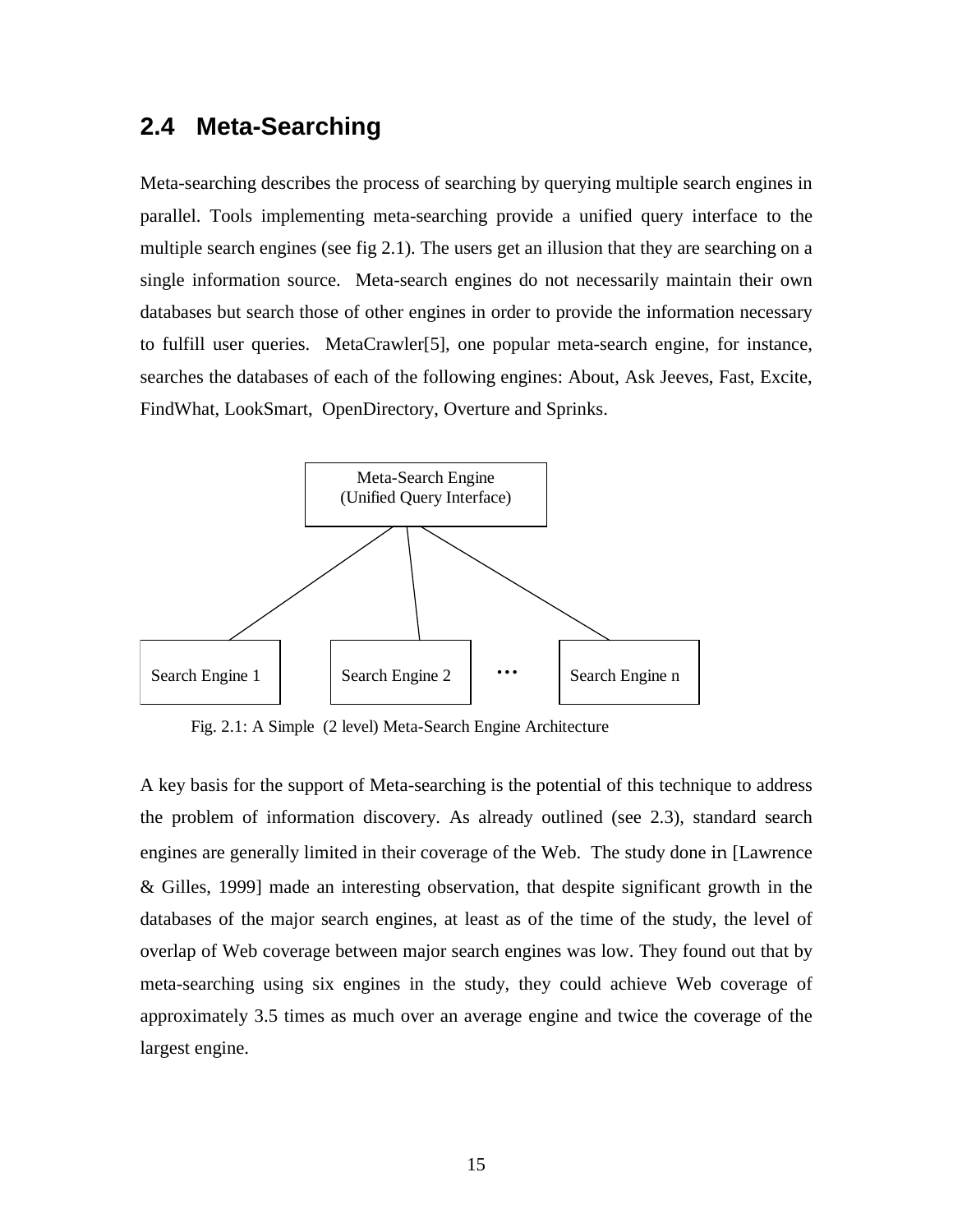Expanding the Web coverage, through Meta-search engines, help increase the chance that a user will find what he or she wants from the Web, particularly if the information he or she is searching for is obscure or belong to highly focused and sporadic domain.

Meta-searching could also be combined with other features such as mechanisms to eliminate duplicate hits on the collated results, mechanisms to verify information's existence, mechanisms to perform relevancy checking, or use of supplementary query syntax supplied by the user, in order to return pre-processed results that are most relevant and useful to the user.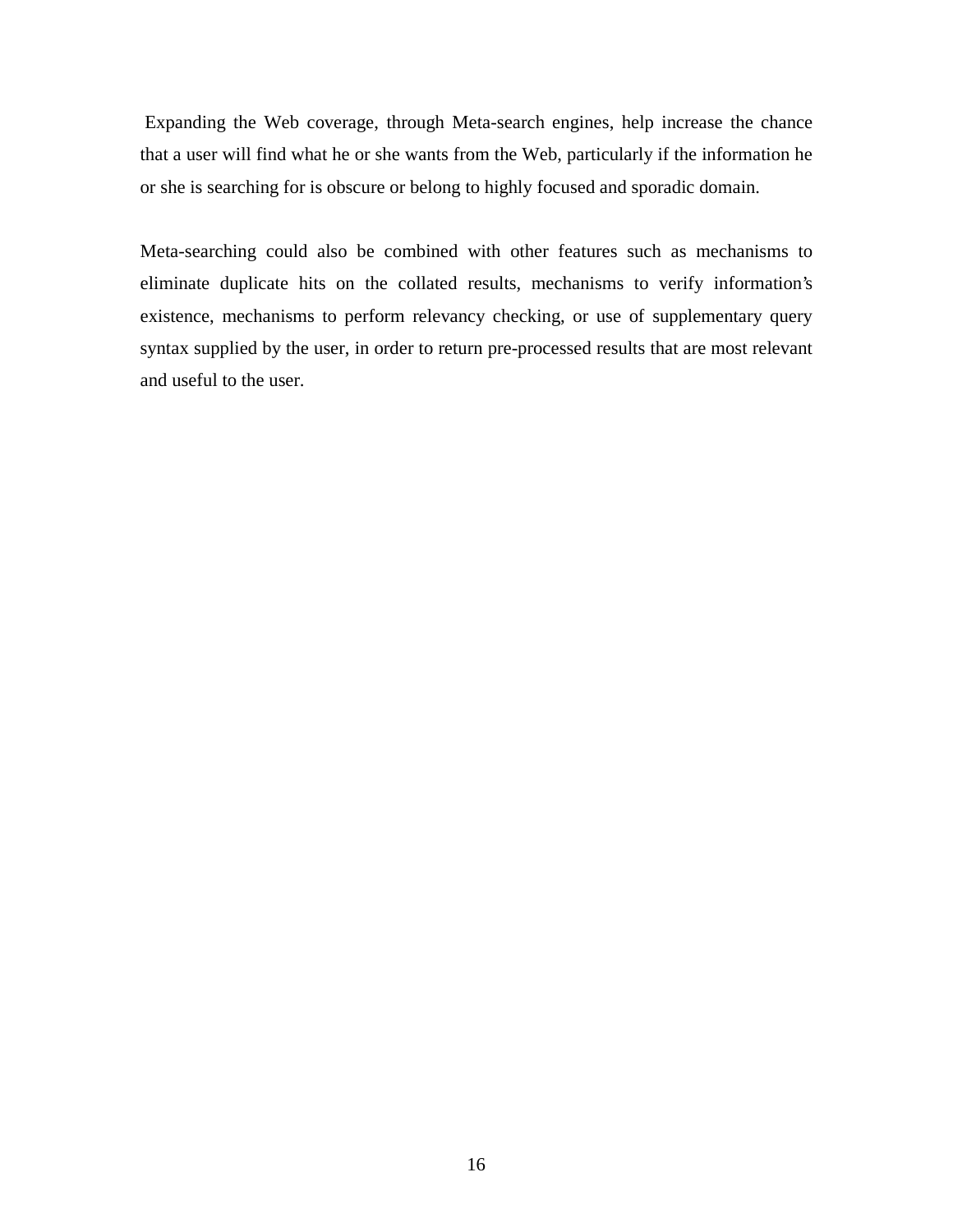# **3. Web Robots: The Automatons of the World Wide Web**

In the context of the World Wide Web, Robots, which are also often called Spiders, Wanderer, Crawlers, Gatherers and so on, are programs that automatically traverse the Web information space, by recursively retrieving linked pages, and reporting their findings. They automate routine online tasks for users and make the vast information resources of the Web, which would otherwise be unmanageable by humans, more accessible.

They are considered robots rather than programs because they are somewhat autonomous: They often make decisions about what pages to retrieve without prompting from their users. They are also social in that they can react to their environment and communicate with both humans and non-humans. Possibly it is for these reasons that the evocative term "agent" is also used when referring to them; they are often called "Web agents". [Nwana, 1996] has a different opinion however. He asserts: "Spiders are strictly speaking not agents because, even though they explore, autonomously, the topology of the Web; generally, they neither learn nor collaborate with other Spiders, yet."

Robots are, nevertheless, the most successful class of automatons on the Web, providing extremely valuable service to Internet users. Without them, it would be almost impossible to build operational Web indexes and keep them up to date. To paraphrase [Eichmann]:

"The Web is highly dynamic, and will remain so for the foreseeable future. Robots are too valuable a user resource given the chaotic nature of the Web for them not to be employed, even if their usage is forced into simulation of user behavior in order to avoid detection."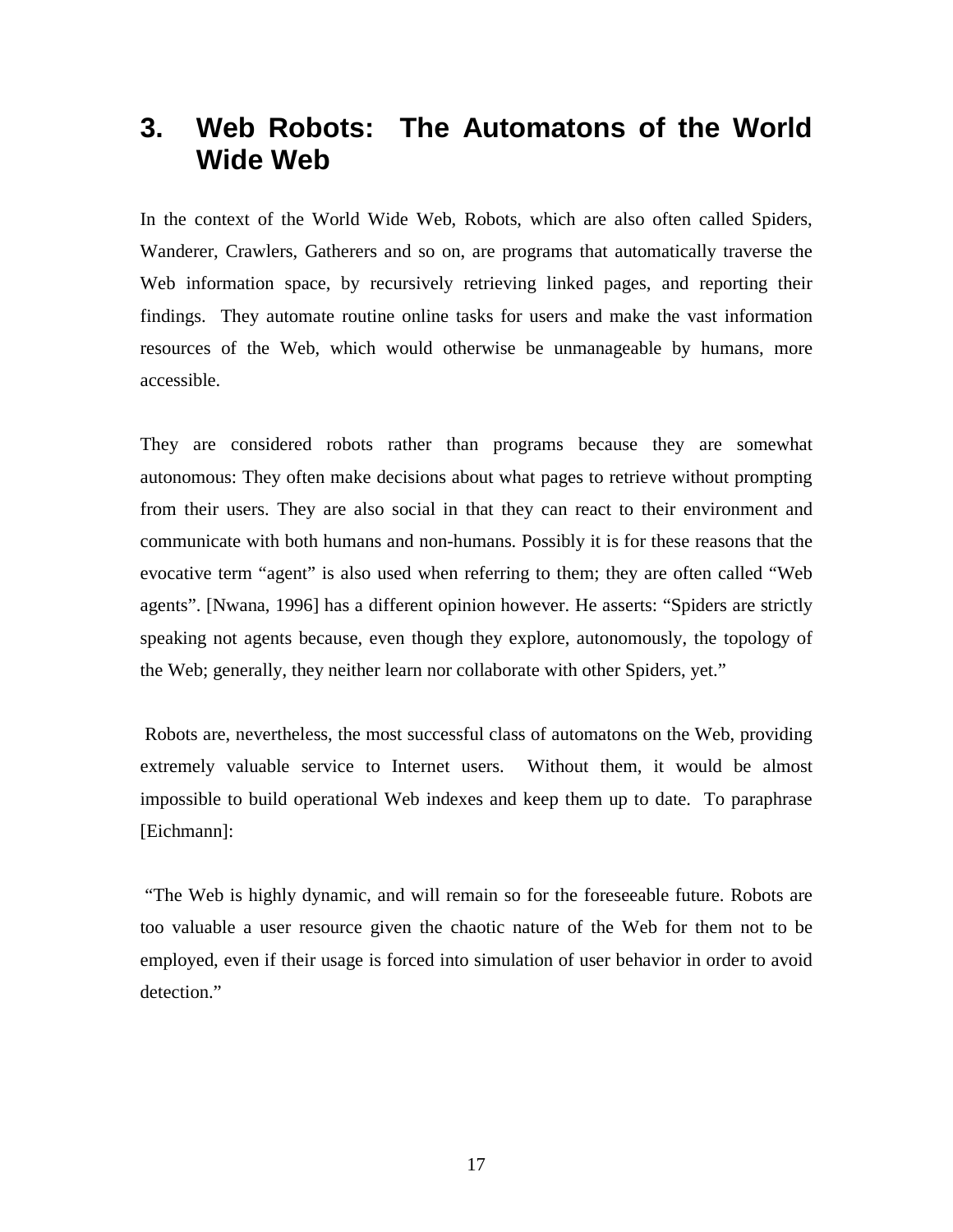Many of the so-called "Internet Starting Points<sup>1</sup>" use robots to scour the Web looking for new information [Ressler, 2000] and turn the diverse information sites on the Web into usable information resources.

### **3.1 How Do Web Robots Work?**

To begin with, it is essential to point out that the names Spiders, Wanderer, Worms or Wanderers are potential source of confusion on the way Web robots operate. The names give the false impression that the robot itself moves. Current Web robots do not move however. In reality, they are implemented as a single software system that retrieves information from remote sites using standard Web protocols (HTTP requests) [Koster, 1995]. Given a Uniform Resource Locator (URL) address for a Web document, a robot first establishes a connection to the remote server, issues an  $HTTP<sup>2</sup> GET<sup>3</sup> command$  to retrieve the document, and after that process the retrieved document at the host machine.

"A Web robot works like a browser with an autopilot." [Prosise, 1996]

A Web robot works by starting with a queue of known URLs to pages waiting to be processed. Initially it could be a singleton, also termed as the 'seed' or the root.

Taking a URL from the queue, the robot, just like a Web browser, downloads the referenced page. The robot then scans the page for links to other pages and adds them to the queue of URLs waiting to be processed. It then picks the next URL from the queue (in some order) then retrieve the referenced page and repeat the process over again - as many times as necessary. Depending on how the robot is programmed, the robot could be made to follow links to other sites or follow only links within the same server host or domain.

 $\overline{a}$ 

<sup>&</sup>lt;sup>1</sup> Also called Jumpstations: essentially search engines or Web directories

<sup>&</sup>lt;sup>2</sup> HyperText Transfer Protocol – Protocol used in exchanging documents on the Web

<sup>&</sup>lt;sup>3</sup> HTTP command for requesting a document from a Web Server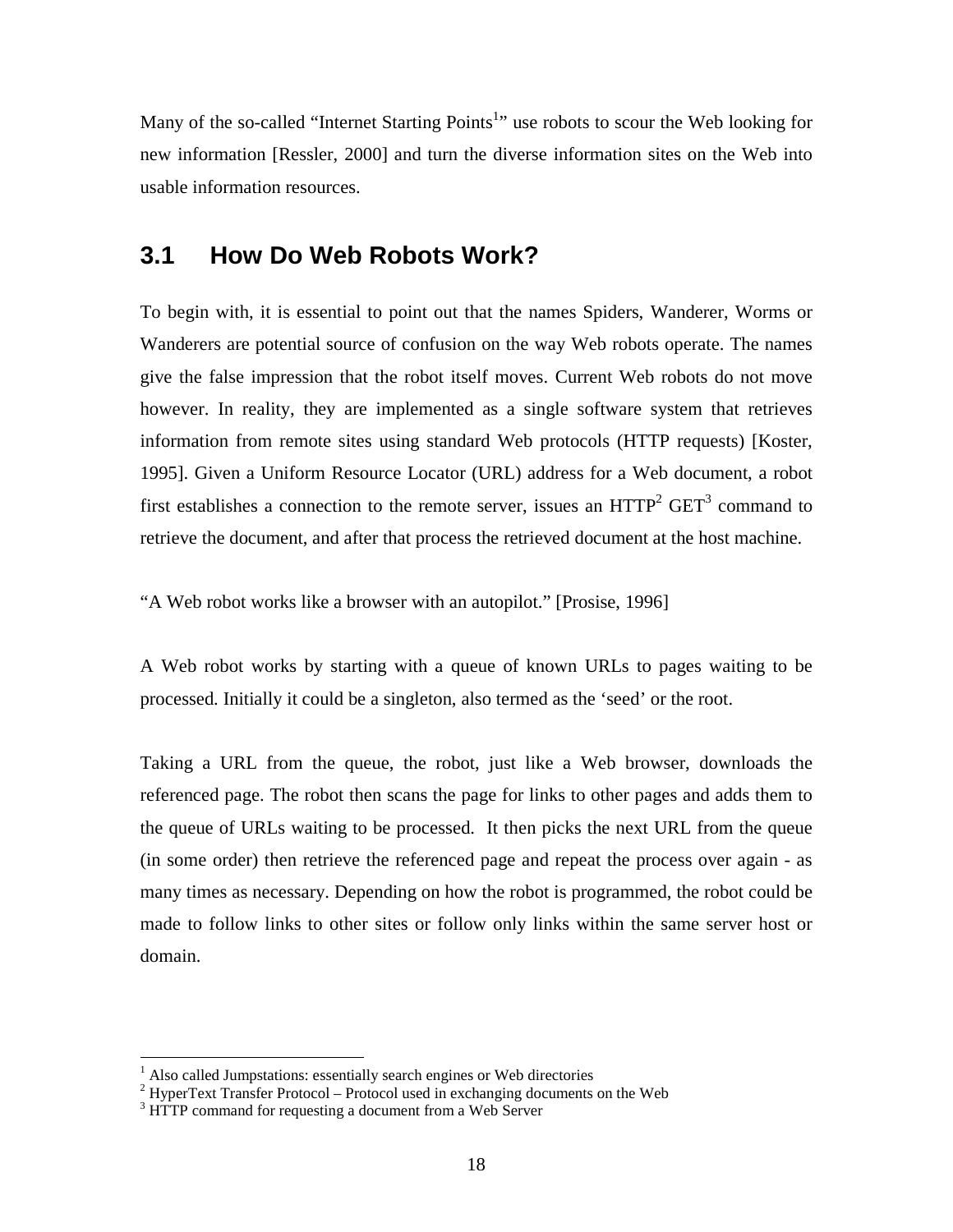As the robot downloads each page it accordingly executes the functions the robot is intended to do, such as identifying "dead" links, gathering some statistics regarding Web usage, building index for some search engine, etc.

Once it's turned loose, a robot that employs the described simple recursive navigation algorithm can cover vast distances in cyberspace, and, because the Web changes daily, the robot's path can change daily, too. In a conceptual sense, the robot "crawls" the Web like a spider. All it needs is a place to start. [Prosise, 1996]

# **3.2 Web Robot Crawling Techniques**

Web robots can be designed to automatically traverse the hypertext hierarchy using two approaches: Breadth-First or Depth-First.

#### **3.2.1 Breadth-First Crawling Approach**

The idea in this approach is to retrieve all the pages around the starting point first before following links further away from the start, as illustrated in fig 3.1 below:



Fig 3.1: Illustration of Breadth-First Crawling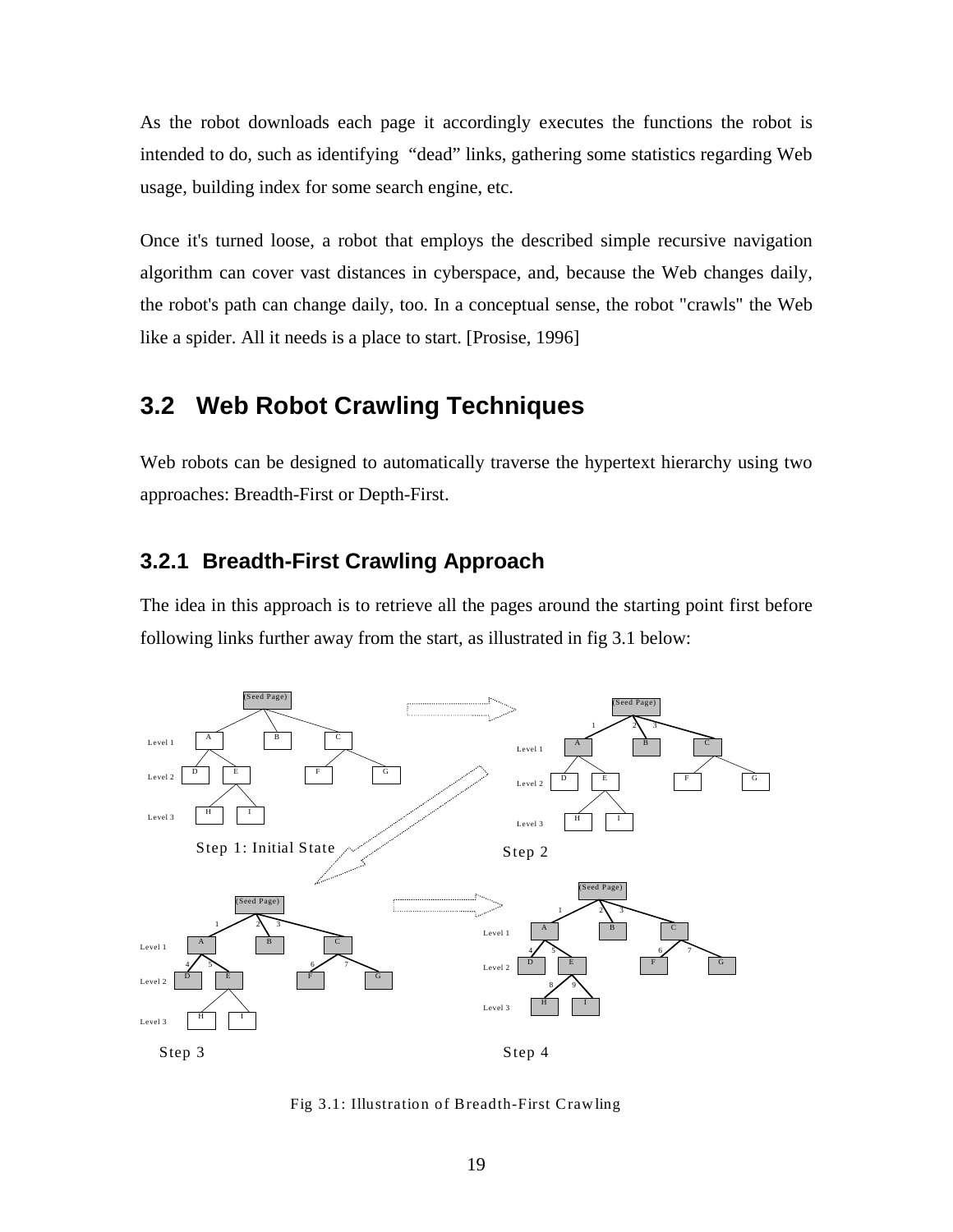Fig 3.1 provides a graphical illustration of Breadth-First crawling. As usual, the robot starts with a seed page, which forms the starting point of the crawl process (step 1). All the pages referenced by the links extracted from this page, represented by level 1, will be visited by the robot first (step 2), followed by those they link (level 2) as illustrated in step 3, and finally by those further down the hypertext hierarchy (level 3), as shown in step 4. The numbers against the edges of the tree structure illustrate the order in which the succession of visits is made.

Traversing the Web graph in breadth-first search order is a good crawling strategy. It tends to discover high-quality pages early on in the crawl. [Najork & Wiener, 2001]

If the links are pointing to several hosts, this approach can distribute the load quickly, so that no one server must respond to requests continually.

It's also easier for robot programmers to implement parallel processing using this approach. For example, using concurrent threads in Java (simultaneous program paths), it is possible to process the several pages on same level in parallel. For this reason, this approach is the most common way robots are programmed to follow links.

### **3.2.2 Depth-First Crawling Approach**

The other approach, Depth-First crawling, employs a narrow, but deep, way of traversing the hypertext structure. This is in contrast to the wide and shallow traversal in Breadth-First approach. Starting from the seed page, the robot picks the first link on the page and follows it, then the first link on the second page, and so on until it cannot go deeper, returning recursively. The crawl process is illustrated by transitions in fig 3.2 below: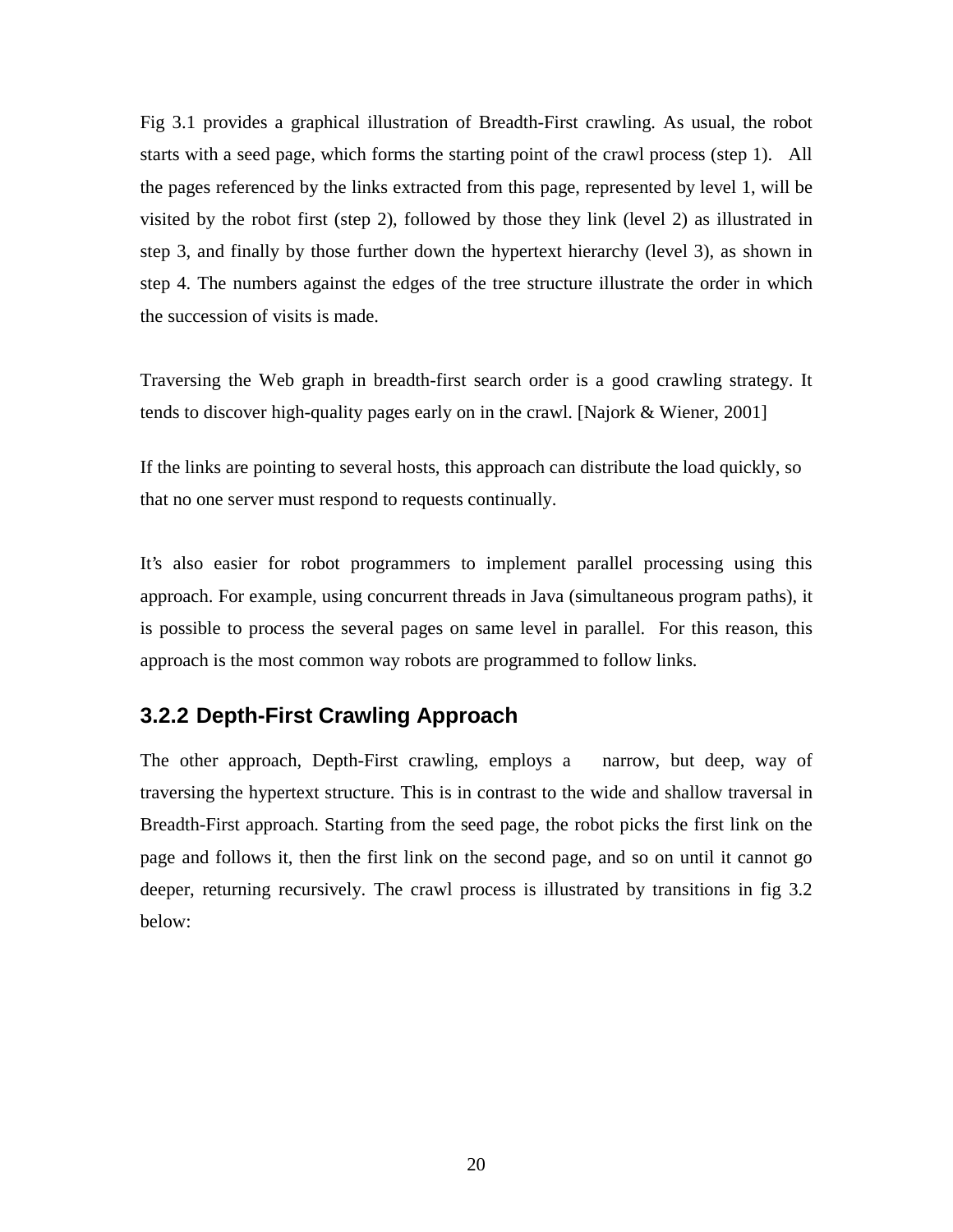

Step 7

Fig 3.2: Illustration of Depth-First Crawling

Fig 3.2 presents a graphical illustration of Depth-First crawling. Starting from a seed page, which forms the starting point of the crawl process, the robot goes as far down each link path as possible before trying the next link path

One problem with Depth-First approach is the high possibility of a badly written robot getting "lost" pursuing a single thread, especially if the maximum depth is not defined the robot may expend too much time on one single site at the expense of other Websites. It is also difficult to implement parallel visits to pages.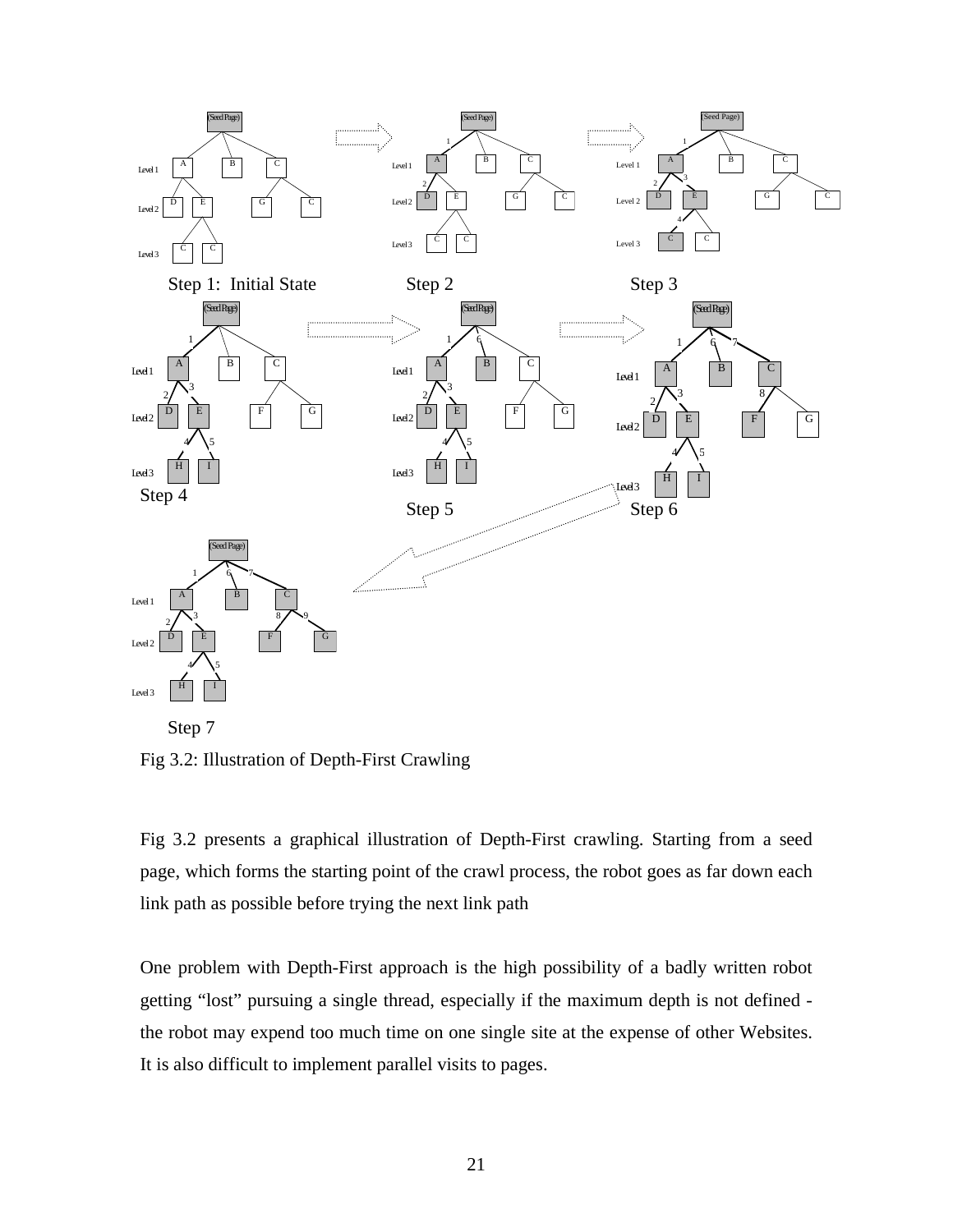By and large, Depth-First approach is somewhat unsophisticated. A Breadth-First search generally provides a better description of a Website than a Depth-First approach, especially if not all the pages are to be crawled.

### **3.3 Other Issues with Web Crawling**

#### **3.3.1 Focused vs. Generic Crawling**

The explosive dimensions of the World Wide Web pose extraordinary scaling challenges that for some information seekers, general-purpose crawlers and search engines sometimes proof inadequate. "The sheer diversity of content at a generic search site snares all but the craftiest queries in irrelevant results" [Chakrabarti].

A section of Web users demand deep, high-quality information on specific subjects. Focused crawlers, rather than ordinary generic crawlers, may be most useful in this case.

Focused crawlers are programmed to selectively seek out pages that are relevant to a prespecified set of topics. The topics are presented to the crawler in form of example documents. Focused crawlers use a hypertext classifier that can learn from the given examples in order to identify Web pages and sites that are relevant to the topics from the Web.

Unlike a generic crawler that collects and indexes all accessible Web documents in order to be able to answer all possible ad-hoc queries, a focused crawler analyzes its crawl boundary to find the links that are likely to be most relevant for the crawl, and avoids irrelevant regions of the Web. This leads to significant savings in hardware and network resources, and helps keep the crawl more up-to-date [Chakrabarti].

#### **3.3.2 Spidering Depth**

Another issue with robots is how deep they can be allowed to crawl into a site. As illustrated by Fig. 3.1 and Fig. 3.2, this refers to the number of levels down the depth of the hypertext hierarchy the robot is programmed to go, starting from a seed page at level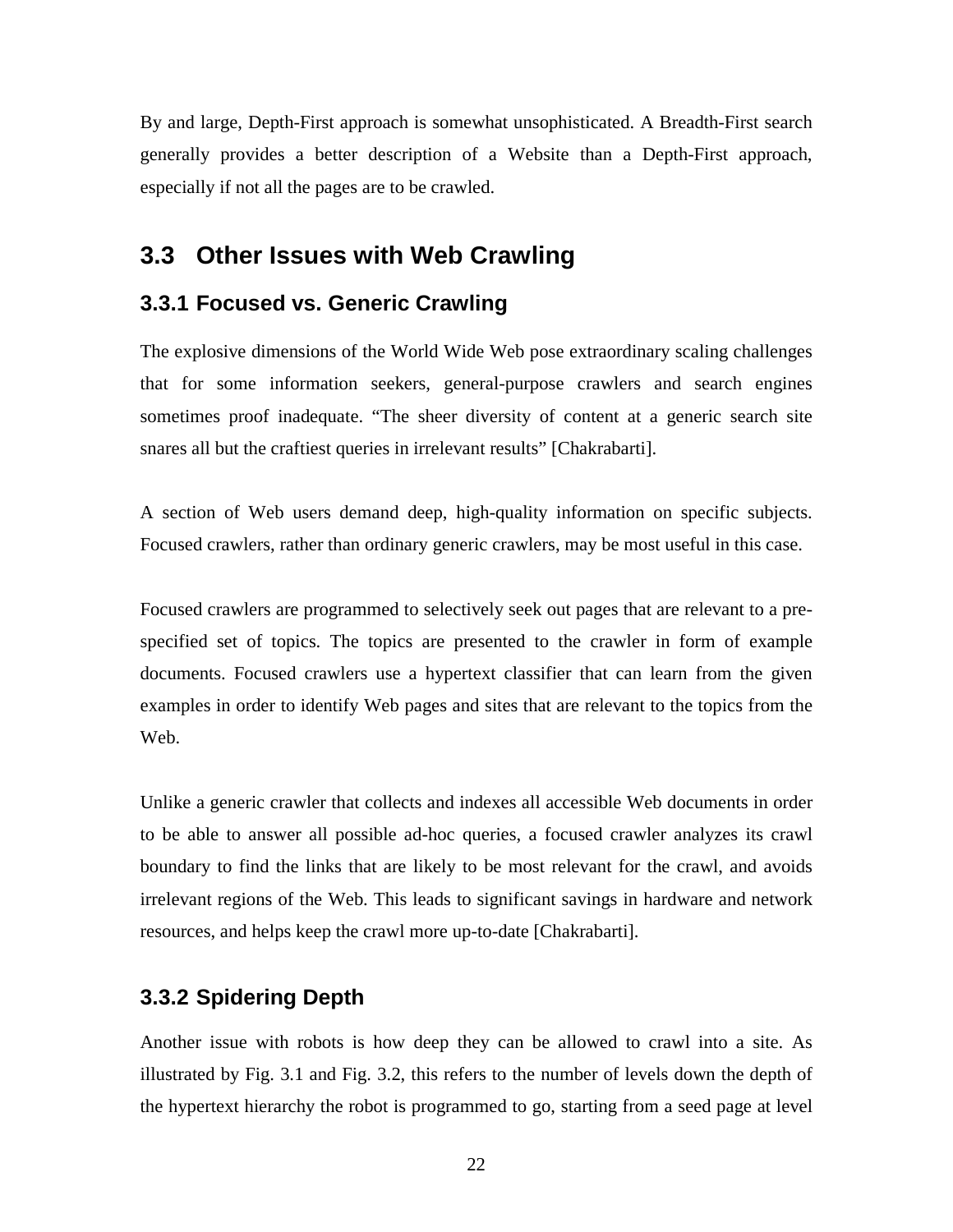0. Obviously the deeper it is, the longer the spidering process a robot may be forced to take.

Appropriate spidering depth is determined from the characteristics of the sites to be visited. Some sites have the most important information at the top-level pages and the pages deep in the site less relevant, in which case the robot can visit only the top few levels of the Websites and collect all necessary information. In other sites, the top-level pages may contain mainly lists of links, and the detailed content deeper in. As a result the robot would be required to navigate deeper the hierarchy to obtain the necessary information.

#### **3.3.3 Server Load**

It's not hard to imagine how robots can place a strain on a Web server's resources [Prosise, 1996]. When a Web robot visits a site, it may use multiple connections to request a large number of pages in a short space of time - as if a hundred or more extra users are logged in all at once. This may lead to a significant degradation in the performance of the Web server, such as slowing down of the server, denial of access to other Web users or even server crash.

[Koster, 1993] has raised reasonable concerns about this potential hazard of Web robots. He insists that robot designers should exercise reasonable restraint, especially on the scope and frequency of execution of page requests, in order to minimize potential Web load on the Web servers. A good robot should be careful not to tie system resources by requesting pages from the server at top speed. This is particularly important when the robot is limited to a single host and the server is busy with user interactions. [Koster, 1993] suggests that wherever possible, "the robot should employ clever techniques to rotate queries between different servers in a round-robin fashion in order to distribute load and minimize impact on one particular server".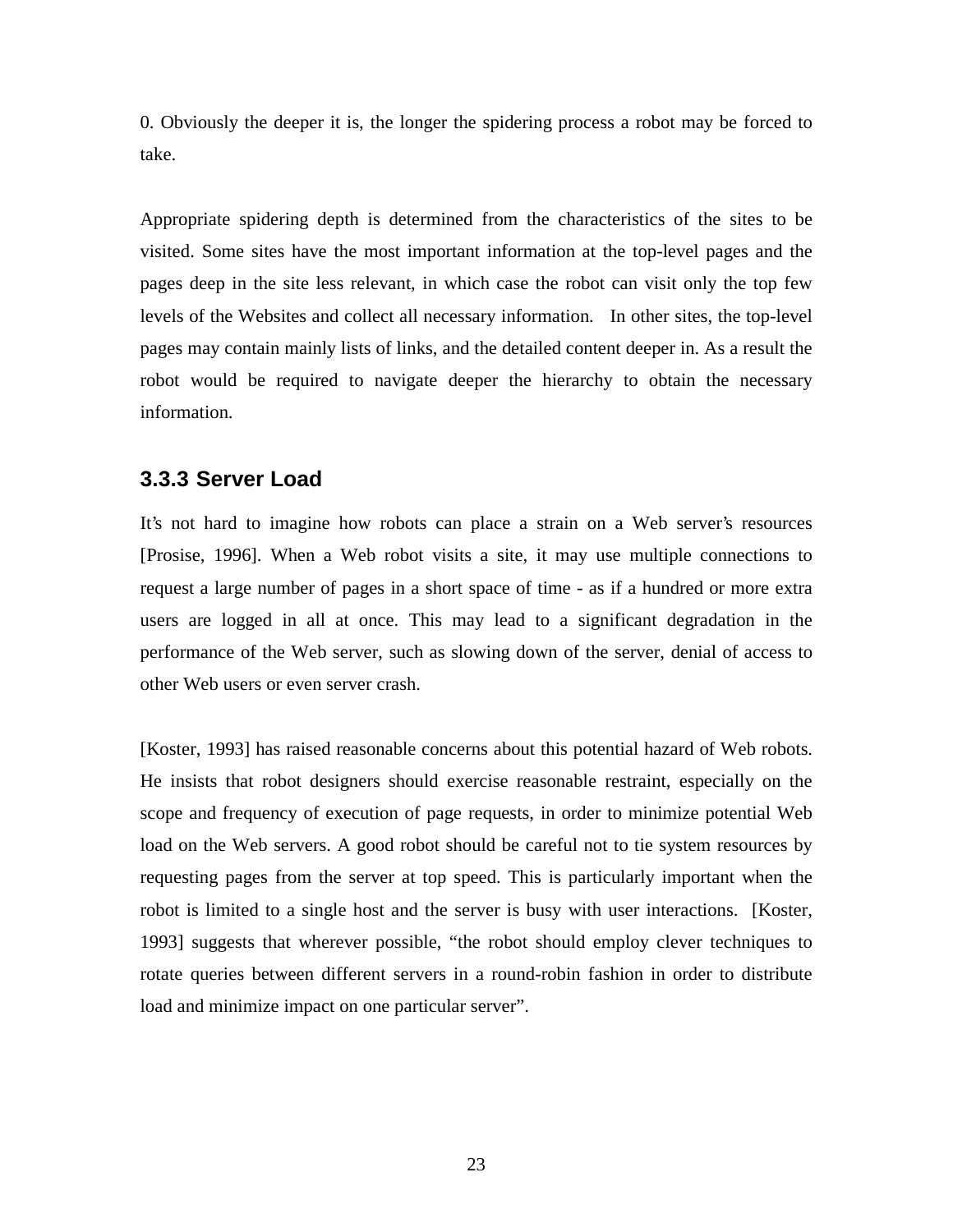# **3.4 Robots Ethics**

As already noted, robots traversing the Web have potentially detrimental impacts if not checked. Besides placing demands on network, a Web robot also places extra demand on servers. The strain placed on the network and hosts can be aggravated to even worse levels by badly written robots. A group of Internet users have recognized this problem and have attempted to evolve a code of ethics and guidelines for developing responsible Web robots. A more widely cited of these guidelines is Martijn Koster's "Guidelines for Robots Writers" [Koster, 1993].

Martijn Koster's Guidelines for Robots Writers [Koster, 1993] were meant to address the increased load on Web servers by robots. It served as a basis for discussion amongst robot authors and resource providers to create the first community pressure on robot authors to act ethically [Eichmann]. The "Guidelines" together with unofficial standard known as Standard for Robot Exclusion (SRE), which originated from the WWW Robots Mailing List, are supposed to have been the first wide-ranging attempt at Web robot ethics.

#### **3.4.1 The Standard for Robot Exclusion (SRE)**

Standard for Robot Exclusion defines a protocol that permits Web masters to limit what robots can do on their sites. Using the protocol, people can exclude robots from designated areas of their Web sites.

The standard states that before a robot can access a server, it must first look for a robots.txt file on the server. This file contains explicit directives that tell which Robots are excluded from visiting certain URLs at the site, or the complete site altogether.

The robots.txt file should be HTTP-accessible and must be located in the root directory of the Web server, for example http://www.mywebsite.com/robots.txt.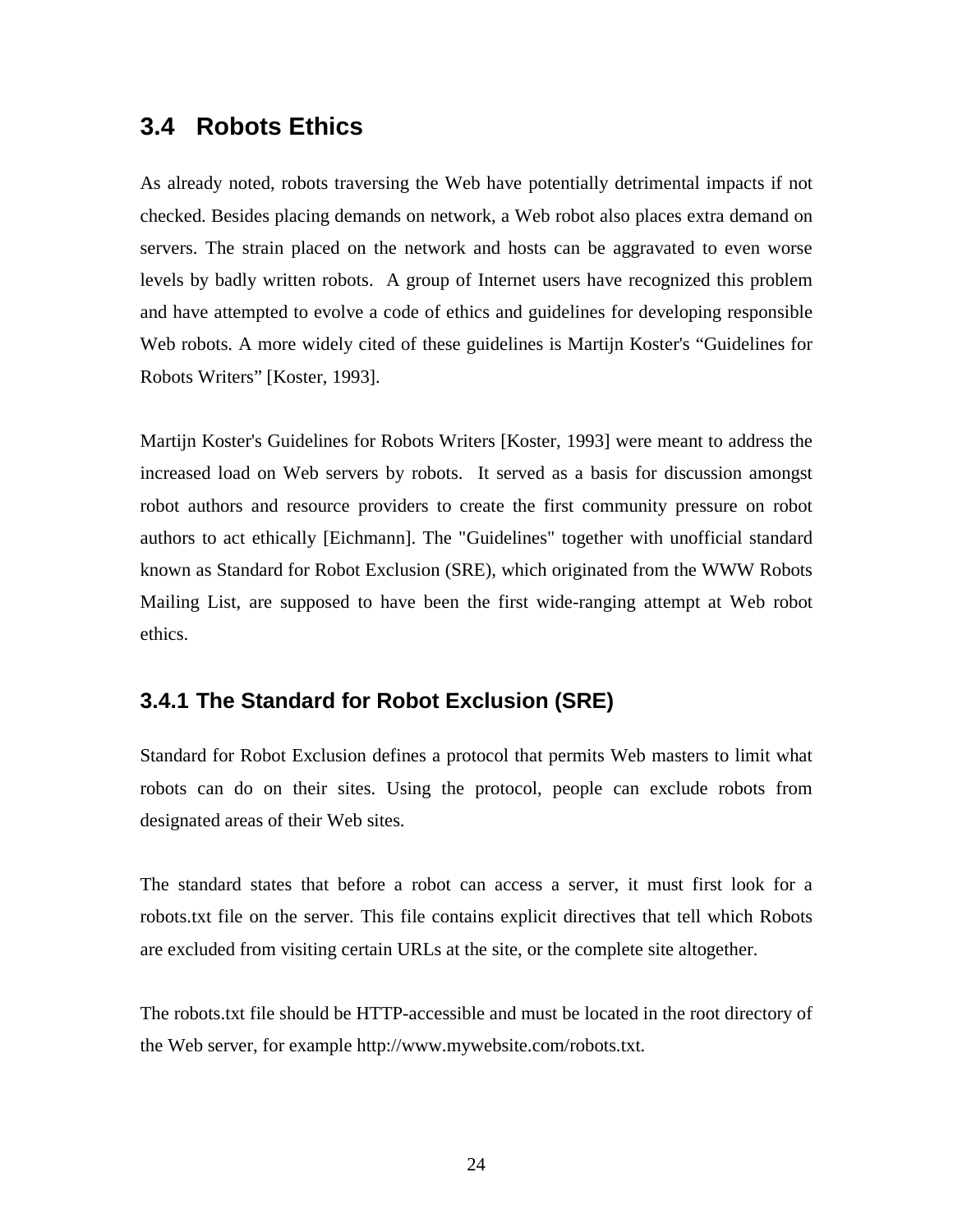The syntax of robots.txt is relatively simple. Each section includes the name of the useragent (robot), or \* for all user-agents, and a disallow field which describes the paths the robot should not follow. Comments can be included, by preceding each line with #. Fig 3.3 and fig 3.4 are examples of robots.txt files.



Fig 3.3: Sample Robots.txt file. Note '\*' means "all" and '#' precedes comments.



Fig 3.4. Sample robots.txt file

It should be noted, however, that conformity to the directives in robots.txt is voluntary on the part of the robot. The standard is not enforced [Prosise, 1996]. Some robots are not SRE-Compliant and can ignore the directives on the file. For the SRE standard to work, a robot must be programmed to look for a robots.txt file that would tell it exactly what it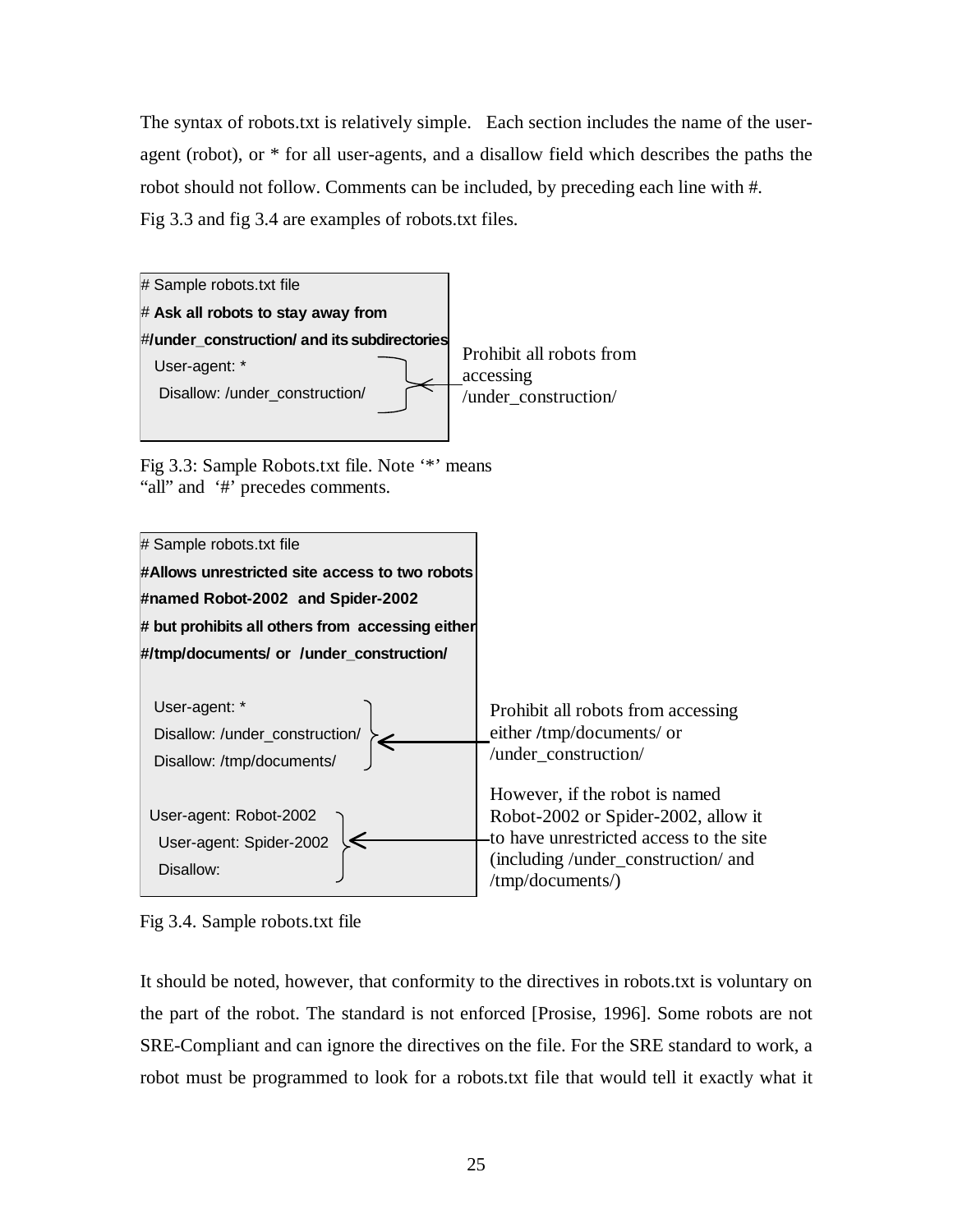should and should not do on a particular site. A robot that obeys the directives in the robots.txt file is considered SRE-Compliant.

# **3.4.2 Robots Meta Tag**

Web page developers can also specify on individual Web pages whether they can be indexed by robots, or that the links on the page should be followed by robots or not. This is useful where a page author does not have appropriate privileges to change the robots.txt file.

A robots Meta tag, placed in the HTML <HEAD> section of a page, can specify either or both of these actions, see fig 3.5.



Fig. 3.5: Illustration of Robots Meta Tag

The table below summarizes the syntax for the Robots Meta Tag content<sup>4</sup>:

| <b>Meta Tag Syntax</b>        | <b>Notes</b>                                         |
|-------------------------------|------------------------------------------------------|
| $\leq$ meta name="ROBOTS"     | Do not index, but follow links                       |
| $content="NONDEX"$            |                                                      |
|                               |                                                      |
| $\leq$ meta name="ROBOTS"     | Index, but do not follow links                       |
| $content="NOTEOLLOW"$         |                                                      |
|                               |                                                      |
| $\epsilon$ meta name="ROBOTS" | Do not index or follow links                         |
| content="NOINDEX, NOFOLLOW">  |                                                      |
|                               |                                                      |
| $\leq$ meta name="ROBOTS"     | Index and follow Links. This is the default behavior |
| content="INDEX,FOLLOW">       |                                                      |
|                               |                                                      |

Note: Currently only few robots support this tag<sup>5</sup>.

 $\overline{a}$ <sup>4</sup> Adapted from" HTML Author's Guide" - http://www.robotstxt.org/wc/meta-user.html

<sup>&</sup>lt;sup>5</sup> "HTML Author's Guide" - http://www.robotstxt.org/wc/meta-user.html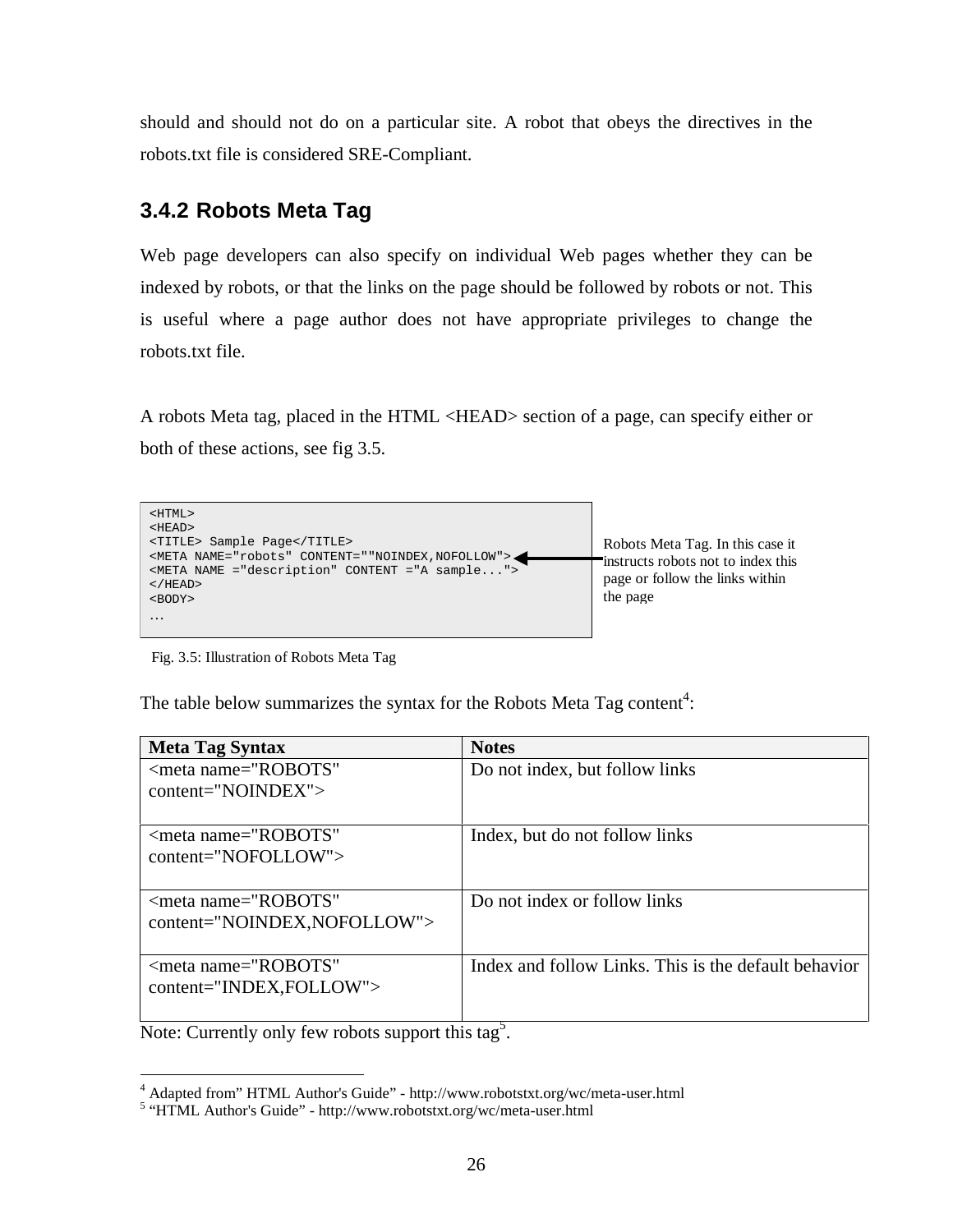### **3.4.3 Summary of Guidelines**

Below are some other general conventions for writing Web robots, excerpted from [Koster, 1993]

 $\checkmark$  Accountability: A robot should identify itself and the owner to allow server maintainers set the robot apart from human users using interactive browsers and contact the owner in case of problems. HTTP protocol headers have fields like "USER-AGENT" and "From", for example, which can be used to present the name of the robot and contacts of the author respectively to the Web server.

 $\checkmark$  Robots should be careful not to hog resources:

To minimize impact on the Web servers, robot authors should try to keep to the following:

- Make sure the robot runs slowly. This is will be particularly important if the robot will be making multiple and successive visits to a single host
- Make sure the robot asks only for what it can handle both in format and in scale. For example, if a link points to a ".ps", ".zip", ".gif" etc, and the robot only handles text, there is no point asking for such a document.
- Ensure the robot does not loop or repeat (Web is a graph, not a tree). The robot should keep track of all the places it has visited to check that it is not looping
- If known, the robot should be set to run at opportune times. On some systems there are preferred times of access, when the machine is only lightly loaded, the robot should be set to work at such times.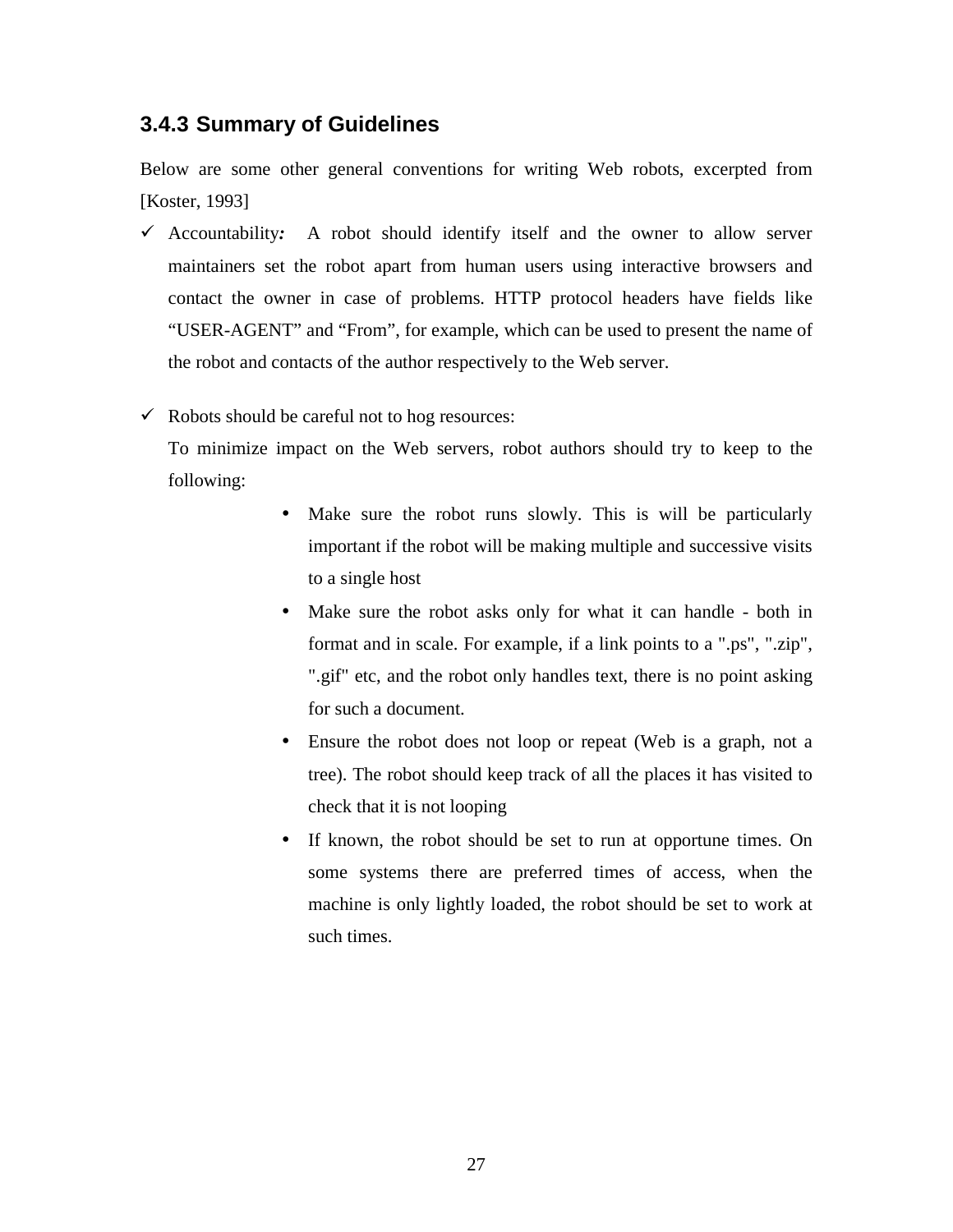## **3.5 Uses of Robots**

Robots can be used to perform a number of useful tasks [Koster, 1995]. These include Web indexing, mirroring and link maintenance. Robots can also be used gather data, for statistical analysis of the Web.

#### <sup>9</sup> **Resource Discovery**

This is perhaps the most widely applied use of Web robots. Web has too much material, and it's too dynamic [Koster, 1993]. It's thus only natural that humans have had to delegate the work of information gathering on the Web to robots.

A good example is the way most search engines use robots to build their databases. Starting with few links, given to it as "seed", such a robot starts to crawl the Web. When it encounters new pages and links, it gathers the summarizing information (such as titles or headings) from the page or retrieves certain occurrence of words in whole page. It then stores this information, organized in some predetermined form, in a database, which in turn can be made available for queries through the search engine.

The robot could also be made to automatically, at regular intervals, crawl the web to update the database with new information and delete old information when detected.

With this, all a Web user needs to do is simply initiate a query on the database. Even if the database doesn't contain the exact item he wants to retrieve, it is likely to contain references to related pages, which in turn may help reference the target item [Koster, 1995].

#### <sup>9</sup> **Mirroring**

Another application of robots is mirroring. Mirroring is essentially copying a collection of files associated with a Website and making them available at another Website probably across continents.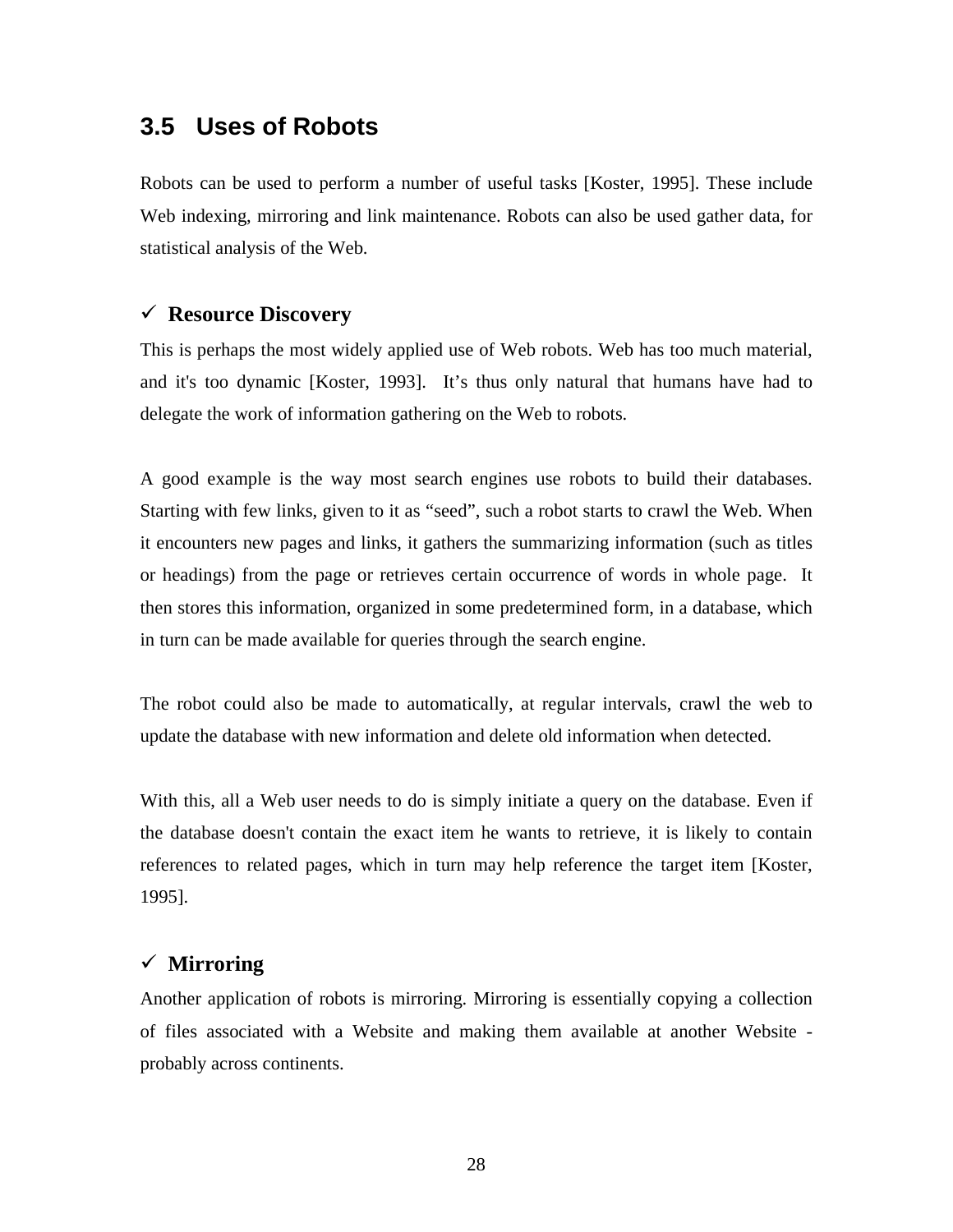Using mirroring, it is possible to avoid unnecessary network load between remote sites and, by creating local copies of the original site, substantially decrease access times. Mirroring could also be used to create redundancies to cope with situations where the original host is temporarily unavailable or overloaded. But these mirrors must be maintained up-to-date, a task which can be tedious and cumbersome if done manually. Web robots come handy automatons to this process.

A robot can accomplish mirroring by starting at the home page of a target server and recursively traversing through its entire links to determine the files that need to be copied then retrieving copies of them and storing at a local machine - perhaps after appropriately updating the links the files reference.

#### <sup>9</sup> **Maintenance**

One difficulty in maintaining hypertext structures is that hyperlinks to other pages may become "broken", when HTML documents they reference are moved or removed. Robots that perform automatic validation of links can be used to locate and notify Web authors of these broken links.

"Robots can perform lots of tedious housekeeping for us " [Annunziato].

#### <sup>9</sup> **Statistical Analysis**

Robots have also been used to gather statistical data for quantitative measurements and analysis of various issues relating to the Web. An example is the NontriSpider robot used at Kasetsart University, Thailand, in March 2000 to generate statistical analysis of the status of Thai Web based information. Full details are available at http://anreg.cpe.ku.ac.th/links/thaiwebstat/index.html. The robot gathered data that were used to investigate certain properties of Web documents, such as distribution of file sizes, number and type of embedded images, top ten big domains, language usage, etc.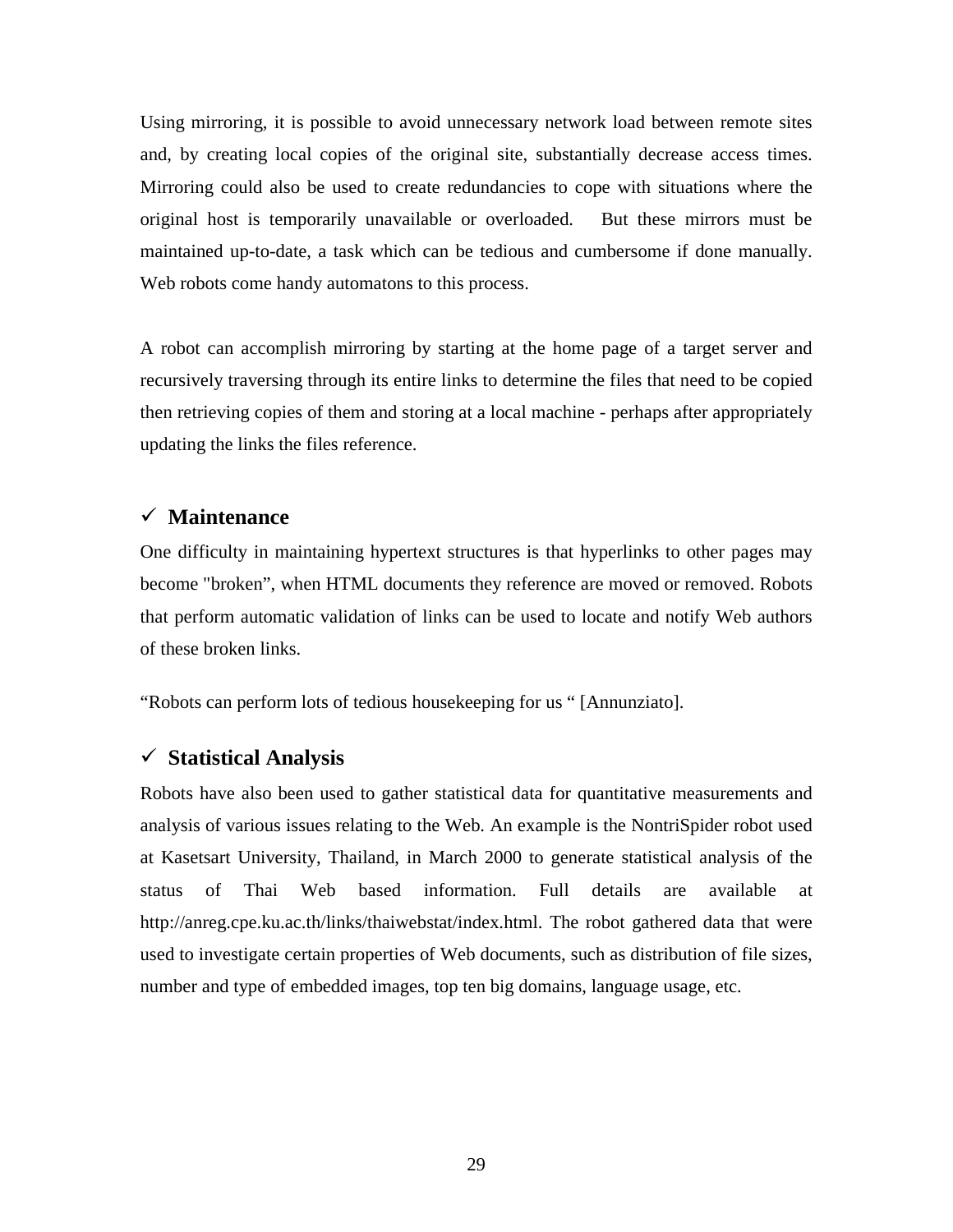# **4. The Developed Meta-Search Tool**

# **4.1 Introduction**

This chapter discusses a Meta-search tool developed for the purpose of this thesis and implemented based on the ideas described in the preceding chapters. First, the architecture of the tool is described in detail; next a discussion of some implementation issues is given. In chapter 5, some experiments carried out with the tool are described. These experiments allow us to study the performance and relative effectiveness of some search engines used by the tool.

# **4.2 The Architecture**



Fig. 4.1: Architectural Overview of Developed Meta Search Tool

The tool is essentially composed of five components, which encapsulate fairly distinct functions. These are: The Graphical User Interface, the Searcher, the Link Extractors, Document Representation, Fusion and Ranking component and the Parallel Page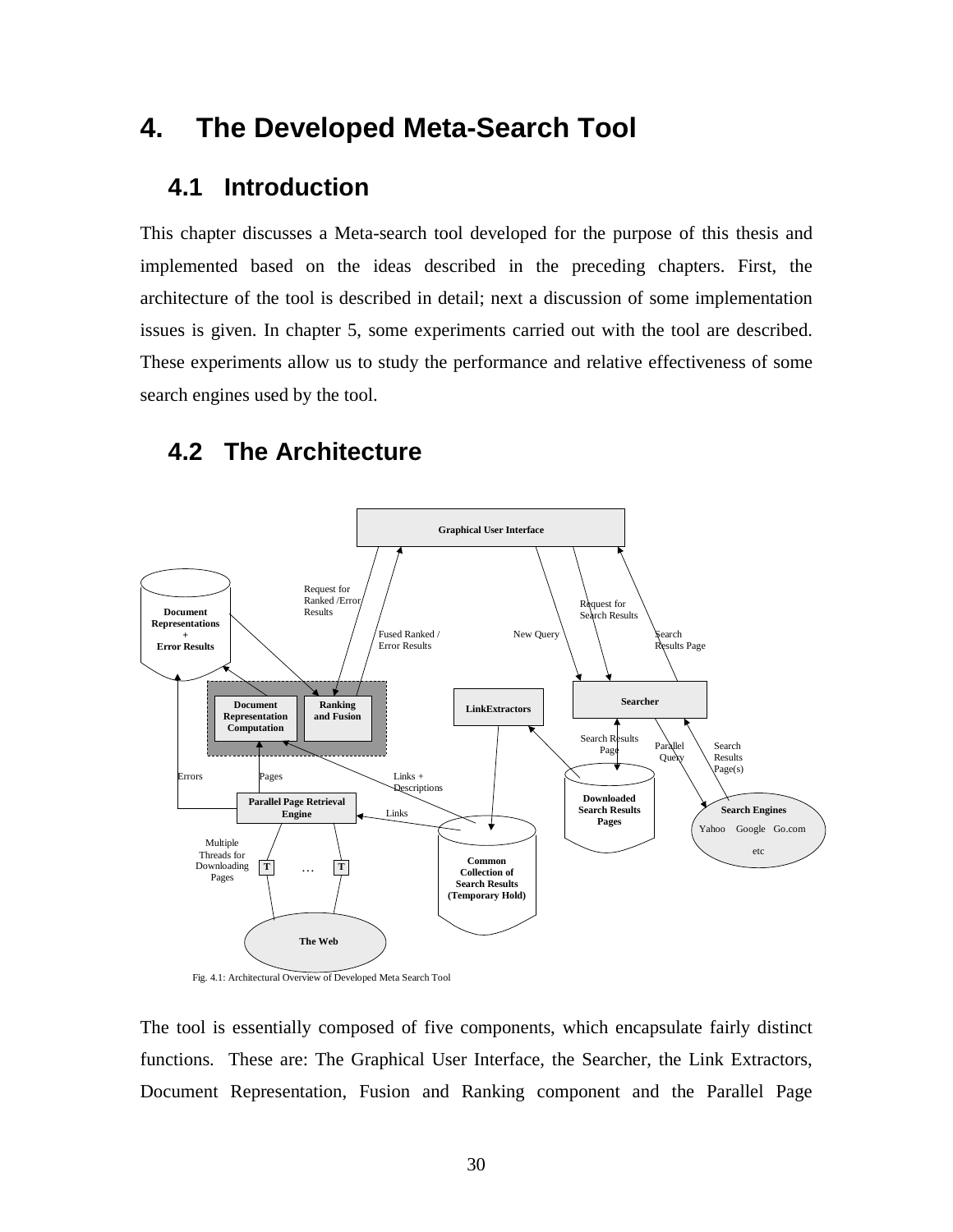Retrieval Engine. Each of these components will be discussed more extensively in the sub-sections that follow.

The way the tool operates, in brief, is as follows:

- 1. From the *Graphical User Interface* a user types a query, then chooses the search engines to be queried before submitting the query to the engines
- 2. The query and the names of the selected engines are first passed to the *Searcher* component
- 3. The *Searcher* component formulates query strings that match the query syntax for each of the selected search engines before dispatching, in parallel, the appropriate search request to the separate engines.
- 4. The *Searcher* component then retrieves the returned search results from the engines and store in a virtual database of *Downloaded Search Results Pages*. The database is actually implemented using Hash Map container in Java.
- 5. From there, the *LinkExtractors* are invoked to pre-process the *Downloaded Search Results Pages*. There is a *LinkExtractor* for each search engine, which encapsulates specific algorithm used to analyze pages returned by the search engine. Each *LinkExtractor* parses through the search results page belonging to its search engine extracting, from each search result it encounters, the hyperlink, the anchor text, the snippet describing the result, among other information, and storing in the (virtual) database of *Common Collection of Search Results*. As they do so, they ensure no duplicate matches, for instance where they are returned by the more than one Web search engine, are stored in the common database.
- 6. The *Parallel Page Retrieval Engine* utilizes the *Common Collection of Search Results*. Implemented as a robot, the *Parallel Page Retrieval Engine*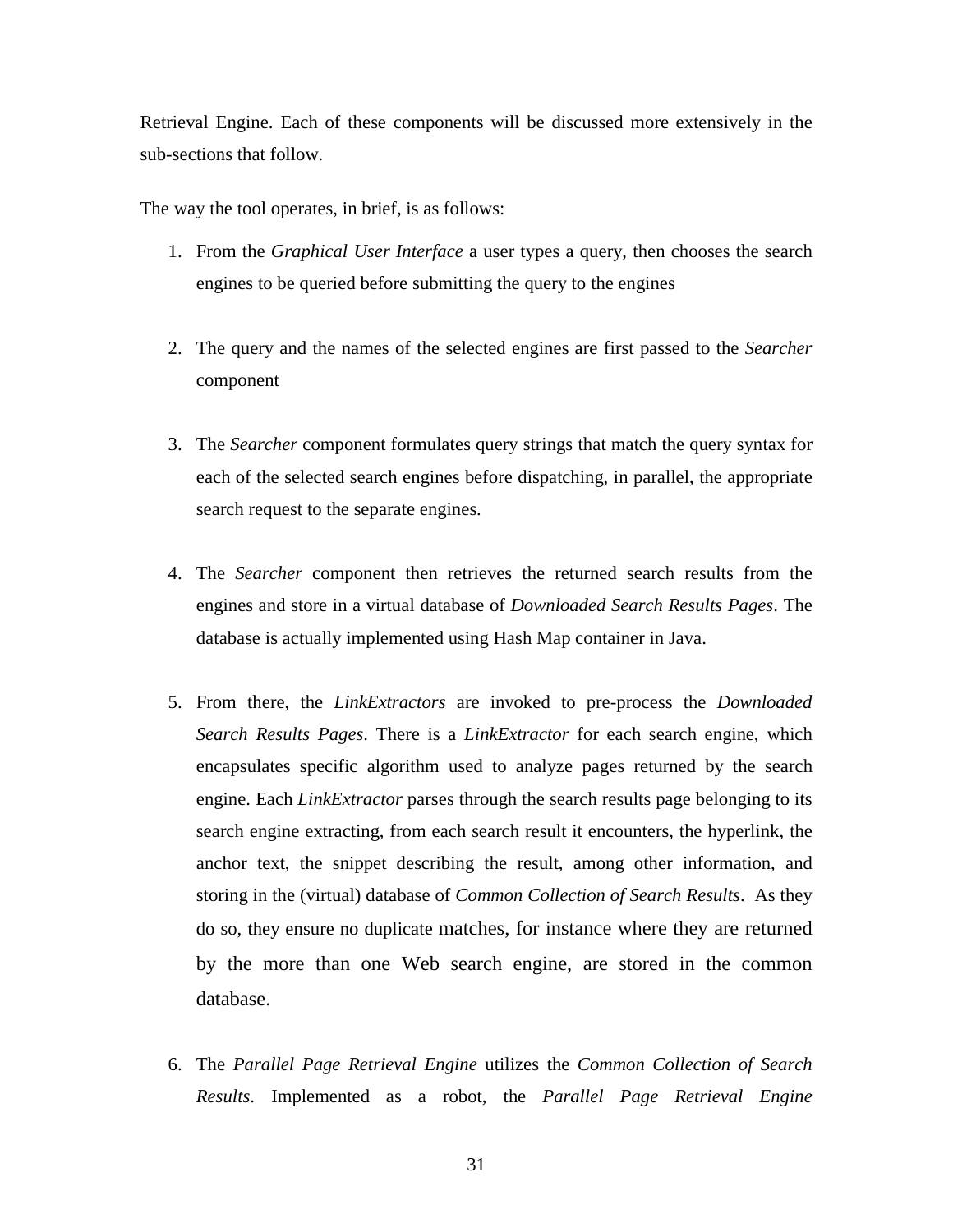automatically retrieves all the pages referenced in the *Common Collection of Search Results*, passing each of them to the *Document Representation Computation* Component. The *Document Representation Computation* component generates necessary keyword vectors representing each document (the term document here refers to WWW page) it receives and stores the vectors, together with the URL and other details of the document as found in *Common Collection of Search Results*, in *Document Representations Database*. If a document cannot be retrieved, probably because the link is broken or malformed, its URL and description is stored in the database of *links with errors*. Upon examination of a link, its associated entry in the *Common Collection of Search Results* is deleted.

- 7. From the Graphical User Interface a user can choose to browse either the individual search engine results, the combined and ranked search results or descriptions of all hits that encountered errors during retrieval.
- 8. Individual search engine results can be viewed by retrieving the respective engine's search results page from the *Downloaded Search Results Pages* database.
- 9. When a user requests for combined and ranked search results, the *Ranking and Fusion* component first runs through the *Document Representations* database computing the scores of WWW pages represented in the database using their keyword vectors. It then sorts the results in the database by their scores before generating a HTML formatted document of the results, which is returned for display.
- 10. If a user requests for error results (those hits that had errors during attempts to retrieve them for document representation computation), the *Ranking and Fusion* component simply generates a HTML document fusing the entries in the database of *Error Results*, which is then presented to the user.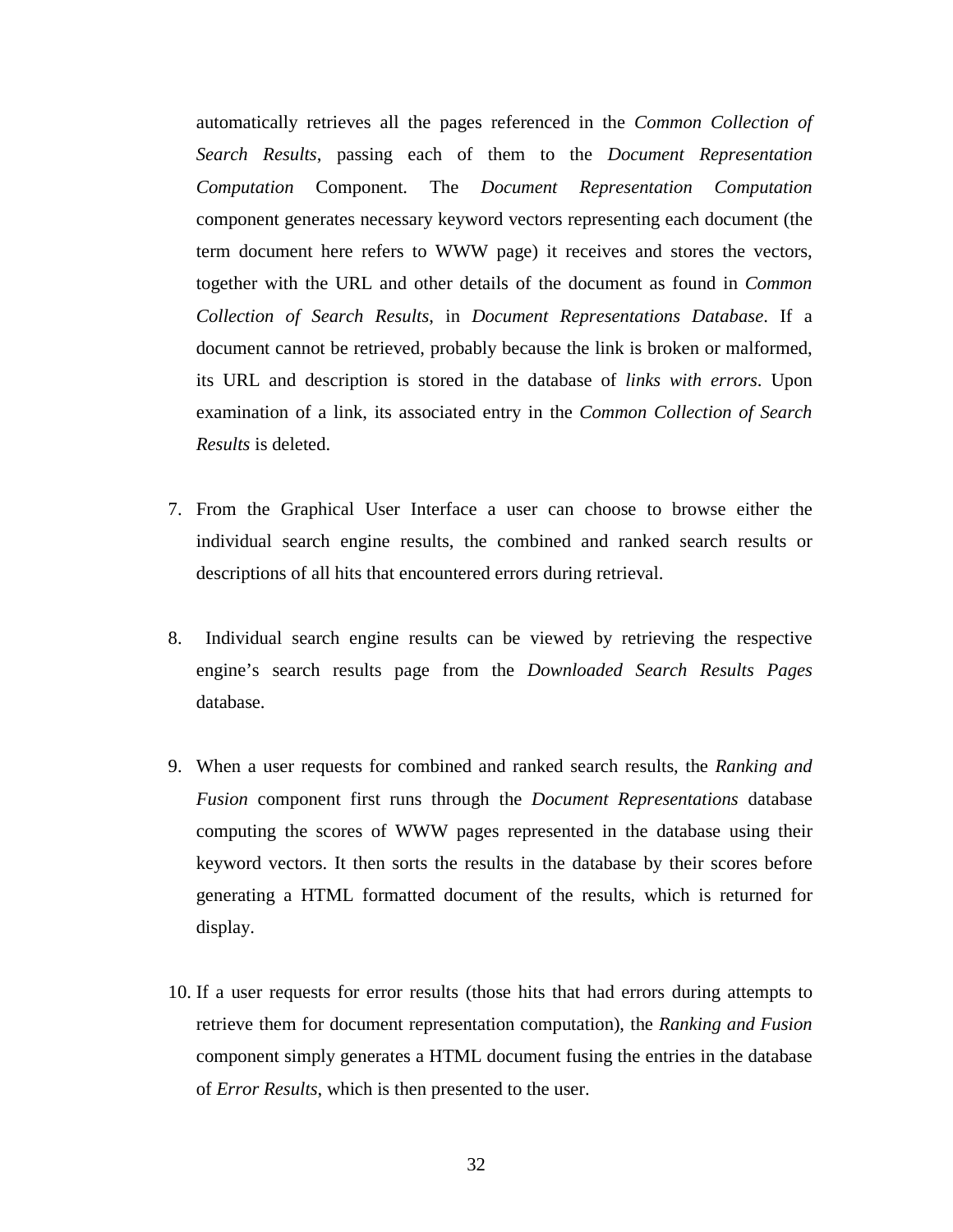# **4.3 Framework for Document Representation, Fusion and Ranking**

The purpose of a meta-search system is to provide a unified access to results from multiple search engines. As already discussed a meta-search engine does not maintain its own index of documents, rather it sends a query to multiple back-end search engines and then merges their results. There are two obvious challenges that arise in meta-searching: first is the variation in the search engine ranking mechanisms, search engines differ significantly in their ranking schemes. Second issue is to do with the fact that the underlying search engines may return considerably varied set of search results in response to the same search query. How do we predict which of the returned results are relevant or not, and how do we merge these results to obtain unbiased ordering of the search results? This is a problem also termed the Fusion problem in [Callan et al, 1995].

In [Callan et al, 1995], Callan compares four typical rank fusion methods, namely: interleaving, raw score, normalized score and weighted score. He suggests the following: That if only the document rankings are available, the results from each collection can be interleaved (interleaving fusion). If the relevant scores of documents are available and the scores from different collections are comparable, multiple results can be merged based on documents' scores directly (raw score fusion). If the scores are incomparable, one can normalize them by standardizing statistics such as IDF (inverse document frequency) for the set of collections being searched in some cases (normalized). The other alternative to both simple interleaving and normalized score is merging based on weighted scores. In this case documents are ranked against the product of documents' scores and weights of collections (weighted score fusion).

In the case of the of the implemented Meta-search tool, the search results from the multiple search engines were treated as a single collection. The approach taken in the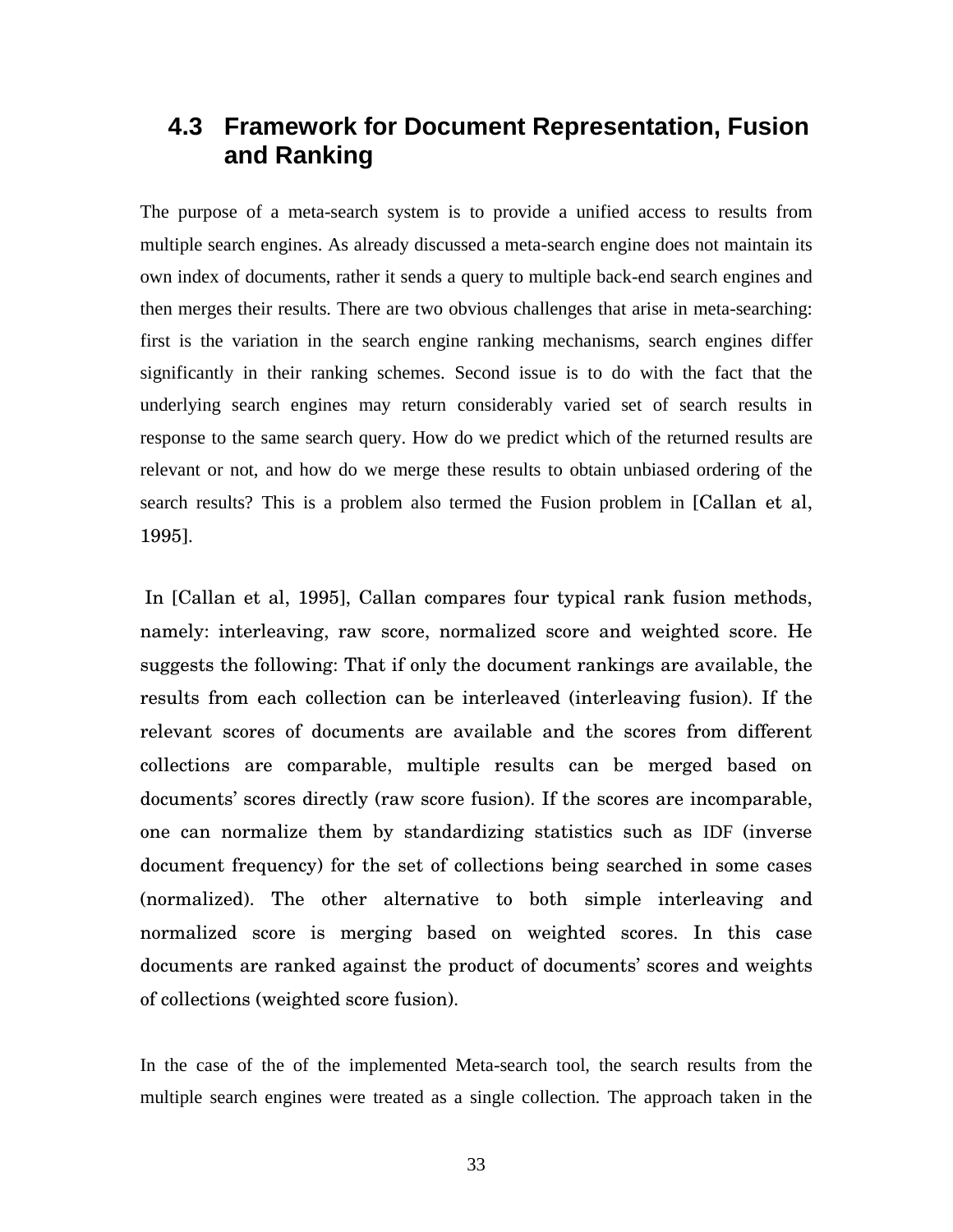implementation is to apply a uniform scoring measure to all downloaded documents, which is based on degree of relevance to the search query. The tool downloads and analyzes the actual pages returned by the search engines, assigning each a relevance score based on weights of search terms used in the query. The relevance scores are used as the basis for establishing an ordering scheme for the retrieved search results, where those results appearing at the top of this ordering are considered more likely to be relevant to the user query.

The following subsections cover the approach used in developing relevance checking mechanisms and ranking criterion.

### **4.3.1 The Vector Space Model**

The framework for document representation and relevance ranking used in the Metasearch tool is based on the standard information retrieval model, the Vector Space Model.

Vector Space Model consider that each document in a collection can be described by a set of representative keywords extracted from the document, called index terms  $T_j$ . Classic Vector Space Model is composed of a t-dimensional Vectorial space and standard linear algebra operations on the vectors [Baeza-Yates & Ribeiro-Neto, 99]. Each document  $D_i$  in a collection is represented a by a t-dimensional vector:

$$
D_i = (w_{i,1},\, w_{i,2},\, ..., \, w_{i,t})
$$

Where  $w_{i,j}$  represents the weight of the  $j<sup>th</sup>$  index term. A term weight represents the relative importance of the index term in the document. The vectors can be visualized as documents representations on a V-dimensional Euclidean space, where V is the vocabulary size (number of terms used to represent the documents). Fig. 4.2 below, for instance, illustrates a three-dimensional document space (where three index terms,  $T_1$ ,  $T_2$ and  $T_3$ , are used)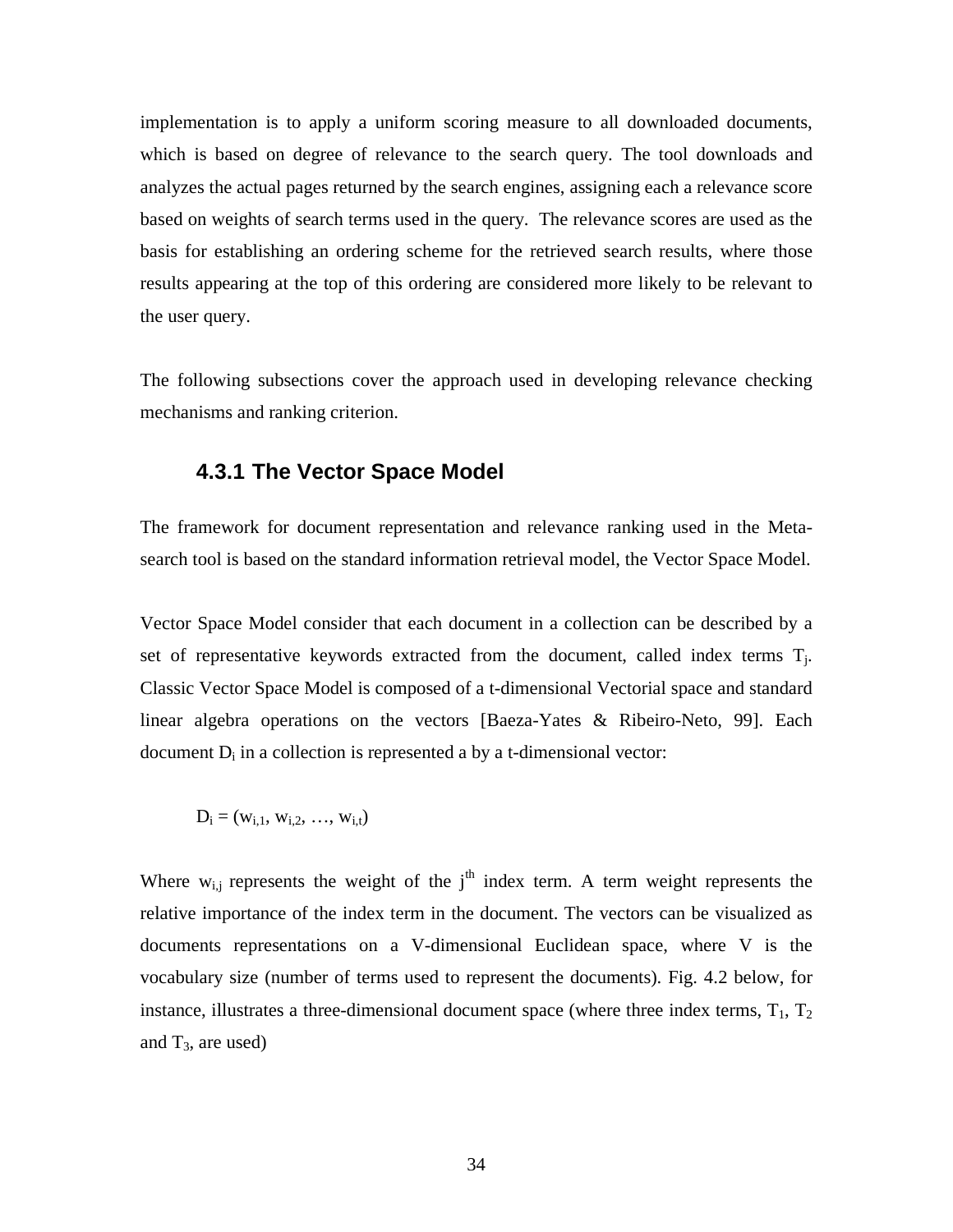

Fig 4.2: Illustration of a Vector Representation of a Document space

Given the index term vectors,  $d_i$  and  $d_j$ , of two documents  $D_i$  and  $D_j$ , Salton et al [Salton, et.al], the inventors of the model, propose that it is possible to compute similarity coefficient between the two documents,  $sim(D<sub>i</sub>, D<sub>j</sub>)$ , which reflects the degree of similarity in the corresponding terms and term weights. Examples of such a similarity measure is the Cosine of the angle between these two vectors, given by:

$$
sim(D_i, D_j) = \frac{\overrightarrow{d_i \bullet d_j}}{|\overrightarrow{d_i} \times |\overrightarrow{d_j}|}
$$

$$
= \frac{\sum_{k=1}^{t} w_{k,i} \times w_{k,j}}{\sqrt{\sum_{k=1}^{t} w_{k,i}^2} \times \sqrt{\sum_{k=1}^{t} w_{k,j}^2}}
$$

Eqn. 4.1: Cosine Measure Equation

To apply the vector model to document retrieval, the documents and the user-queries can both be represented as vectors, accomplished by assigning weights to the index terms in the query and in the documents in the collection. These term weights can then be used to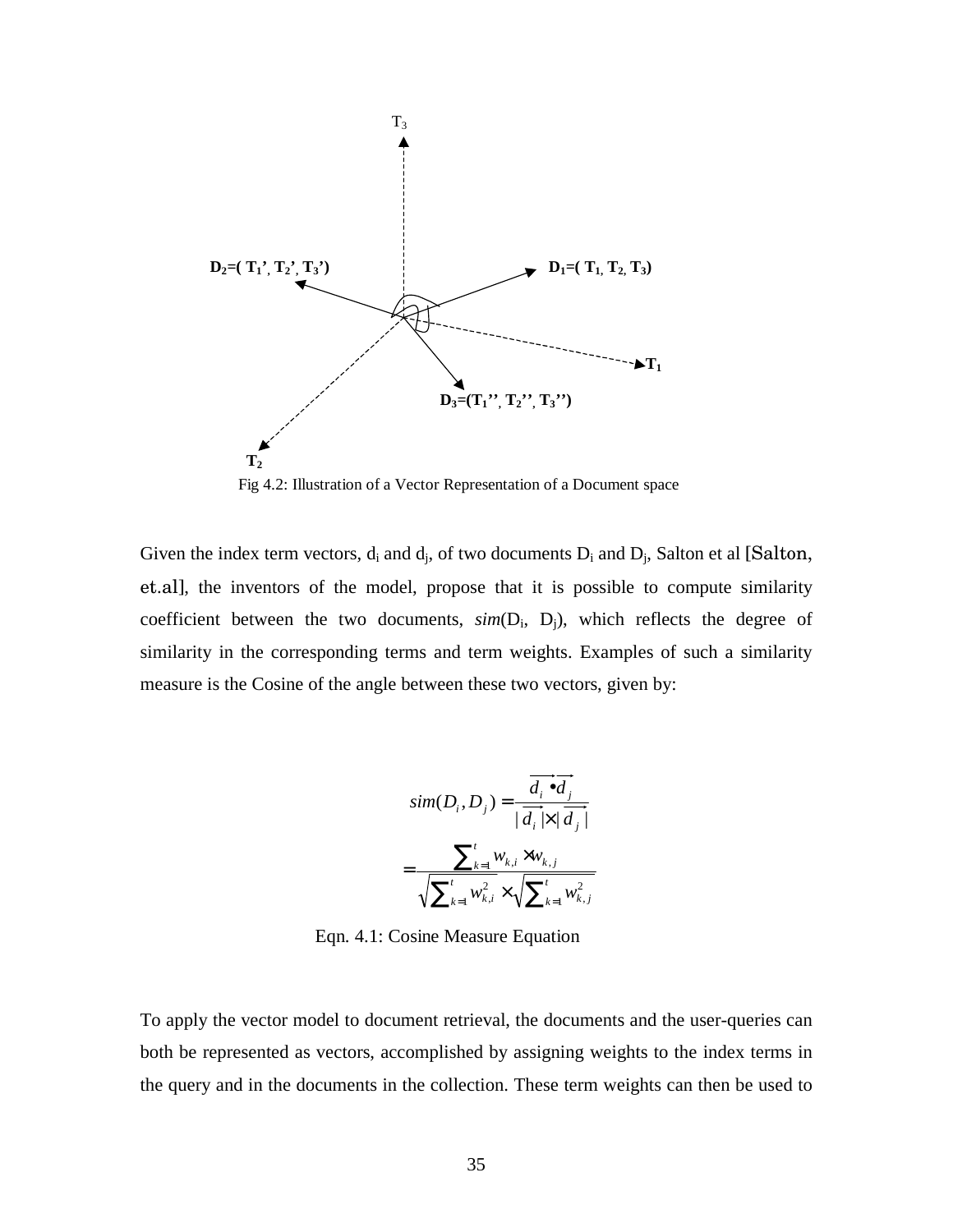compute the degree of similarity between each document stored in the collection and the user query then ranking them by this measure. Ranking based on the degree of similarity to the user query allows the vector model to take into consideration documents that match the query terms only partially [Baeza-Yates & Ribeiro-Neto, 99]. How the index term weights are obtained is elaborated in section 4.3.2.

#### **4.3.2 The TF-IDF Method**

A common method for obtaining the weights of a term in a document is the so-called TF-IDF method. In this method, the weight of a term is determined by two factors:

- The Term Frequency (TF), which is quantified by the measure of the raw frequency of a term inside a document. This is a measure of how well a term describes the document's contents [Baeza-Yates & Ribeiro-Neto, 99].
- Inverse document Frequency (IDF). This is a measure of dissimilarity among the documents in the collection, quantified by measuring the inverse of the frequency of a term among the documents in a collection.

Precisely, using TF-IDF method [Lee et al, 1996], the weight of a term, j, in a document, i, is given by the following equation:

$$
w_{i,j} = tf_{i,j} \times idf_{i,j} = tf_{i,j} \times \log \frac{N}{n_j}
$$
  
Eqn. 4.2: General TF-IDF Equation

Where  $tf_{ij}$  is the Term Frequency of the term, j, in document i; N is the total number of documents in the document collection and  $n_i$  is the number of documents in the collection that contain term j.

The Inverse Document Frequency (IDF) is a factor that enhances the terms that appear in fewer documents, while downgrading the terms that appear in many documents. Terms that appear in many documents in the collection are not very useful for distinguishing a relevant document from a non-relevant one. Thus, the idea is to diminish the importance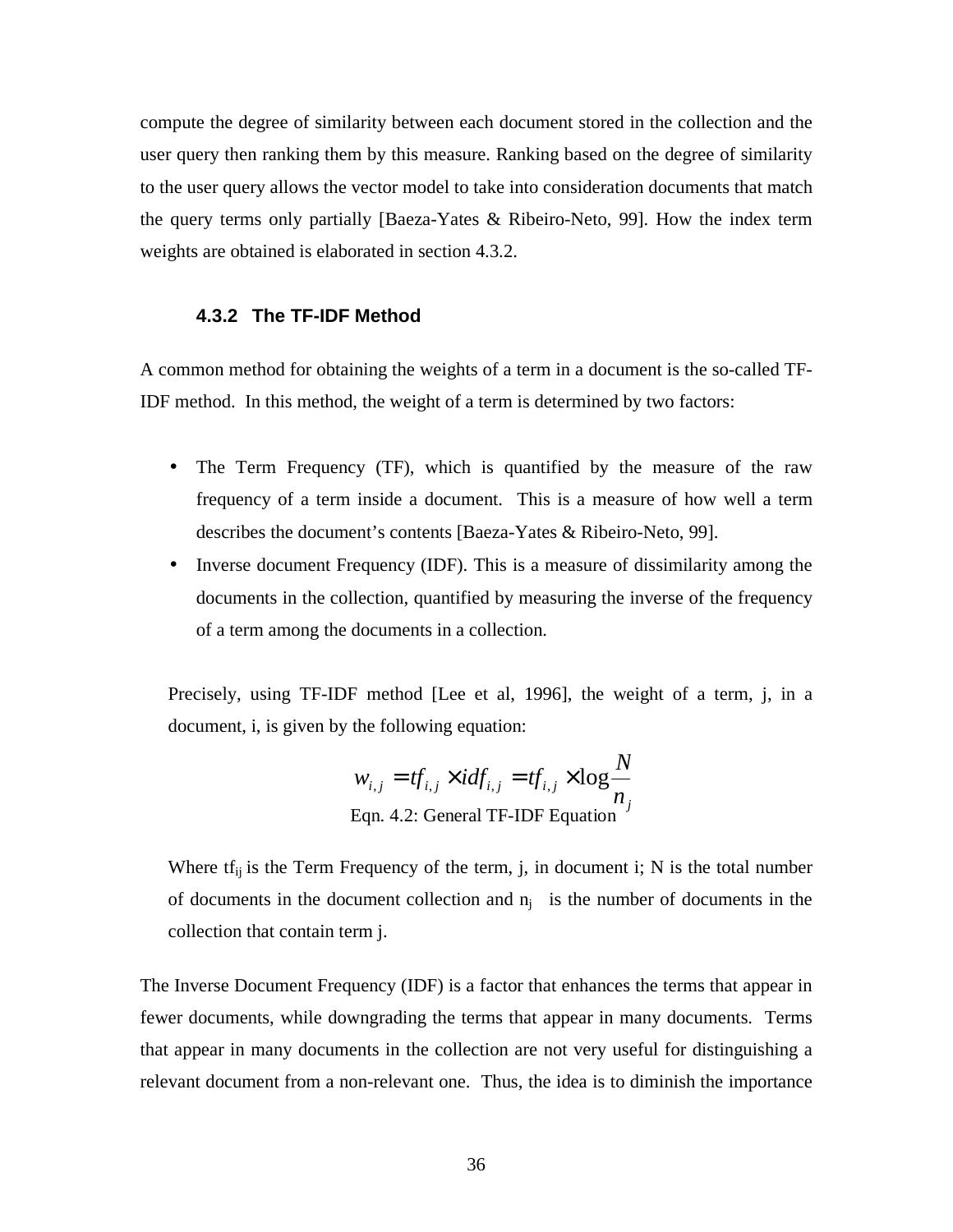of such terms and highlight the less common terms in the document. To illustrate, suppose the document collections has 100 documents (so we have  $N=100$ ). Then the IDF values for different examples of  $n_i$  would be:

| -IDF | 1 3010 | በ 5229 | 0.0458 |  |  |
|------|--------|--------|--------|--|--|

Notice that a less frequently used term in the document collection, in our case one that appears in only 5 documents, is given higher weight than a term that is used frequently, for instance one that appears in 90 documents.

Several variations of the above equation exist [Baeza-Yates & Ribeiro-Neto, 99]. One useful modification is the use of normalized frequency for TF, instead of simply using the raw frequency, given by:

$$
tf_{i,j} = \frac{freq_{i,j}}{freq_{\text{max},j}}
$$

Eqn. 4.3: Normalized Frequency

Where freq<sub>i,j</sub> is the raw frequency of term j in document i and freq<sub>max,j</sub> is the maximum frequency of term j in the document collection.

A variation of Eqn. 4.2 suggested by Salton and Buckley [Baeza-Yates & Ribeiro-Neto, 99], is

$$
w_{i,j} = \left(0.5 + \frac{0.5 \text{freq}_{i,j}}{\text{freq}_{\text{max},j}}\right) \times \log \frac{N}{n_j}
$$

Eqn. 4.4 TD-IDF Formula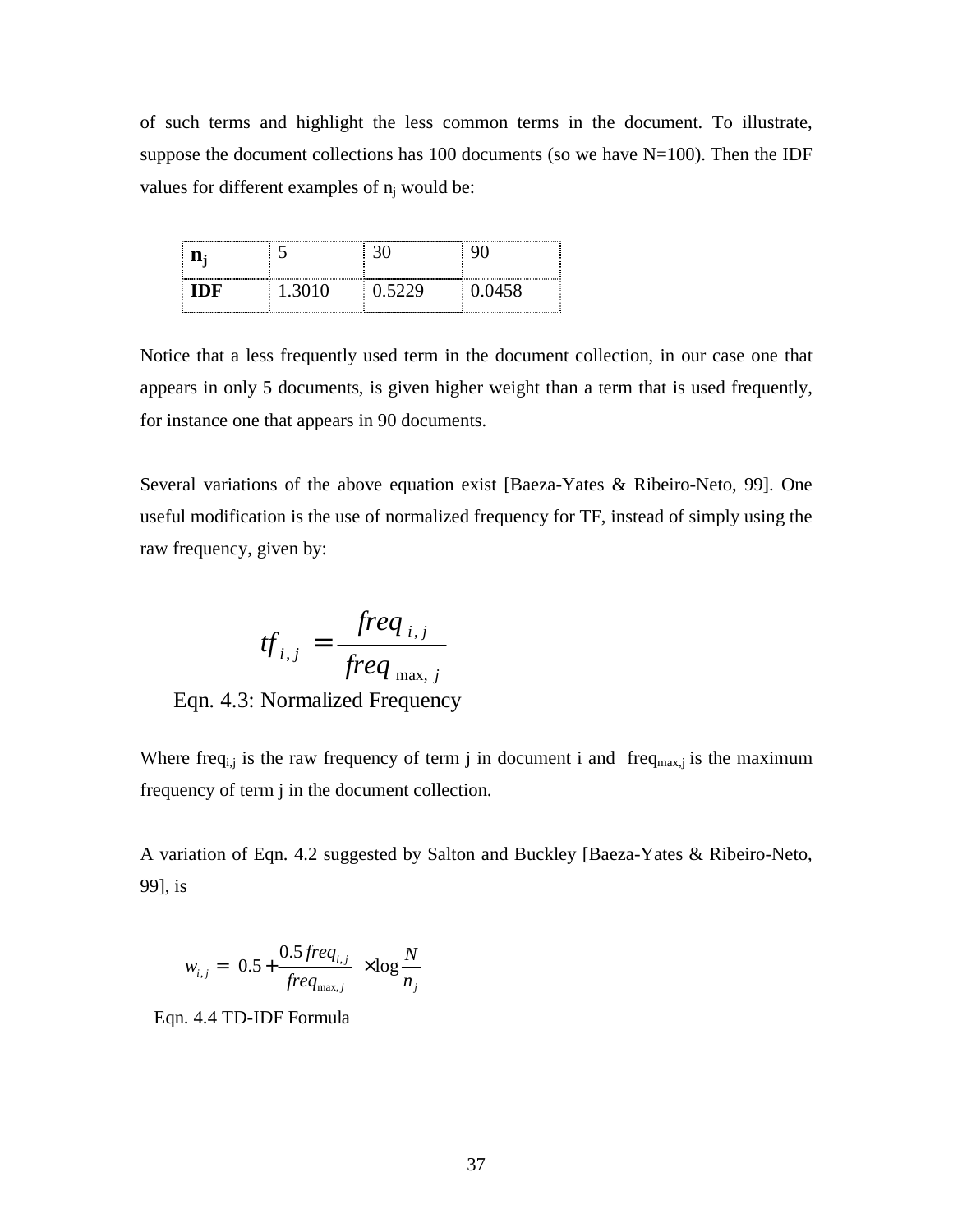#### **4.3.3 Extracting Document Representations**

Unlike the conventional Information retrieval systems, where the documents in the collection are stored in a static collection while queries are submitted to the system, the developed Meta-search tool operates by first downloading before comparing the downloaded documents to the query in context in order to determine the relevance of the documents. Since all we are concerned with is to determine the relevance of a Web page to the user query, it is not necessary to store the entire Web page, instead the most crucial thing is to gather only the essential statistics out of the page that will be useful in scoring its relevance.

In simple terms this is how the tool works: First, the submitted user query is split into distinct words, called *index terms*, which are then recorded in a shared structure called *term dictionary,* where all parallel processes can have access to a single copy. Then, Referring back to Fig 4.1, as the *parallel page retrieval engine* progressively returns each downloaded page, the *document representation computation* module performs a text analysis of the page, generating a *term vector* containing the raw occurrence frequency of the respective terms in the document, which is then stored as the Document's representation. Later, these frequencies will be used to calculate the normalized frequency (TF) based on equation 4.3.

In formal terminology, suppose  $K = \{k_1, k_2, ..., k_t\}$  is a set of t index terms that were obtained from the search query and stored in the *term dictionary*. Then, with every downloaded and successfully parsed document D<sub>j</sub>, there will be an associated index term vector  $d_j$ , represented by

$$
d_j = (f_{1,j}, f_{2,j}, \dots f_{t,j})
$$

Where  $f_{i,j}$  is the raw occurrence frequency of term  $k_i$  in document  $D_j$ .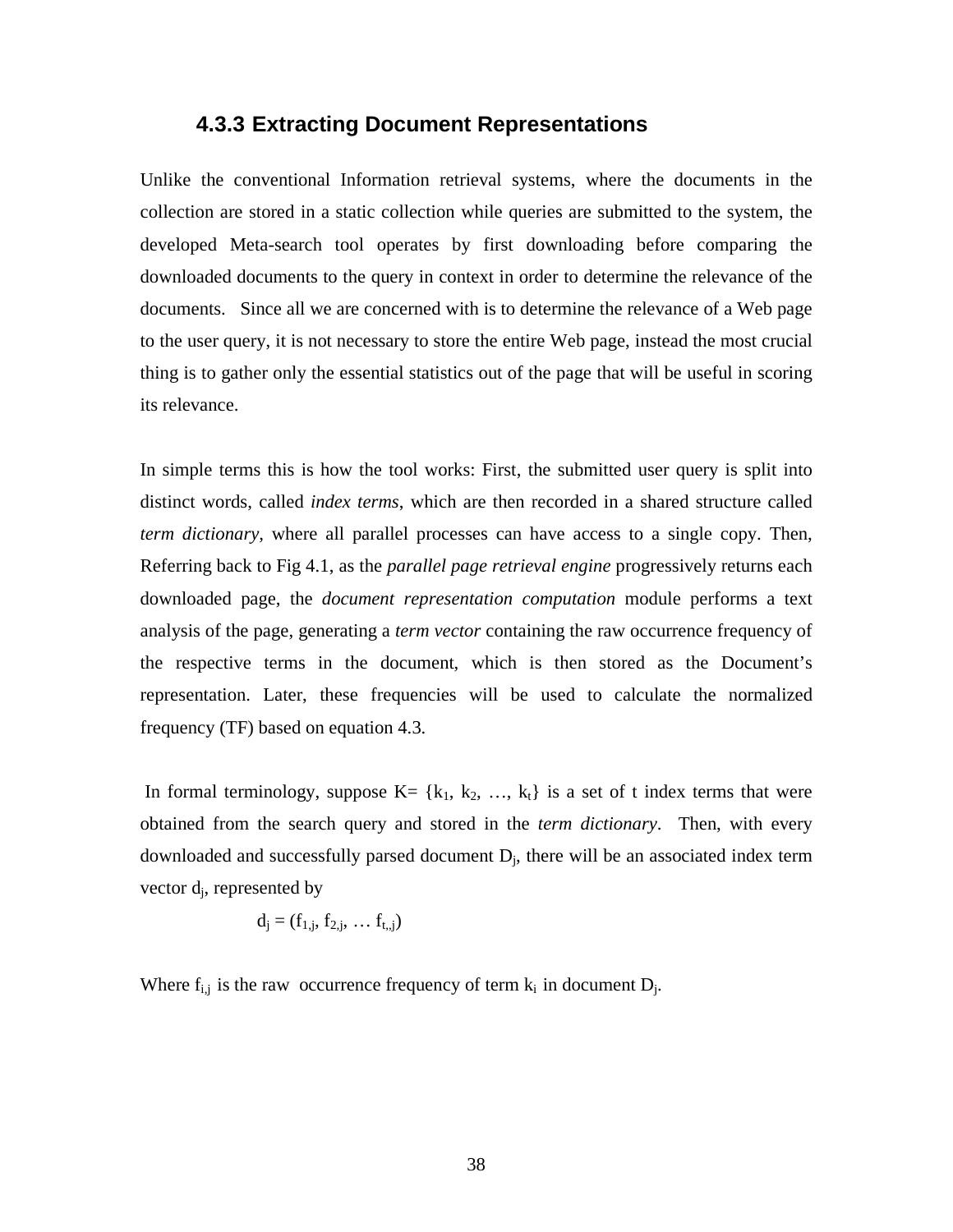When counting the term occurrence in a document, the tool uses the following criteria:

- 1. Any term enclosed within the Meta-Tags of the HTML documents is counted only once. It 's well known that web developers tend to use the Meta-Tags section for keyword spamming 6 .
- 2. All HTML tags or text included as part of attributes to the tags, such as a URL within hyperlink anchor tags, or image file names within image Tags, are skipped.
- 3. All embedded Scripts, JavaScript, ASP, PerlScript, VBScript, PHP or Applets are excluded.
- 4. All terms, occurring within other text of the HTML file, are counted. Case insensitive sub-string pattern matching is used to locate the terms.

The following data structures are used in document representation: a *Term Dictionary HashMap*, *Term-Vector Array*, *Term-Vectors HashMap*, and *Document Description Hash Map*.

The *Term Dictionary HashMap* maps each index term, T<sub>i</sub>, obtained from the search query to a unique term-ID. The HashMap uses the terms as Keys to the Hash Map. Each data entry for the HashMap is an array of three integers. The first integer represents the number, n<sub>i</sub>, of downloaded and analyzed documents which contained the term, the second is the maximum frequency occurrence,  $Freq_{max,i}$ , of the term in the document collection and the third integer is the unique ID for the term (the Term-ID).

The *Term-Vector array* implements the vector, d<sub>j</sub>, of the raw occurrence frequencies of index terms. It is generated for every document,  $D_j$ , analyzed. The size of the array is equivalent to the total number of index terms stored in the *Term Dictionary HashMap*. The array uses the unique term IDs, associated with each of the terms in the *Term Dictionary HashMap*, to mark the storage index of the computed raw occurrence frequency for the terms in the array. Fig 4.3 below illustrates the relationship between

 6 Excessive, repeated use of keywords or hidden text purposely inserted into a Web page to promote retrieval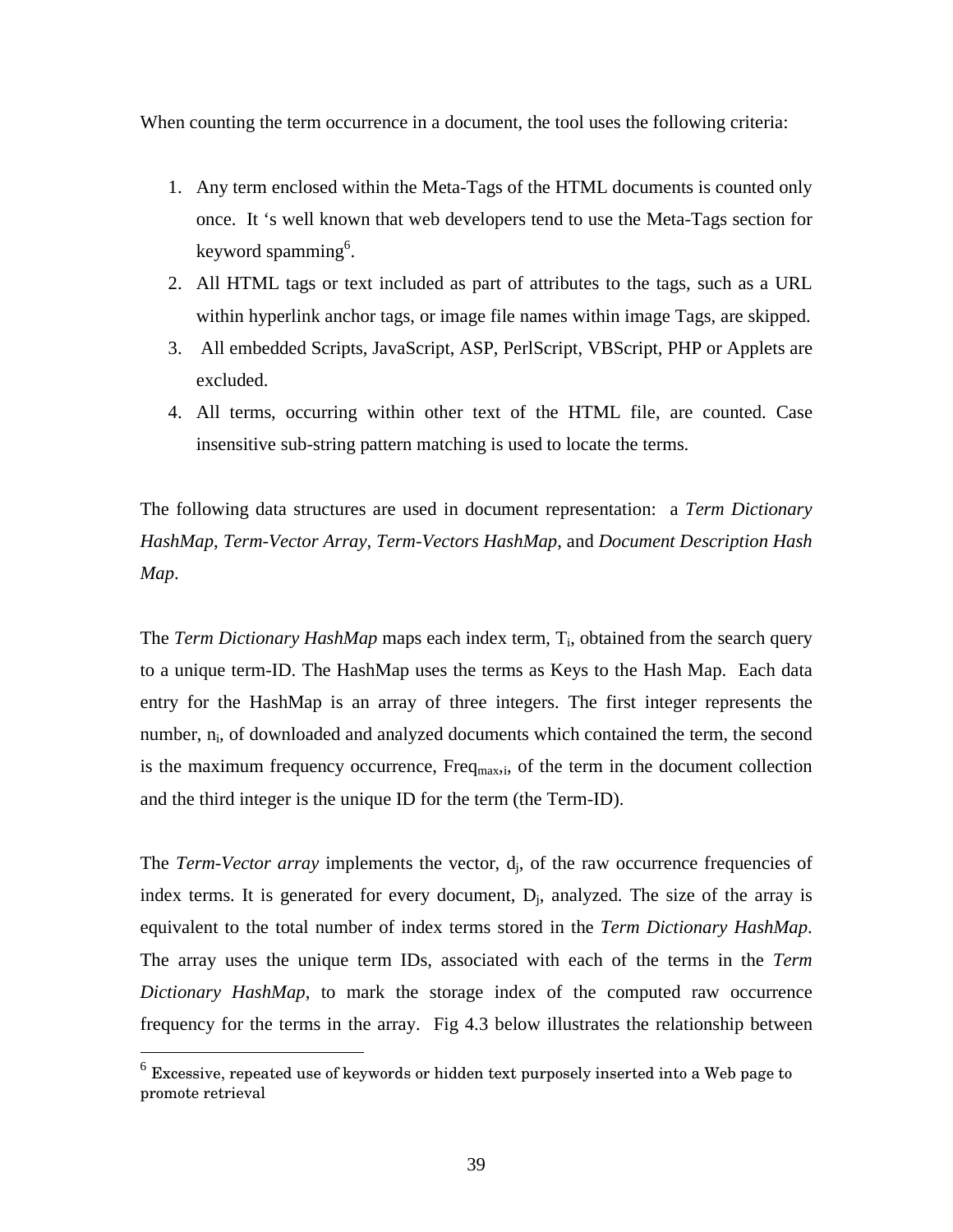the two data structures, i.e. the *Term Dictionary HashMap* and Document *Term-Vector array(s).*



*Term-Vectors HashMap* on the other hand is an accumulator for all the *term-vector arrays* of analyzed documents. The URL of the document is used as the Key to the HashMap.

The *Document Description HashMap* is used to hold arrays that contain the individual descriptions of the analyzed documents as extracted from the returned search engine results. Each of the arrays has the following data about a search result: the URL, the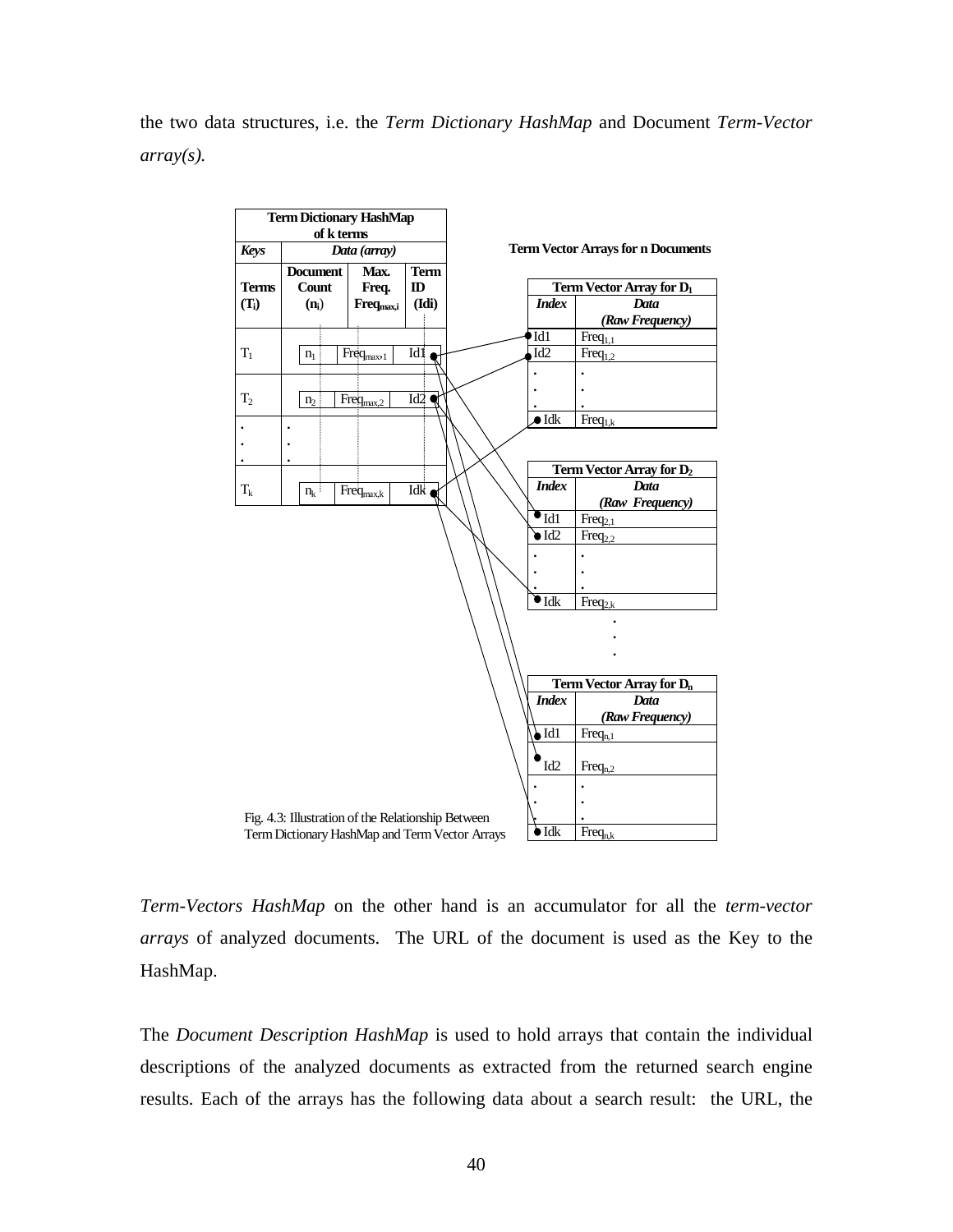anchor text displayed by the search engine when returning the result, the snippet describing the result, the name of the search engine(s) that returned the result and the rank of the result on the search engine(s). In addition, the array also reserves storage for the document's overall score, which is initially set to zero, but will eventually be set to the actual document score after document score evaluation. The URL of the document is used as the key to the HashMap.

The *Term-Vectors HashMap* and *Document Description Hash Map* maintain a one-to-one mapping by using similar Keys. This is particularly essential in order to identify the particular entry to be updated in the *Document Description Hash Map* during document score computation (see 4.3.4).

#### **4.3.4 Score Computation, Fusion and Ranking**

The Meta-search Tool employs an algorithm based on TF-IDF and Cosine method to assign relevance scores to documents.

The relevance score indicates the level of similarity between a user presented query and the documents that were retrieved and analyzed by the Meta-search tool as a result of the query, represented by their document vectors.

To start with, some background is necessary. The full Vector Space Model, given for computing relevance score,  $R_{i,q}$ , of a document  $D_i$  with respect to a query q is given by: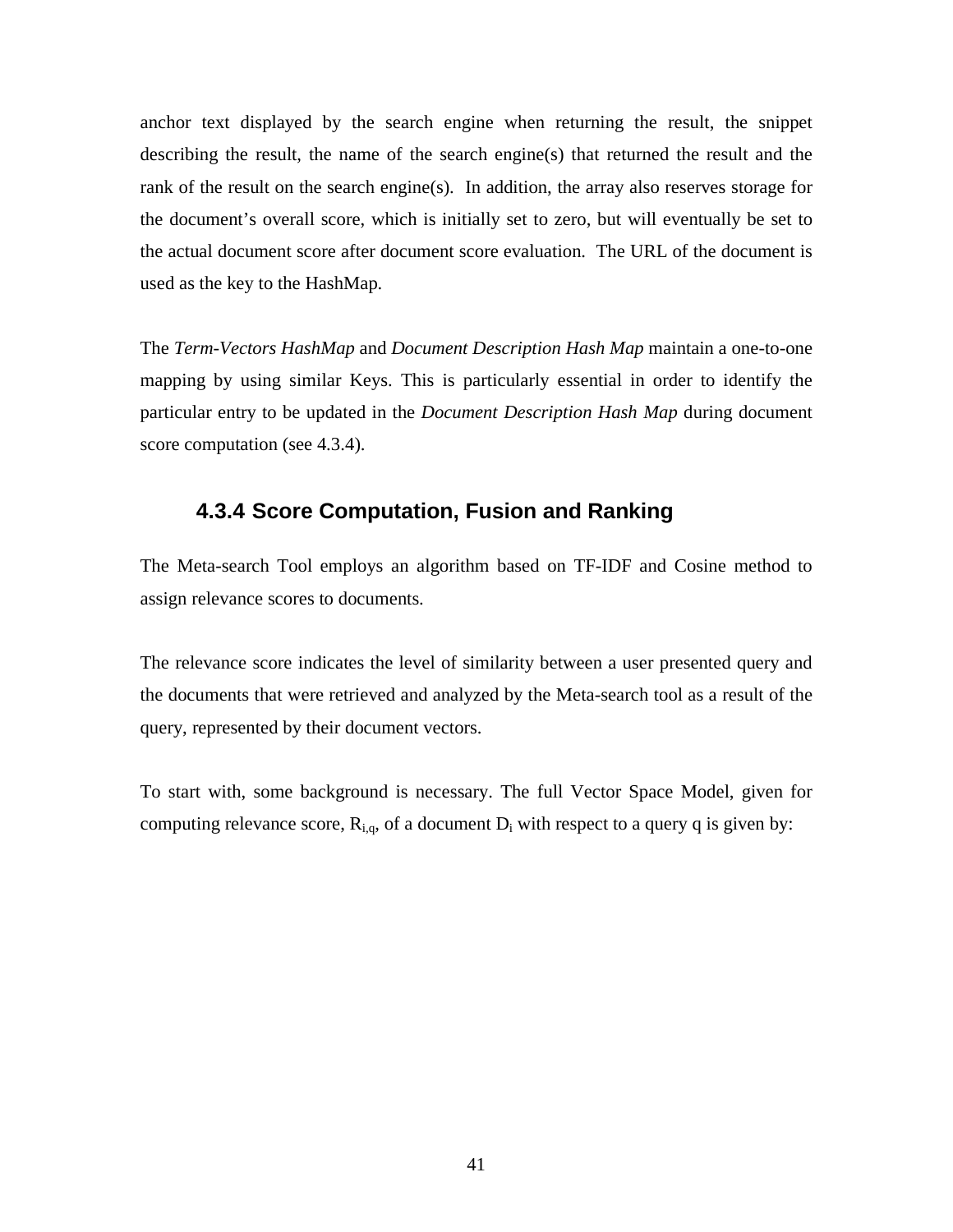$$
R_{i,q} = \frac{\sum_{\substack{\text{term}_j \in q}} \left( 0.5 + 0.5 \frac{\text{freq}_{i,j}}{\text{freq}_{\text{max},j}} \right) DF_j}{\sqrt{\sum_{\substack{\text{term}_j \in D_i}} \left( 0.5 + 0.5 \frac{\text{freq}_{i,j}}{\text{freq}_{\text{max},j}} \right)^2 IDF_j^2}}
$$
\nWhere: 
$$
IDF_j = \log \frac{N}{n_j}
$$

\nNotice from Eqn. 4.3 that 
$$
\frac{\text{freq}_{i,j}}{\text{freq}_{\text{max},j}}
$$
 can be represented simply as

\n
$$
tf_{i,j}
$$

Eqn. 4.5: Vector Space Model For Relevance Score

Eqn. 4.5 is actually the same equation we have in Eqn. 4.1, but, in this case, the weights for the query vector have been omitted in the equation. The reason is simple. Since the same query is compared with all the documents, the query vector introduces the same factor to all the calculations for scores on all documents involved and, thus, does not really affect ranking of the documents.

The denominator provides a normalization factor in the space of the documents. The purpose of normalization is so as to shed the effect of documents lengths on the document scores, enabling short documents to have equal chances to be ranked high as longer documents.

Calculation of the Normalization factor is, however, very expensive [Lee et al, 1996]. As may be noticed in the equation, it requires access to every term in the document  $(D_i)$ , not just the terms specified in the query. In their paper, Lee et al, propose that to simplify the computation, the normalization factor can be dropped. So we now have: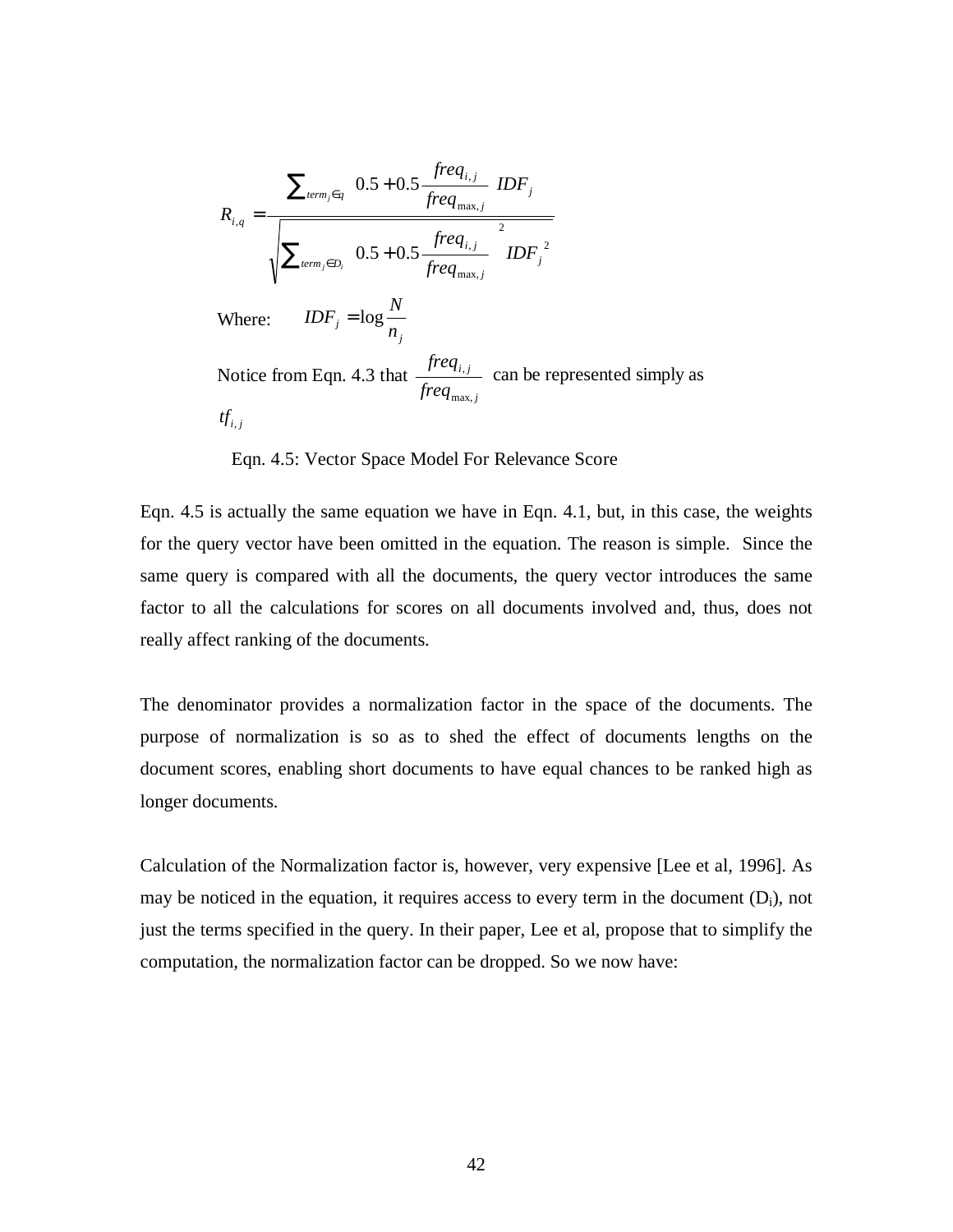$$
R_{i,q} = \sum_{\text{term}_j \in q} \left( 0.5 + 0.5 \frac{\text{freq}_{i,j}}{\text{freq}_{\text{max}_i}} \right) D F_j
$$

Eqn. 4.6: Simplified Vector Model Equation

In their paper, Yumomo and Lee [Yumomo & Lee], discuss that, in fact, empirical results show that this simplified method works better in the WWW environment than the full vector model with Normalization. They attribute this to an observation by Salton and Buckley [Salton & Buckley, 1987] that Normalization typically does not work well for short documents – documents of few sentences. Most pages on the Web are typically short; some simply represent a topic by a having a hypertext anchor on a page.

Eqn 4.6 was, therefore, adopted for the relevance score calculation in the Meta-search tool. Some slight variation in the calculation of IDF was introduced however. The equation for IDF was modified to:

$$
IDF = 1 + \log \frac{N}{n_i}
$$

Eqn. 4.7: Modified IDF equation

The addition of the constant value, 1, does not, in general, introduce a difference with ranking of the documents (ordering of documents) based on relevance score computation in Eqn 4.6. The IDF in 4.7 still diminishes the importance of terms that appear in many documents. The only difference comes when a user presents a query that has only one term,  $k_i$ , and the term happens to appears in all the documents. In such a case IDF calculation in Eqn 4.6 returns a zero, forcing all the documents in the collections to be assigned a relevance score of zero, though the documents may have varied  $TF^7$  values. Deciding which documents should be ranked first, at that point, becomes a problem.

 $\overline{a}$ 

 $7$  Term Frequency – see Eqn. 4.3 and Eqn. 4.5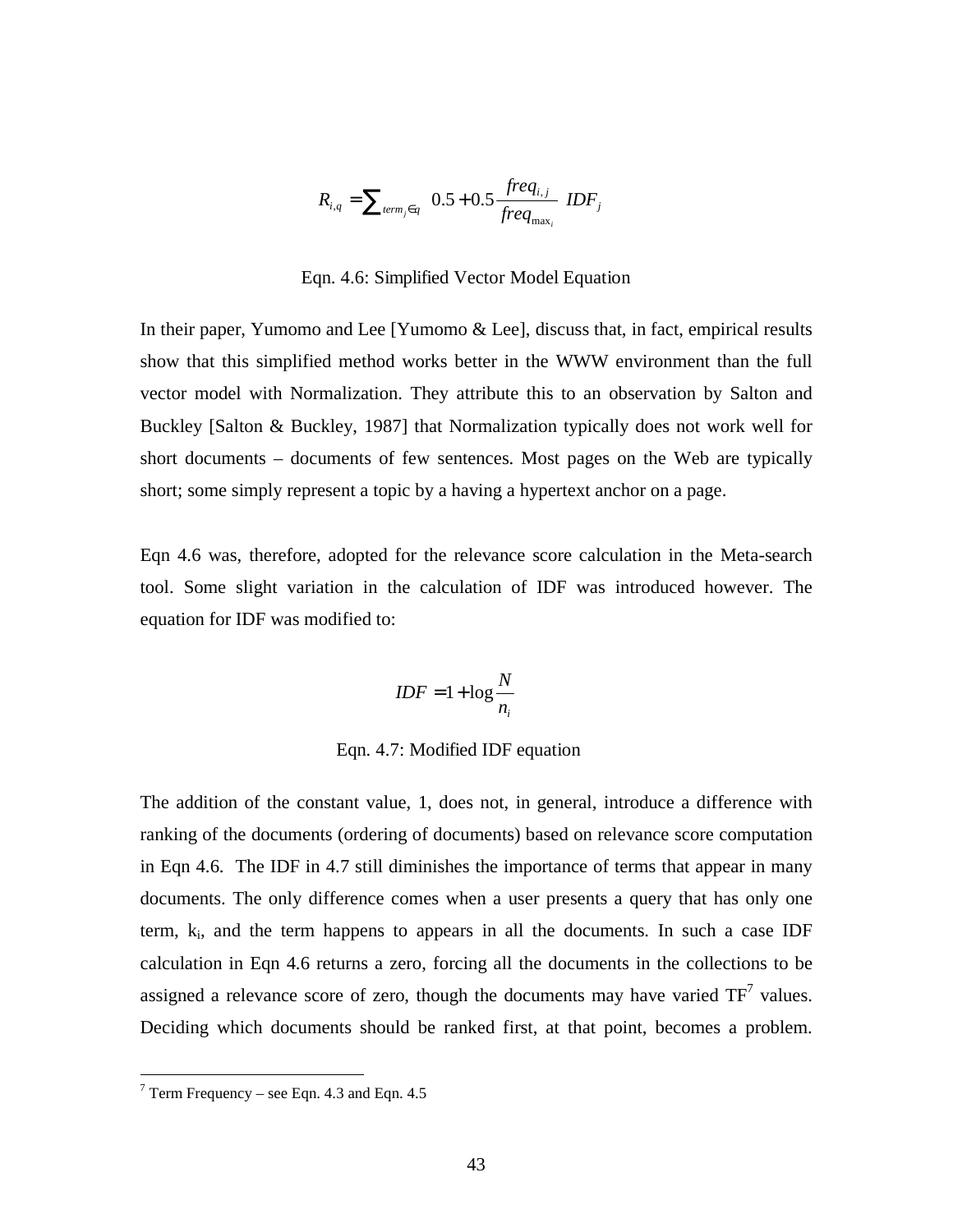However, for ranking purpose, it is reasonable that in such a case we should simply rank the documents by their TF values. This is what the relevance score calculation based on Eqn 4.7 for IDF allows us to achieve.

The Ranking and Fusion component of the Meta-search tool (see Fig. 4.1) performs the document score computation, ranking and fusion, as facilitated by the following outline of the algorithm:

```
Obtain size, N, of Term-Vectors HashMap - the total number of represented documents
For every document, D<sub>i</sub>, represented by entry in Term-Vectors Hashmap Do
      Initialize Score(D<sub>i</sub>)
      Retrieve the Term Vector Array, d, for D<sub>i</sub>
      For every query Term, T, in Term Dictionary HashMap Do
            Obtain number of documents, n, that contained the term from Term Dictionary HashMap
            Calculate IDF = 1 + Log (N/n)Obtain max. occurrence frequency, Freq<sub>Max, T</sub>, of the term from Term Dictionary HashMap
            Obtain raw occurrence frequency, Freq_{i,T}, for the term from d
            Calculate normalized frequency TF_{i,T} = Freq_{i,T} / Freq_{\text{Max,T}}Score(D_i) = Score(D_i) + (0.5 + 0.5 TF_{i,T}) \times IDF)End
Update the score for D<sub>i</sub> in Document Description HashMap with Score(D<sub>i</sub>)
End
Rank (Sort) the entries in Document Description HashMap by the scores
Generate a HTML formatted string, fusing all entries in Document Description HashMap
Return the HTML string for display
```
# **4.4 The Graphical User Interface**

The role of the user interface is to provide abstraction mechanisms for all actions that have to be initiated by the user in order, for example, to submit queries and browse through the search results.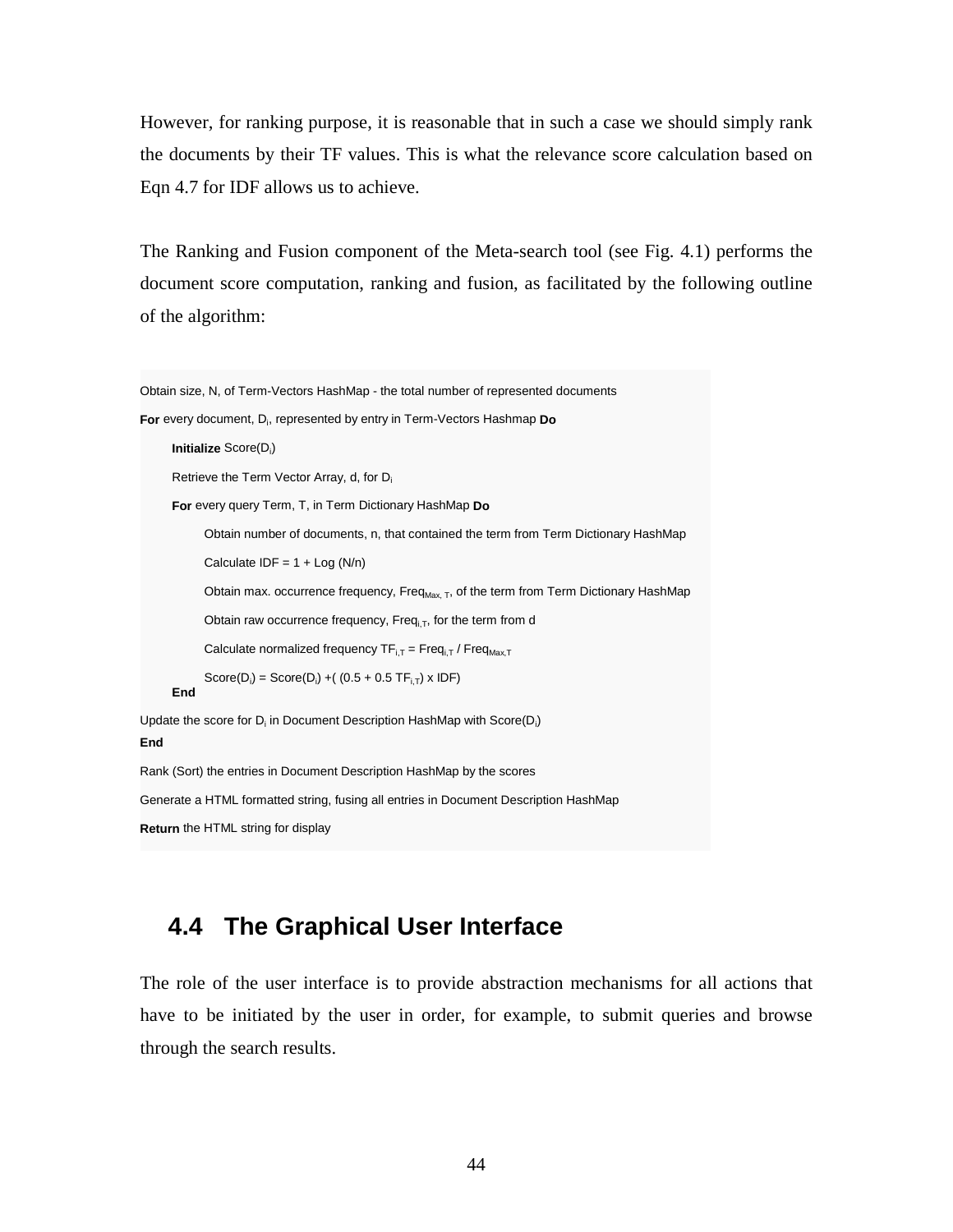The Meta-search tool was written as a Java application; hence its user interface was implemented using the Java Object-Oriented GUI framework. The user interface allows the user to type in a query, select search engines to query, browse through search results, follow links, and, if desired, open a page or a link in a default Web Browser Window such as Netscape or MSIE, among other features. Figure 4.4 below shows a screen shot of the user interface.



Fig. 4.4: Screen Shot of the Graphical User Interface

#### **4.4.1 Query Submission**

 $\overline{a}$ 

At the moment the tool can search on four search engines, namely Yahoo, Altavista, Google and Go.com<sup>8</sup>. The tool can, however, be expanded in future to include more search engines easily. Specifically, the only significant effort will be in developing and integrating appropriate Linkextractors (see 4.6) for the new search engines.

<sup>&</sup>lt;sup>8</sup> Please Note: Go.com (www.go.com) bought and for sometime used "Infoseek" as technology powering the Go Network's search functionality. Later they abandoned it in favor of Overture. As of the writing of this thesis Go.com's searches were powered by Overture.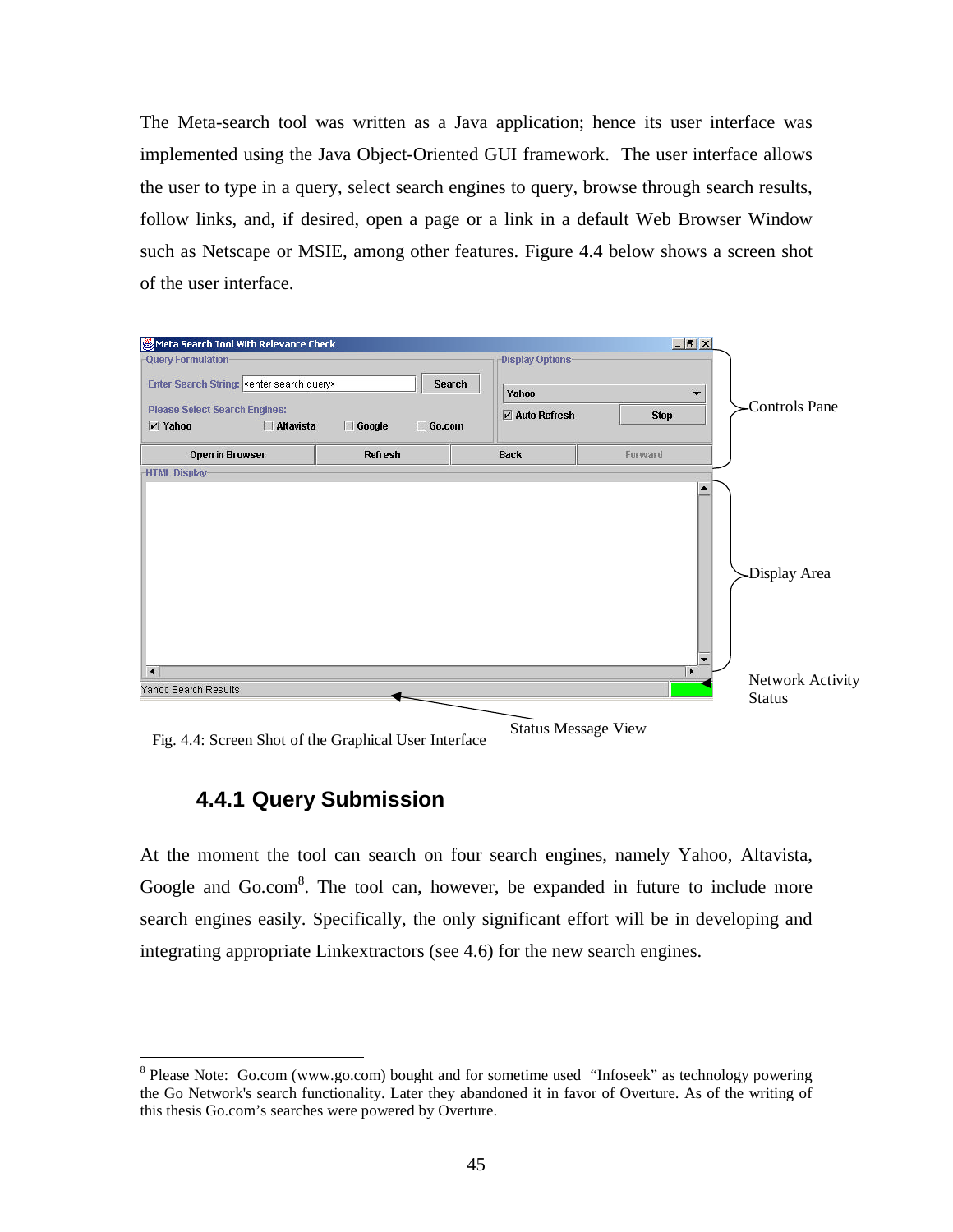To a submit a query to one or more search engines, all a user needs to do is to select the search engine(s) on the control pane by checking on the Checkboxes against the search engine names. The next thing is to type the query on the slot labeled "Enter Search String" and click on the 'Search Button', or simply hit the 'Return' or 'Enter' key, to submit the query. On submission of the search query, the Meta-search tool dynamically translates the query into a format that matches the query syntax normally used by each of the selected search engines before, simultaneously, dispatching the search request to the engines.

The tool can accept single or multi-keyword search string (using space characters as delimiters). As yet, it does not support Boolean syntax.

#### **4.4.2 Displaying and Browsing Search Results**

The Meta-search tool allows a user to display and browse through Web pages that were returned by the individual search engines, the combined and ranked search results or those search results that were found with errors (i.e. hits which experienced errors during page retrieval for document representation calculation). Any of the alternatives can be selected from a drop down list implemented on the GUI, see fig 4.5.

If a user chooses to display 'Combined' or 'Error' results while the Meta-search tool is still in the course of processing the search results, then, if the 'Auto Refresh' Check-Box on the GUI is set on (Checked), the tool will keep updating the display area automatically with the combined and re-ranked results (or the Error Results, depending on which selection is active) as it progressively downloads and analyzes each page. Thus, a user does not have to wait until after all the pages have been downloaded and analyzed in order to view the 'Combined' (or 'Error') results. A user is free to set 'on' or 'off' the 'Auto Refresh' feature at any moment. Setting it 'off' simply stops the automatic update of the display for the 'Combined' or 'Error' results while the parallel page retrieval engine (see 4.5) is active, it does not stop or suspend the operations of the parallel page retrieval engine. As soon as the parallel page retrieval engine is through, the tool will display all 'Combined' or 'Error' results (whichever is selected).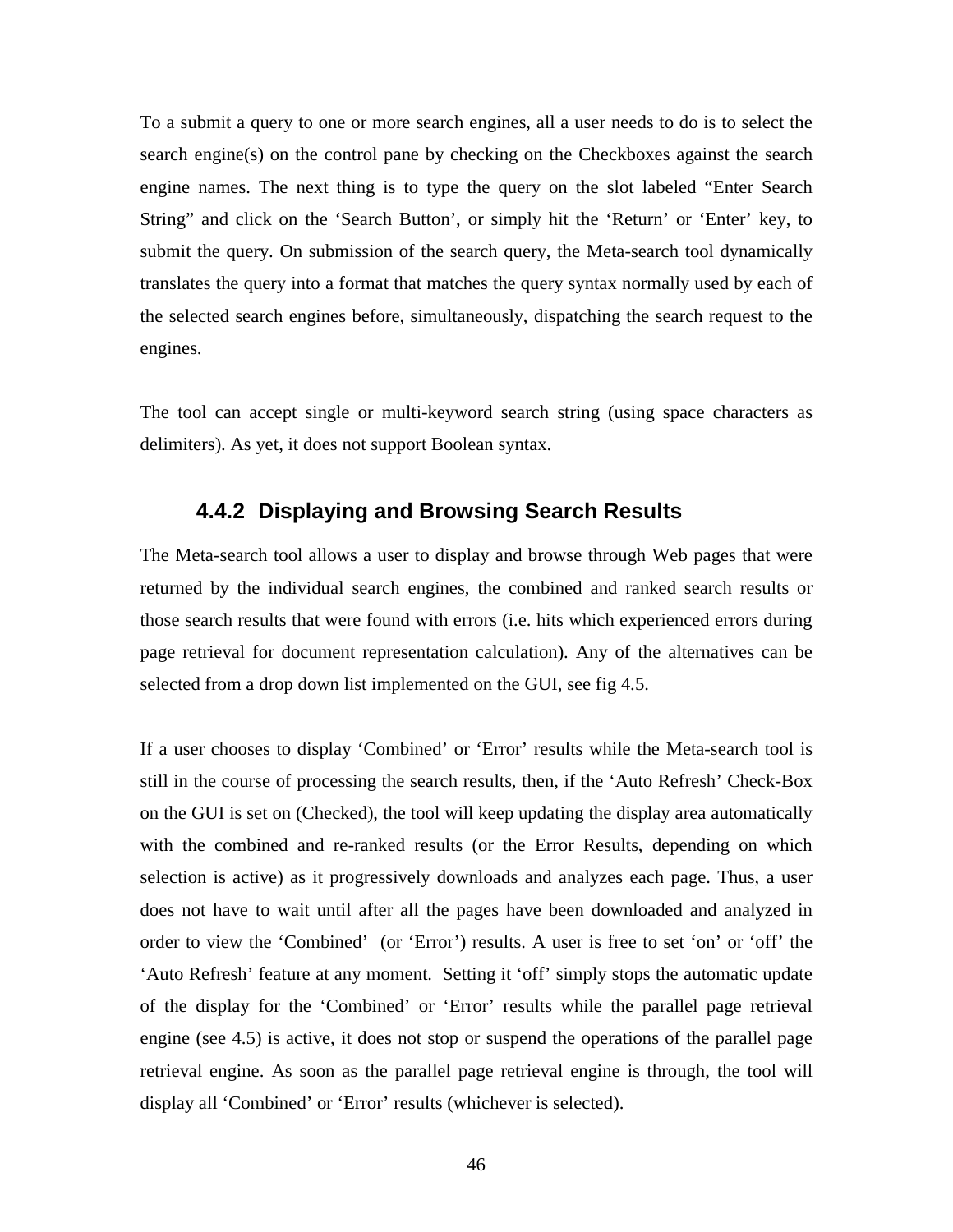

Fig. 4.5: GUI Display of Search Results

The combined and ranked results are listed, on the display area, ordered descending by the values of their relevance scores. Each result item consists of the rank, the title (anchor to the link), the search engine(s) that returned the result (see illustration in Fig. 4.6), the rank of the result on the search engine(s), the relevance score of the page it links to, and a short description of the result.

A user can follow any link by clicking on it. If the link is broken, or the page cannot be retrieved for some reason, the tool launches an error alert message to the user. Whenever the Mouse Pointer moves over any hyperlink found on the display area, the tool automatically displays its underlying URL on the Status Message View (see fig. 4.6).

The display area is implemented using a Java JEditorPane Swing Component. It is a complete HTML 3.2 renderer that can handle most HTML tags including Frames, Forms, and hyperlinks. It also supports plain text and RTF. However, unlike most conventional Browsers, JEditorPane does not, as yet, support a number of other Web based technologies such as JavaScript, Flash, XML and QuickTime. It cannot also launch application programs to handle non-HTML documents such as PDF or PostScript files. For this reason an option, on the GUI, was included to enable users to launch a displayed page, or follow any link, using a Web Browser.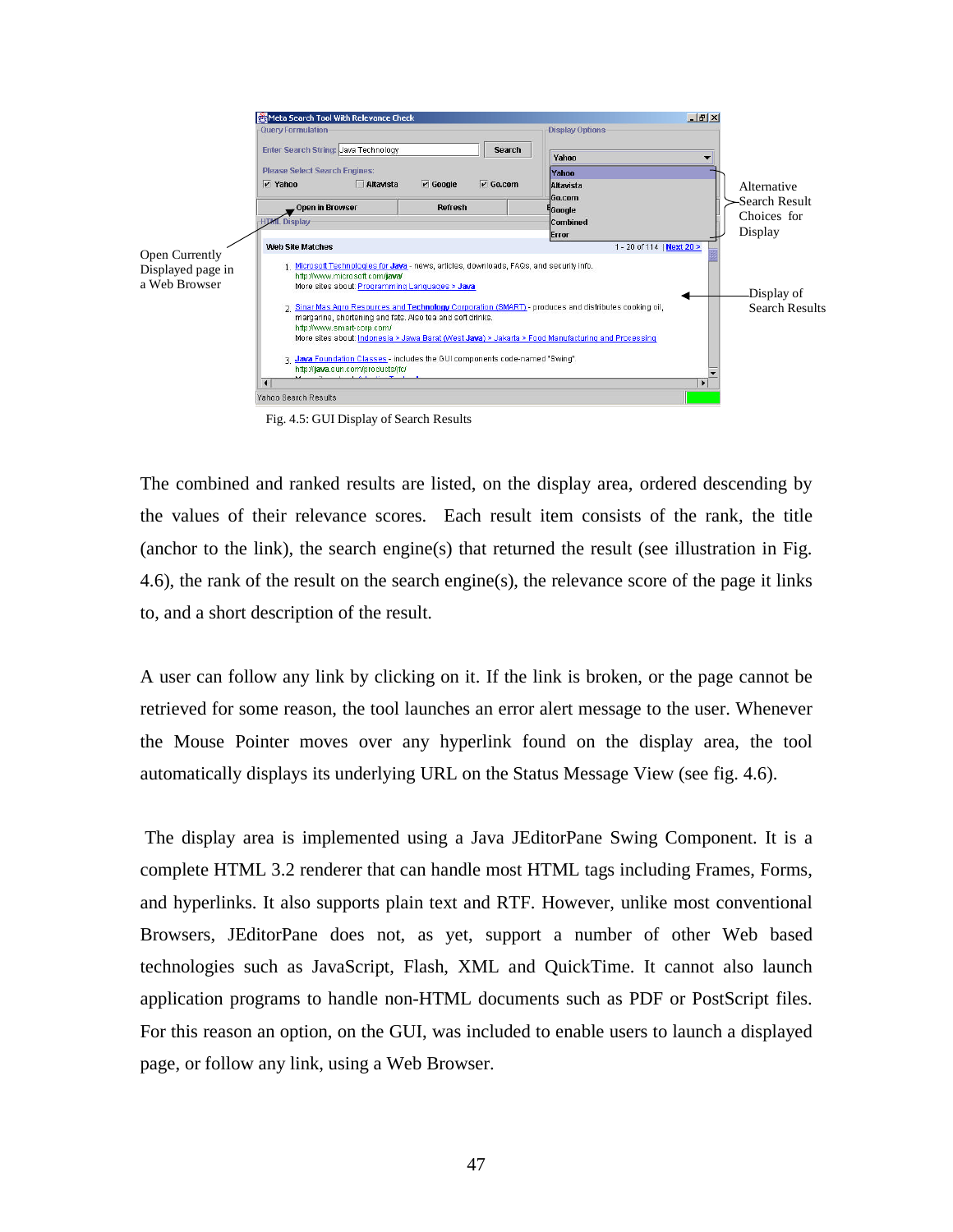A page, which is being displayed on the display area of the GUI, can be opened in a Web Browser by simply clicking a button labeled 'Open in Browser' on the GUI. To open some particular link in a Web Browser, a user need first Right-Click on the link, which fires a Pop-up Menu, then choose 'Open Link in Browser' from the menu (see fig. 4.6). Either of the actions causes the Tool to instruct the Windows Operating System to launch the default Web Browser application, such as Netscape or Internet Explorer, to fetch and display referenced page.

|                                                                                                                                                                                                                                                                                                                                                                                                                                                                                                                                                                                       | Meta Search Tool With Relevance Check                                                         |                |               |                        | $   \times$ |  |  |
|---------------------------------------------------------------------------------------------------------------------------------------------------------------------------------------------------------------------------------------------------------------------------------------------------------------------------------------------------------------------------------------------------------------------------------------------------------------------------------------------------------------------------------------------------------------------------------------|-----------------------------------------------------------------------------------------------|----------------|---------------|------------------------|-------------|--|--|
|                                                                                                                                                                                                                                                                                                                                                                                                                                                                                                                                                                                       | <b>Query Formulation</b>                                                                      |                |               | <b>Display Options</b> |             |  |  |
|                                                                                                                                                                                                                                                                                                                                                                                                                                                                                                                                                                                       | <b>Enter Search String: Java Books</b>                                                        |                | <b>Search</b> | <b>Combined</b>        |             |  |  |
|                                                                                                                                                                                                                                                                                                                                                                                                                                                                                                                                                                                       | <b>Please Select Search Engines:</b><br>$V$ Yahoo<br>$V$ Altavista                            | $V$ Google     | $V$ Go.com    | $V$ Auto Refresh       | <b>Stop</b> |  |  |
|                                                                                                                                                                                                                                                                                                                                                                                                                                                                                                                                                                                       | <b>Open in Browser</b>                                                                        | <b>Refresh</b> |               | Back                   | Forward     |  |  |
|                                                                                                                                                                                                                                                                                                                                                                                                                                                                                                                                                                                       | <b>HTML Display</b>                                                                           |                |               |                        |             |  |  |
| Would you like to save on Books at Amazon and other top book stores? Compare prices at<br>Booksellersnow.com! Our site continually proves that online shopping can be fun! Affiliate.<br>www.booksellerspow.com<br>4. Java/Javascript Book Shelf::Yahoo[1]:Go.com[15]:Relevance Score:1.2579834769418397<br>- Java & Javascript books, tutorials and quides.<br><b>Open Link in Browser</b><br>Pop-Up Menu<br>http://jollyroger.com/java.html<br>More sites about: Programming Languages Books > Java<br>5. Java Books - WannaLearn.com::Go.com[7]:Relevance Score:1.1758746200360508 |                                                                                               |                |               |                        |             |  |  |
| <b>Status Message View</b><br>Currently shows the $\sim$                                                                                                                                                                                                                                                                                                                                                                                                                                                                                                                              |                                                                                               |                |               |                        |             |  |  |
| URL of the Link with                                                                                                                                                                                                                                                                                                                                                                                                                                                                                                                                                                  | A categorized list of recommended, readily available, respected books on the Java programming |                |               |                        | ١           |  |  |
| the Mouse Pointer                                                                                                                                                                                                                                                                                                                                                                                                                                                                                                                                                                     | http://jollyroger.com/java.html                                                               |                |               |                        |             |  |  |
| over it                                                                                                                                                                                                                                                                                                                                                                                                                                                                                                                                                                               | Fig. 4.6: Right Clicking on a Link 'Pops-Up' a menu, which allows a user to open              |                |               |                        |             |  |  |

Fig. 4.6: Right Clicking on a Link 'Pops-Up' a menu, which allows a user to open the Link in a Web Browser. Notice the specified link is ranked 4<sup>th</sup> and was returned by Yahoo and Go.com. In Yahoo it is ranked  $1<sup>st</sup>$ , whereas in Go.com  $15<sup>th</sup>$ .

# **4.5 The Parallel Page Retrieval Engine**

The *Parallel Page Retrieval Engine* is a key component of the Meta-search tool; its main purpose is to autonomously retrieve all the pages referenced by the returned search results for document representation computations.

It is implemented as a simple Web robot, but it does incorporate features such as multithreaded page retrieval, load balancing, and delaying of page requests to avoid overloading the host machine and remote websites.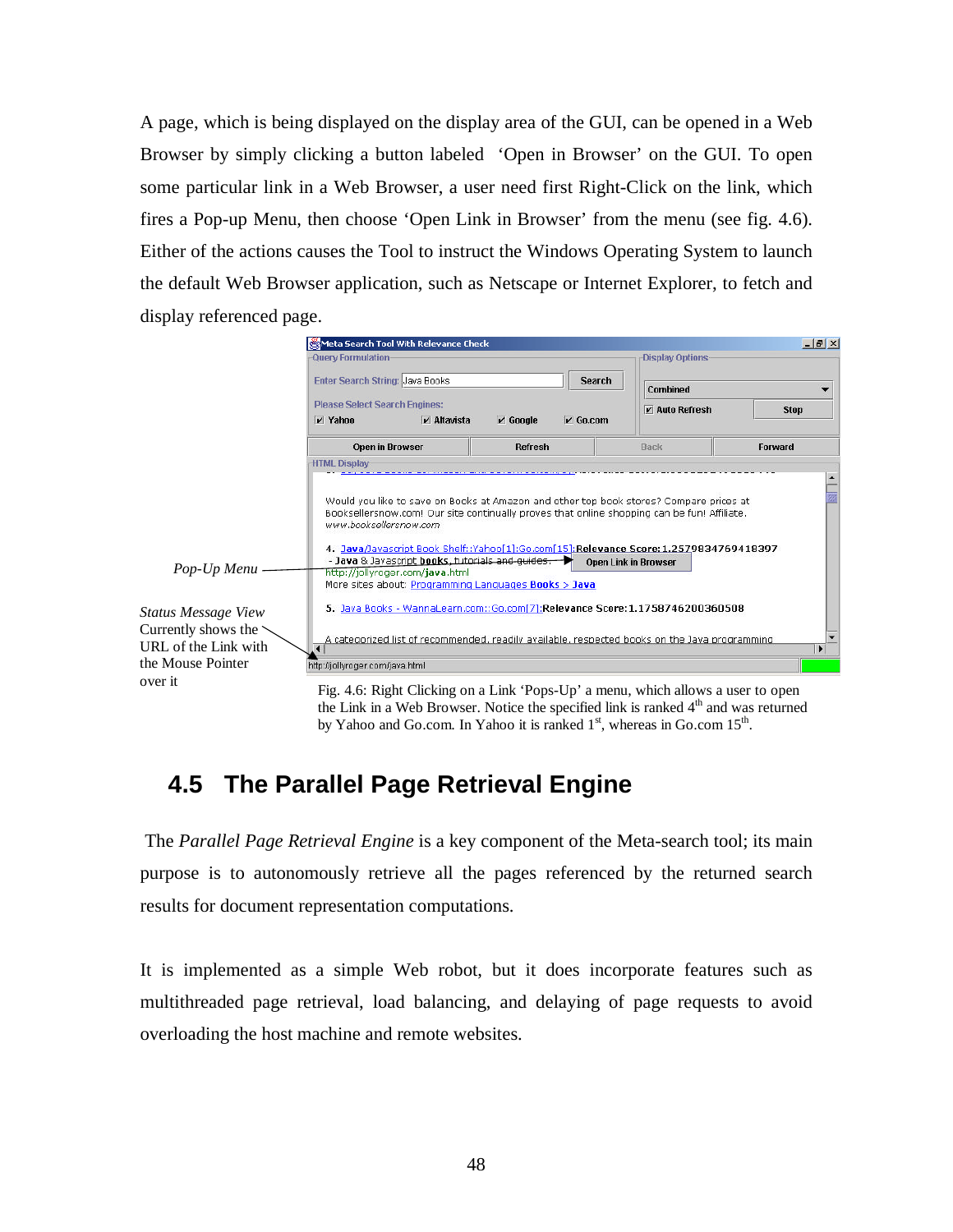As noticed in Fig 4.1, the *Parallel Page Retrieval Engine* obtains the links to be retrieved from the *Common Collection of Links* generated by *LinkExtractors*. This collection is first randomized to ensure that the links returned by same search engine do not follow each other consecutively. This is to avoid a potentially biased situation where all links from a particular search engine are processed first before any link from the other engines can be processed. The *Parallel Page Retrieval Engine* treats this collection as a queue.

The retrieval engine starts with a single robot process, which iteratively spawns downloading threads for every link found in the *Common Collection of Links* (see illustration in Fig. 4.7). In each such iteration, a new downloading thread is launched, which in turn takes a link from the collection, downloads the page to which it points to, then pass the page to the *Document Representation Component* for processing. If the page download action times out then the retrieval engine simply adds the link, and its description, to the collection of *Error results*. This process continues until the queue (*Common Collection of Links*) is empty.

The iterative algorithm can, however, lead to an exponential explosion in the number of threads, a situation that could easily lead to program crash (or host overloading). To prevent this, a mechanism to enforce the maximum number of threads that can be allowed to run at any particular instant was implemented.

The mechanism is based on a ticketing model proposed by Vanhelsuwe [Vanhelsuwe]. In the system, a pool of tracked "tickets" is maintained. Before spawning a new thread, a ticket must be obtained first, which gives the thread a running permission. Once a thread is through with its work, it must release its ticket back to the ticket pool before terminating, which in turn is recycled for use in future threads. If all tickets are in use, then the spawning of new threads is forced to block, until one of the running threads releases its ticket. The maximum number of threads that can run is, thus, limited to the maximum number of tickets that can be issued.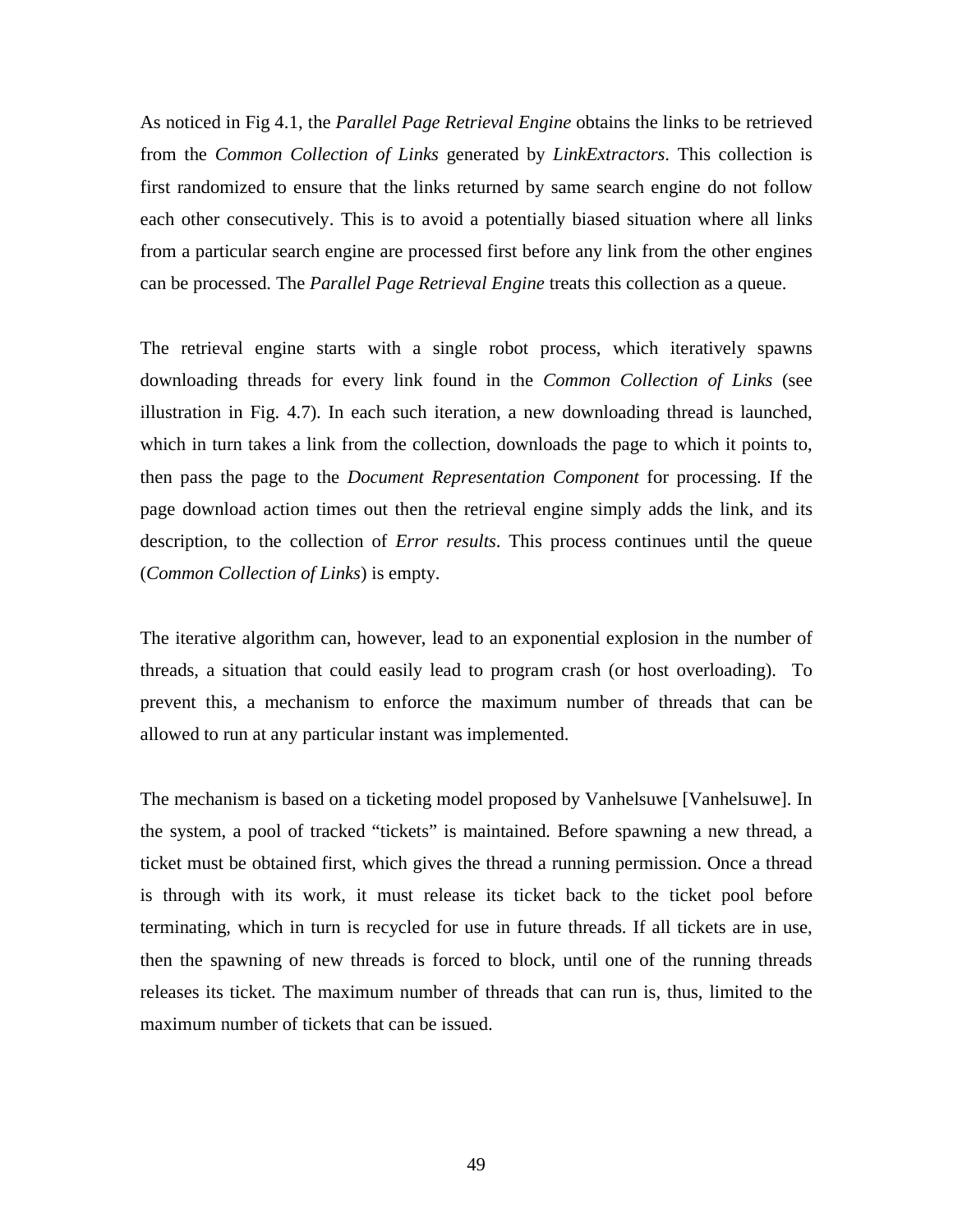The initial pre-processing done by *LinkExtractors* ensures that the *Common Collection of Links* is free of duplicate entries. Thus, the *Parallel Page Retrieval Engine* can retrieve any referenced page only once. However, it is possible that a number of links may be pointing to different pages, but in actual sense the pages are hosted on the same Web server. For this reason, a brief random delay period was introduced to randomize scheduling of threads waiting to obtain tickets to prevent rapid successive requests for Web pages, a condition that can easily lead to overloading of target Web server.

The Engine simply downloads pages; it does not attempt to follow links contained in the pages. Therefore the typical risk, known with Web robots, of getting stuck in endless loops, or revisiting same pages over and over again, does not arise.

The tool allows a user to stop the *Parallel Page Retrieval* Engine from spawning new threads during a search process. Clicking the 'Stop' button on the GUI does this. It must be noted, however, that 'Stopping' does not 'interrupt' or 'kill' already running threads; this was on purpose in order to avoid arbitrary behavior that could potentially leave the data structures used by the system in an inconsistent state. Already running threads are left to run until they eventually die (terminate) on their own. Clicking the 'Stop' button effectively toggles off (halts) the spawning of new downloading threads for the current search. When a new search in initiated, for instance by clicking on the search button, the start of new download threads for the new search is, by default, toggled back on again.

One other notable feature on the GUI is the visual aid for the user concerning the activity of the *Parallel Page Retrieval engine*. As the Downloading Threads progressively retrieve pages the Status Message View on the GUI is set with cue messages indicating what is going on, such as "Page download in progress", "Relevancy checking going on", "Relevancy checking completed" etc. For similar purpose the Network Activity Status (see Fig. 4.4) is set Red whenever a page download is initiated and back to Green when the download is complete.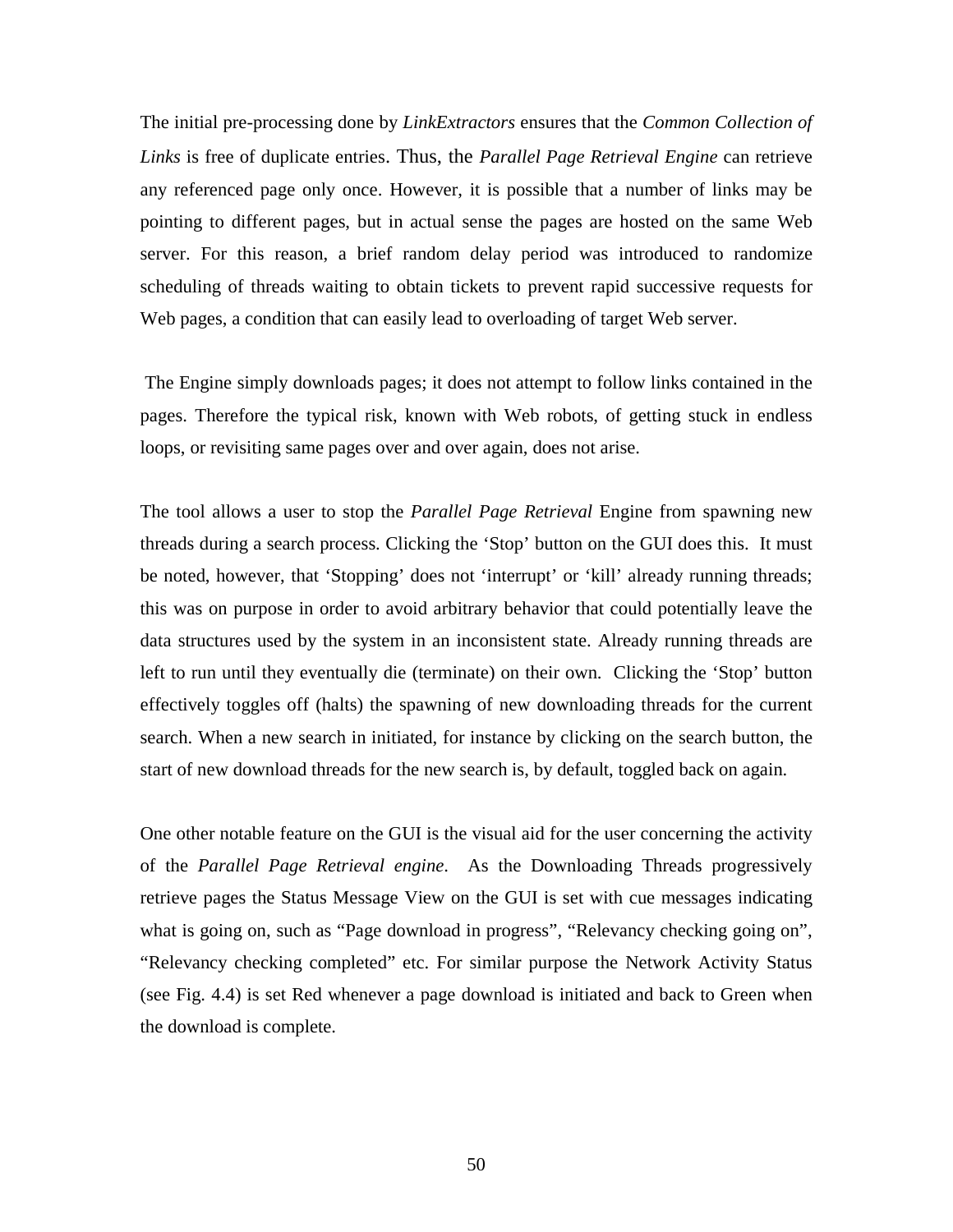

# **4.6 The LinkExtractors**

*LinkExtractors* encapsulate Web Search engine specific rules for interpreting returned search results pages. The Meta-search tool contains a *LinkExtractor* component for each of the search engines it employs, at present for Yahoo, Altavista, Google and Go.com. The rules help in deciding which parts of the page to process (body of results) and which to ignore. They also define exactly how to extract specific data of interest. The Metasearch Tool uses the *LinkExtractors* to extract links, titles and the snippets describing the respective search result hits, from the content of results pages. Basic HTML parsing and pattern matching techniques, supported by Java, are utilized to achieve this.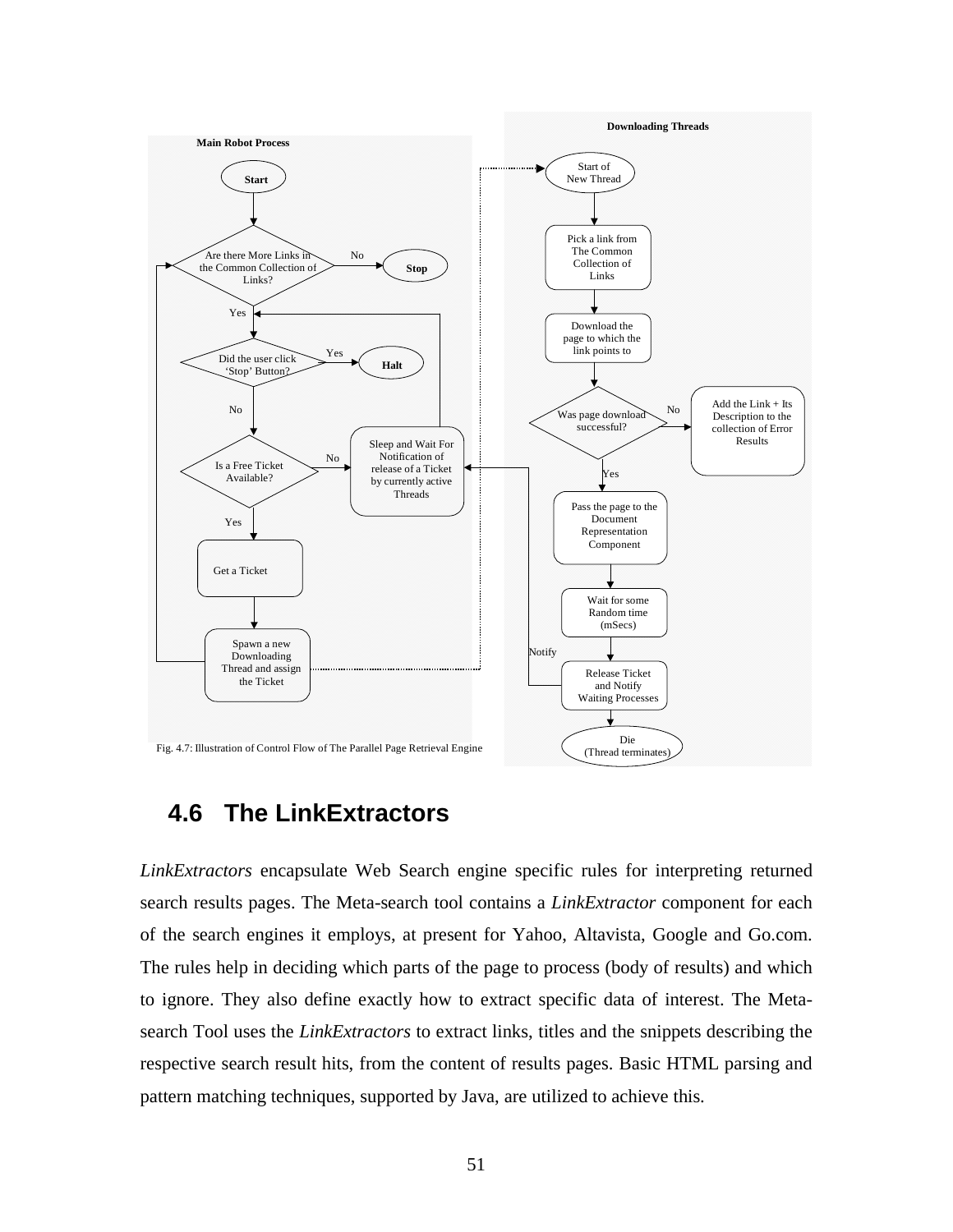The complexity of a *Linkextractor* depends on the page design used by the search engine. It was noticed that specific rules engineered for one Web search engine could not be easily transferred to the other engines, because of a great deal of differences in the way the results from the search engines are formatted. Thus each *LinkExtractor*, to a large extend, required development from scratch. Moreover, if a search engine changes its page design, then its *Linkextractor* module must be modified to be consistent with the changes in page format.

With reference to Fig. 4.1, the *Linkextractors,* for the search engines selected during a query, are invoked as soon as the *Searcher* component is through with retrieving the search results from all the engines. The *Linkextractors* cooperate to build the virtual database of *Common Collection of Links*, ensuring that no entry in the database is a duplicate of another. Each entry consists of the extracted URL, the title (anchor text), the description used by the search engine for the result, the search engine that returned the result and the rank of the result on the search engine. If a *Linkextractor* encounters a URL that is already stored in the database, for example in the case where multiple search engines return a particular link, it simply modifies the relevant entry in the database to include the name of its search engine and the rank of the link according to the engine.

### **4.7 Comparison to Existing Meta-Search Engines**

From the description of the tool, some key differences of the tool from the existing Metasearch engines may be appropriate at this juncture.

Like all the existing popular meta-search engines, such as MetaCrawler<sup>[5]</sup> and Mamma[7], the tool collates the returns of search results from the multiple search engines it queries, removes duplicates, ranks them and returns the results to the user. A significant difference however is the ability of the developed tool to download all individual pages referenced by the search results in order to determine the relevance of results in the context of the query terms used. The mentioned meta-search engines rely on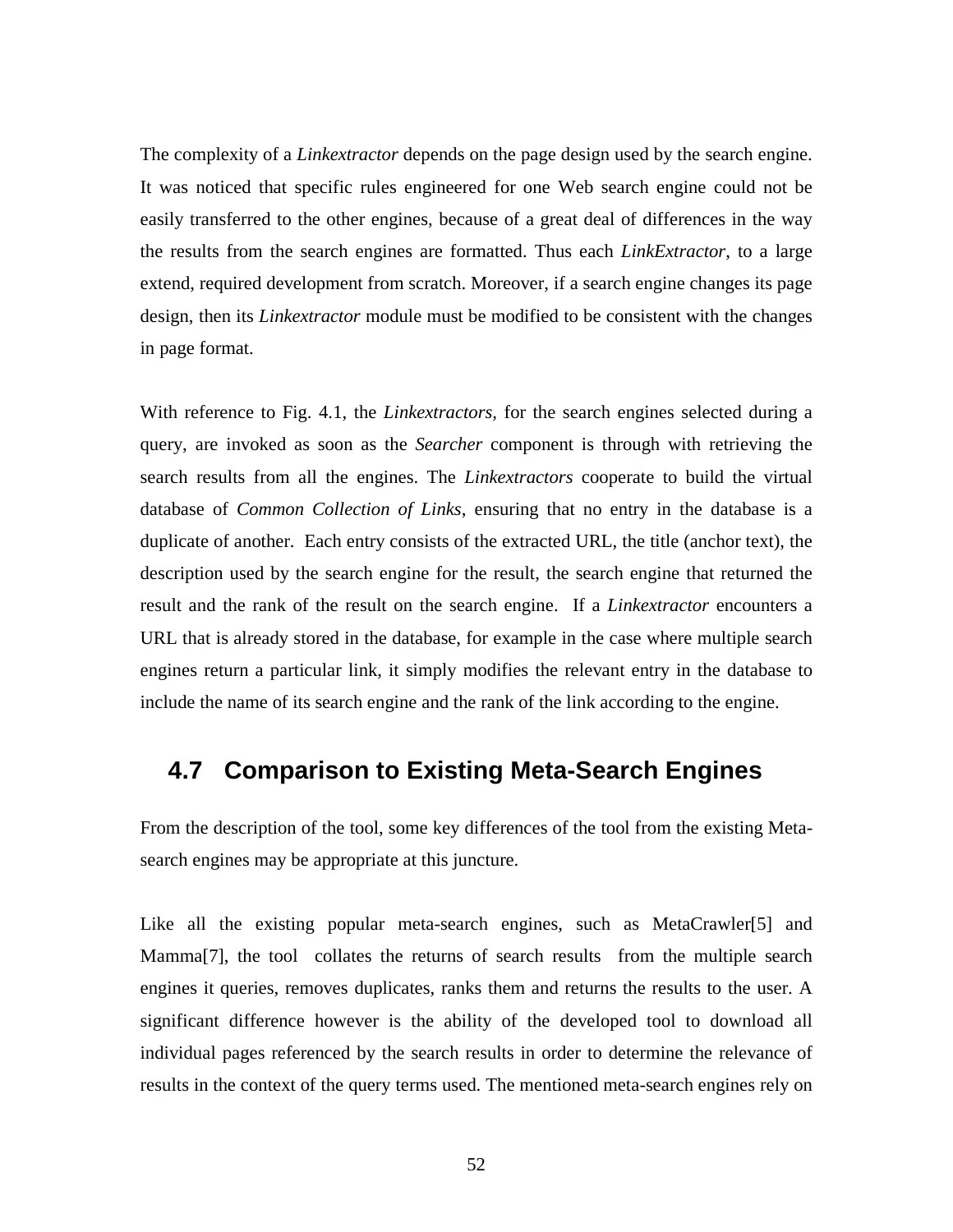the page summaries returned by the search engines they query. It is obvious that the relevance of a page to a query becomes certain only after actually downloading it and extracting the context of the query terms within the page. The feature at the same time ensures that the returned hits point to existing pages and, thus, are not obsolete results from a database that a particular back-end search engine failed to update.

Apart from allowing a user to view and browse through combined search results from multiple search engines it queried, the tool also provides interested users with the means to browse through the search results of the individual engines involved in the query, unlike most meta-search engines which only lists the combined results. The tool also allows the user to view the list of all the hits found with errors, i.e. results found with broken links. Perhaps this feature could be most useful for those wishing to sample the freshness of data in the databases of the search engines they use.

It must be noted however that the intention for the development of the tool was not to discredit, or replace, existing regular search engines or meta-search engines, which actually provide valuable services and indeed attract a variety of users for diverse number of reasons, but rather was a research idea aimed at investigating, and demonstrating where possible, how Web searching can be improved.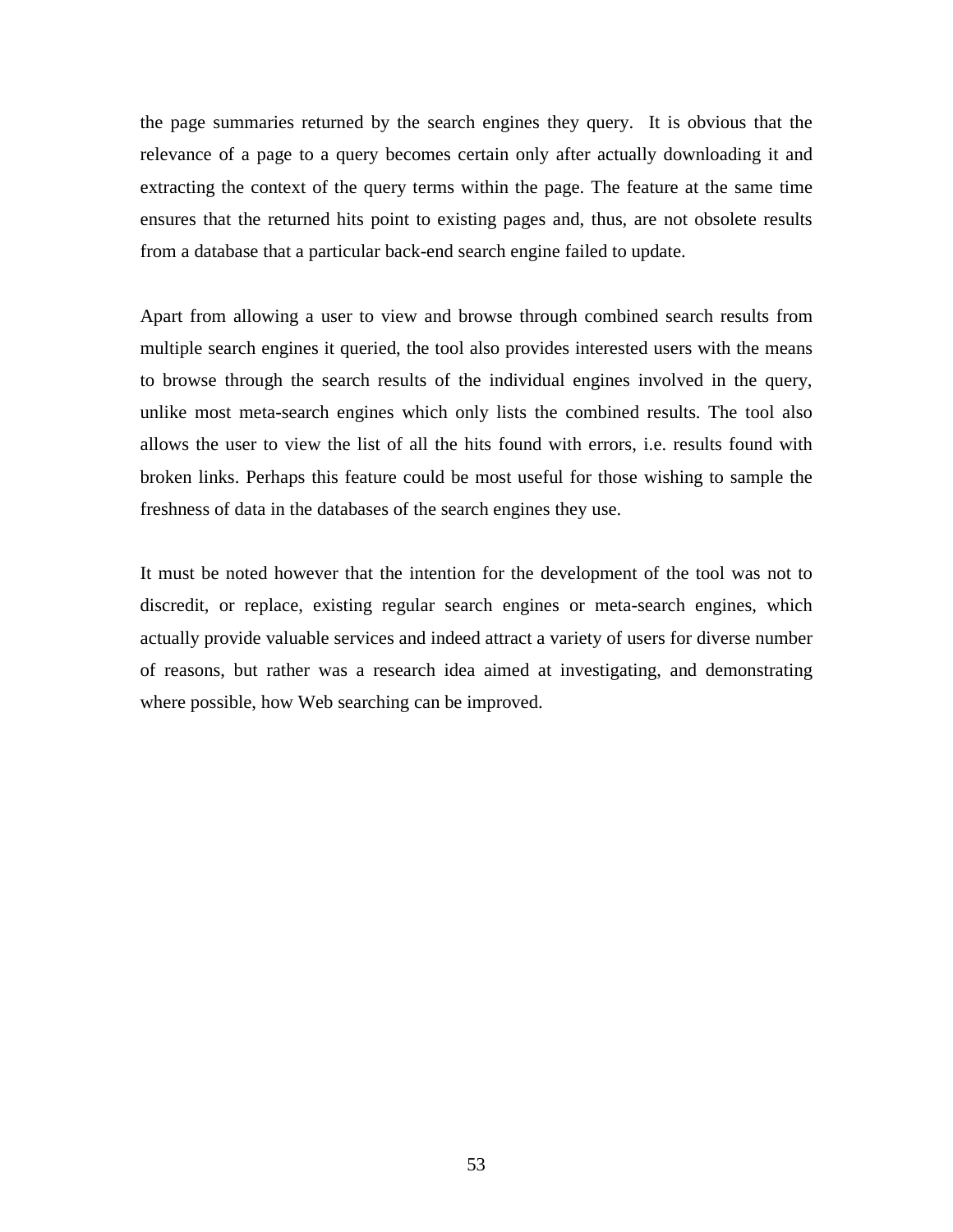# **5. Experiments With the Developed Meta-Search Tool**

Some experiments were informally carried out to study the performance and relative effectiveness of the search engines used by the tool.

# **5.1 Relevance and Quality of Returned Results**

To begin with, determining the relevance or quality of the search results is not easy. Relevance is a measure of pertinence to the initiated query; quality is a measure of value to the user. First difficulty arises from the unavailability of standard test data. Second problem is that quality or relevance of returned results is a highly subjective issue that depends on the user's information need and may vary from user to user. The Meta-search tool simply lists all search results in descending order of their scores, in hope that the most highly scored results (top ranked) would be the most relevant and of value to the user.

While we admit that more robust testing techniques are necessary in order to gain complete insights of search engines, which could also involve an understanding of the aspect of human role in formulating the queries and evaluating results, we believe it is also possible to gain some general insights into search engine performance, with respect to relevance measure used in the design of the developed Meta-search tool, by using some sample data.

A simple evaluation experiment was carried out. In the experiment a set of nineteen simple queries<sup>9</sup> were submitted to the search engines (Yahoo, Google, Altavista and Go.com) on the Meta-search tool. The table in Fig 5.1 shows the collected statistics. The collected statistics were then used to compare tendency of the search engines to return relevant results, the percentage of broken links per search engine and the degree of overlap in search results returned by the engines.

 $\overline{a}$ <sup>9</sup> Buenos Aires, Reykjavik, London, Warsaw, Moscow, Tokyo, Sydney, Mumbai, Washington, Nairobi, India, Africa, America, Europe, Australia, New Zealand, Asia, Russia, Scandinavia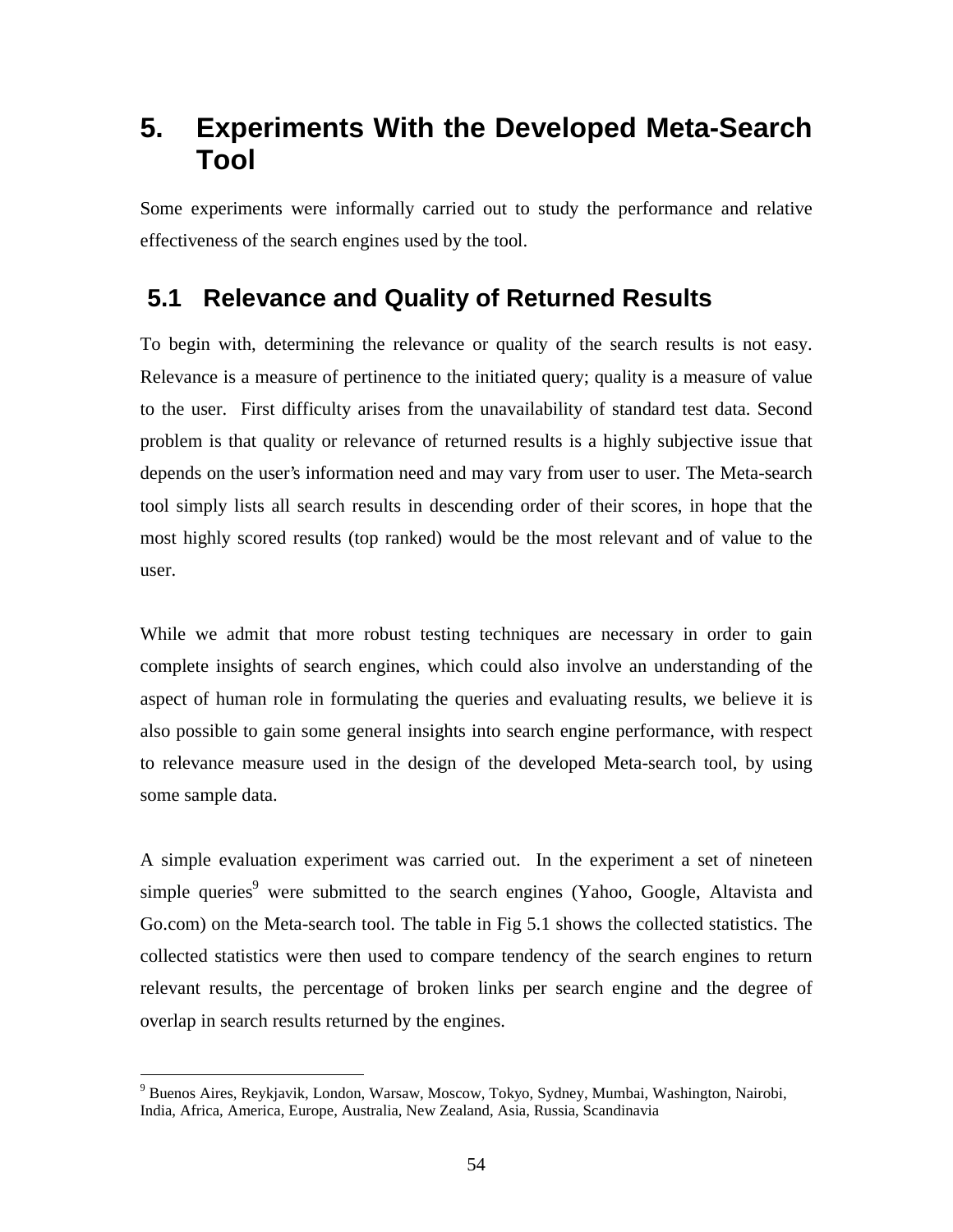|               | $\sigma$ f        |                        | <b>Ranked Results</b> |                   | <b>Duplicate Links</b>      |        |                  |                  |
|---------------|-------------------|------------------------|-----------------------|-------------------|-----------------------------|--------|------------------|------------------|
| <b>Search</b> |                   |                        |                       |                   | (Returned By Other Engines) |        |                  |                  |
| <b>Engine</b> | Total No.<br>Hits | <b>Broken</b><br>Links | Quartile<br>Upper     | Quartile<br>Lower | Yahoo                       | Google | Go.com           | <b>Altavista</b> |
|               |                   |                        |                       |                   |                             |        |                  |                  |
| Yahoo         | 380               | $\overline{7}$         | 78                    | 112               | $\overline{0}$              | 68     | 10               | 31               |
|               |                   |                        |                       |                   |                             |        |                  |                  |
| Go.com        | 285               | 17                     | 74                    | 100               | 10                          | 10     | $\boldsymbol{0}$ | $8\,$            |
|               |                   |                        |                       |                   |                             |        |                  |                  |
| Google        | 190               | 5                      | 61                    | 34                | 68                          | 8      | 10               | 43               |
|               |                   |                        |                       |                   |                             |        |                  |                  |
| Altavista     | 190               | $\overline{7}$         | 56                    | 37                | 31                          | 43     | 8                | $\overline{2}$   |

Fig. 5.1: Experimental Results



Fig 5.2 graphically illustrates the observations made in Fig. 5.1. The bars represent the percentages of the individual search engine results that were found at the upper quartile and at the lower quartile sections in the overall order of combined and ranked search results. From the figure, it can be seen that the ranking algorithm used by the tool has significantly high tendency to rank a higher proportion of Google search engine results as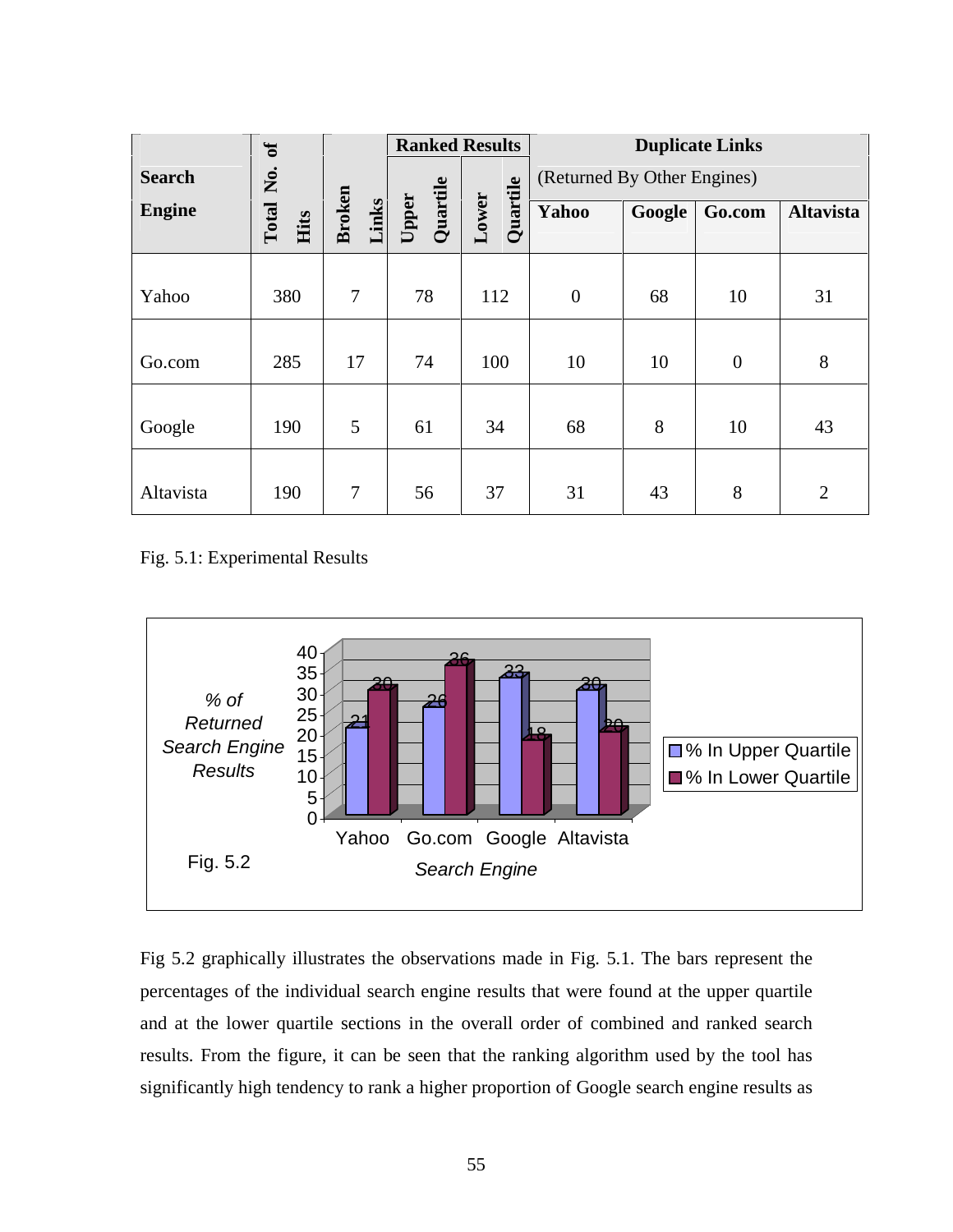more relevant in general (in upper quartile) than the results from Altavista, Yahoo and Go.com. The opposite case is seen with Go.com. Fairly high proportion of the search results returned by Go.com is ranked in the lower quartile. Yahoo on the other hand has the least difference between the percentages of relevant hits (those in upper quartile) and those deemed less relevant (those in lower quartile).

Not surprisingly, the relatively good performance for Google seem to concur with that has been observed in other studies. According to Searchenginewatch [Sulivan, 2002] of May 13, 2002, in which they cite a report where major search engines were ranked by cumulative time spend by users searching for information, they declare, "Google is leading by far over other search engines" – thus making it the most popular search engine. It's not hard to imagine why people would keep going back to a particular search engine, most certainly it is because they always get what they looking for (relevant results). From the same cited metrics, Yahoo is ranked second, Overture (the search engine used by Go.com) ninth. AltaVista is not mentioned though.

According to Google[Google], the page ranking technology they use, PageRank<sup>TM</sup>, goes far beyond the number of times a term appears on a page. Apart from examining certain aspects in the occurrence of search terms on the page's content, they also heavily rely on the uniquely democratic nature of the Web [Google] where the count of links (they call them "Votes") from other Websites pointing to the page are used as an indicator of the page's value. The system is said to have worked so well in producing highly relevant and high quality search results that Google has gained widespread praise.

Search results from Go.com are listings provided by Overture [8]. Overture use what they term Pay-For-Performance™ search. In this strategy, the rank positions of Websites that appear on search listings are greatly influenced by the type of online paid placement package (see [Overture]) that the Website owners are willing to invest in.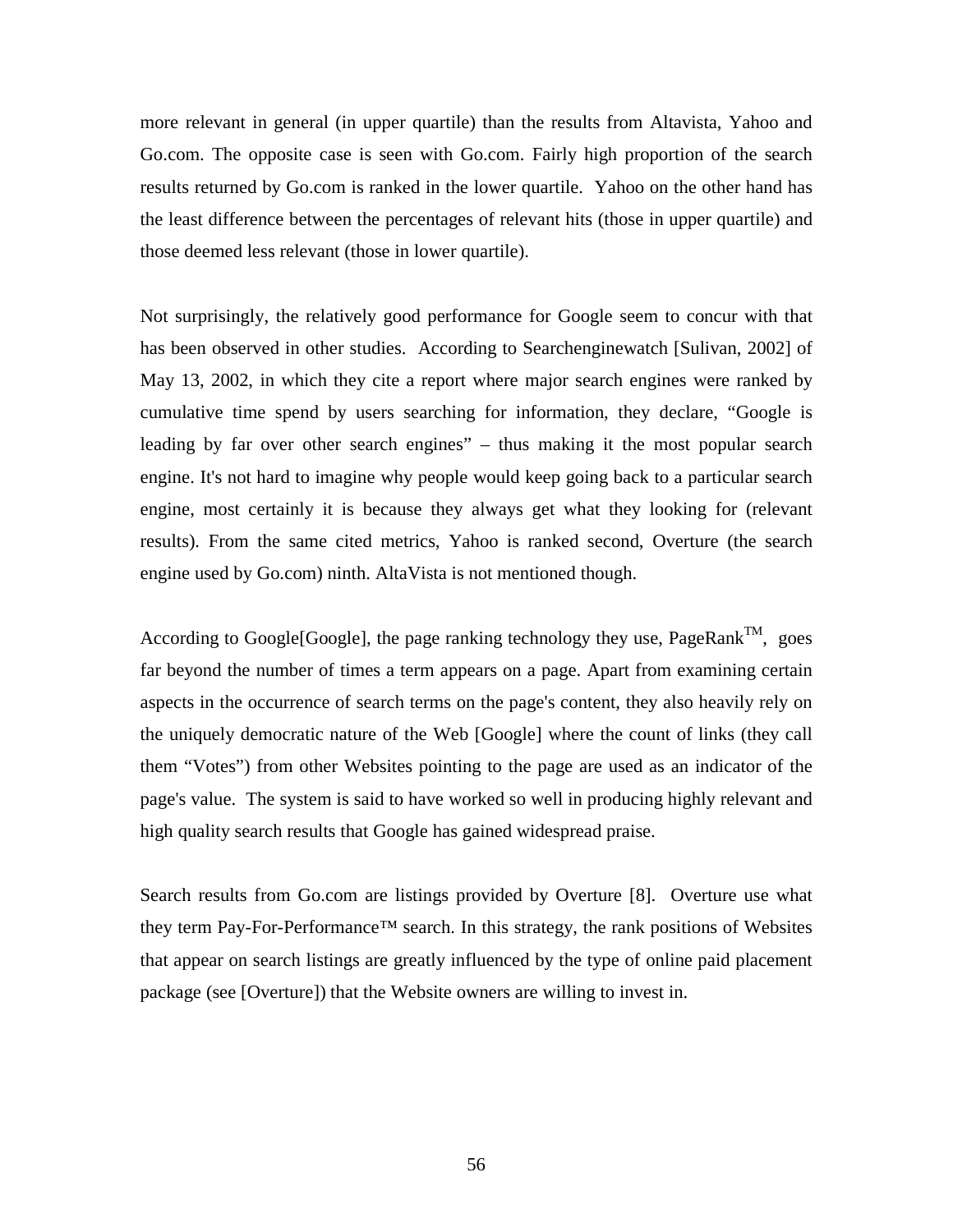The other two search engines, Yahoo and AltaVista, do not give particulars of the page ranking and relevancy checking technology they use. An appropriate comparison cannot therefore be made.



## **5.2 Quality of Returned Hits**

The histogram in Fig 5.3 is based on the observations made in Fig. 5.1. It illustrates the percentage of broken links (bad hits) in the search results obtained from the four search engines. By comparison to the other search engines, a fairly large number of broken links appeared in the results returned by Go.com. Yahoo appears to have taken top quality honors.

A possible explanation may be that the engine Go.com uses refreshes data in its database less often than the other three search engines – Yahoo, Google and Altavista.

# **5.3 Overlap of Results**

The chart in Fig. 5.4 below illustrates the percentage of the returned search results that were found to overlap (i.e. hits returned by at least two search engines) vis-à-vis those found to be unique (hits returned by single search engine), as observed from the experimental data in Fig. 5.1.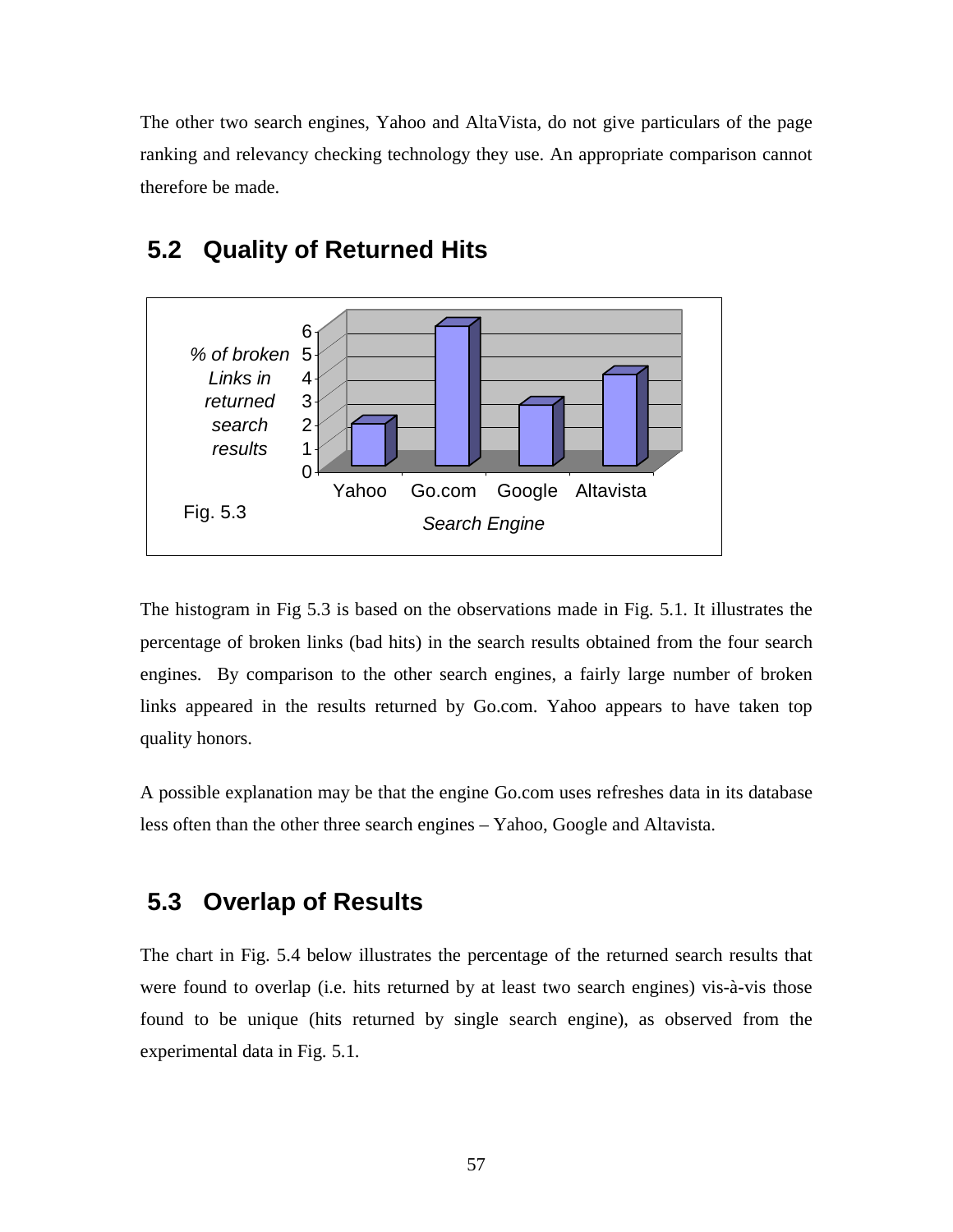

The obtained search results show remarkably little overlap in the hits returned by the different search engines, less than 17% of the search results were found to overlap. This confirms an observation earlier made by Lawrence & Gilles [Lawrence & Gilles, 1999]. If this can be a simple pointer, then it certainly shows the level of improvement one can expect to get by employing several search engines rather than just one.

A notable observation from Fig. 5.4 is the significantly high overlap between search results of Google and those from other search engines, Yahoo and AltaVista, of approximately 7% and 4% respectively. One explanation to this could be a statement at SearchEnginewatch Website: "Yahoo supplements its results with those from Google. If a search fails to find a match within Yahoo's own listings, then matches from Google are displayed. Google matches also appear after all Yahoo matches have first been shown" [SearchEngineWatch, 2002]. The other reasonable explanation can be based on the figures of Search Engine Size Comparisons [SearchEngineWatch, 2001], which show that Google offers the largest collection of Web pages, hence largest coverage of the Web, than any other search engine currently. Thus, the likelihood of overlap in area of Web coverage between Google and other search engines is much higher.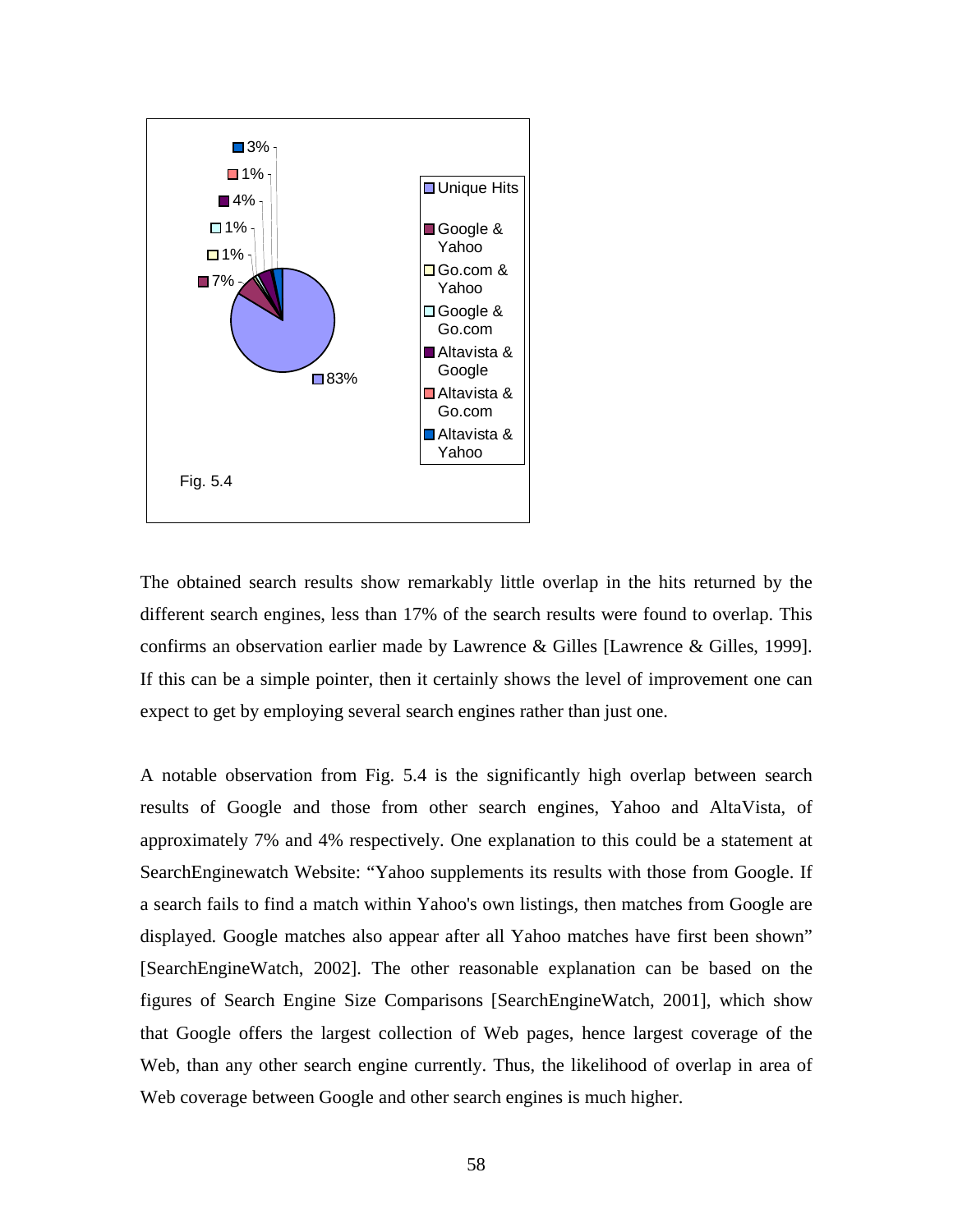Search results for Go.com on the other hand shows a consistently low overlap with those from other search engines, 1% in all cases. By comparison to the rest, this suggests that Go.com is actually more useful when meta-searching, since it has a high tendency to produce unique results that are not generated by the other search engines.

The low overlap with individual search engines represents an opportunity for meta-search engines, and definitely for the Meta-search tool developed for purpose of this thesis. The meta-search engines can recruit multiple search engines to carry out queries then return the best hits from the different search engines, thereby improving performance over what any individual search engine can achieve.

Generally, there are two possible reasons why the search engines tend to have relatively low overlap between their results. First, it could be because the different search engines employ different means of matching queries to relevant documents, thus returning different sets of search results in response to the same query. The other reason could be because the search engines have different indexing coverage of the World Wide Web, which yield highly disjointed results. The later reason is given much weight by [Lawrence & Gilles, 1999].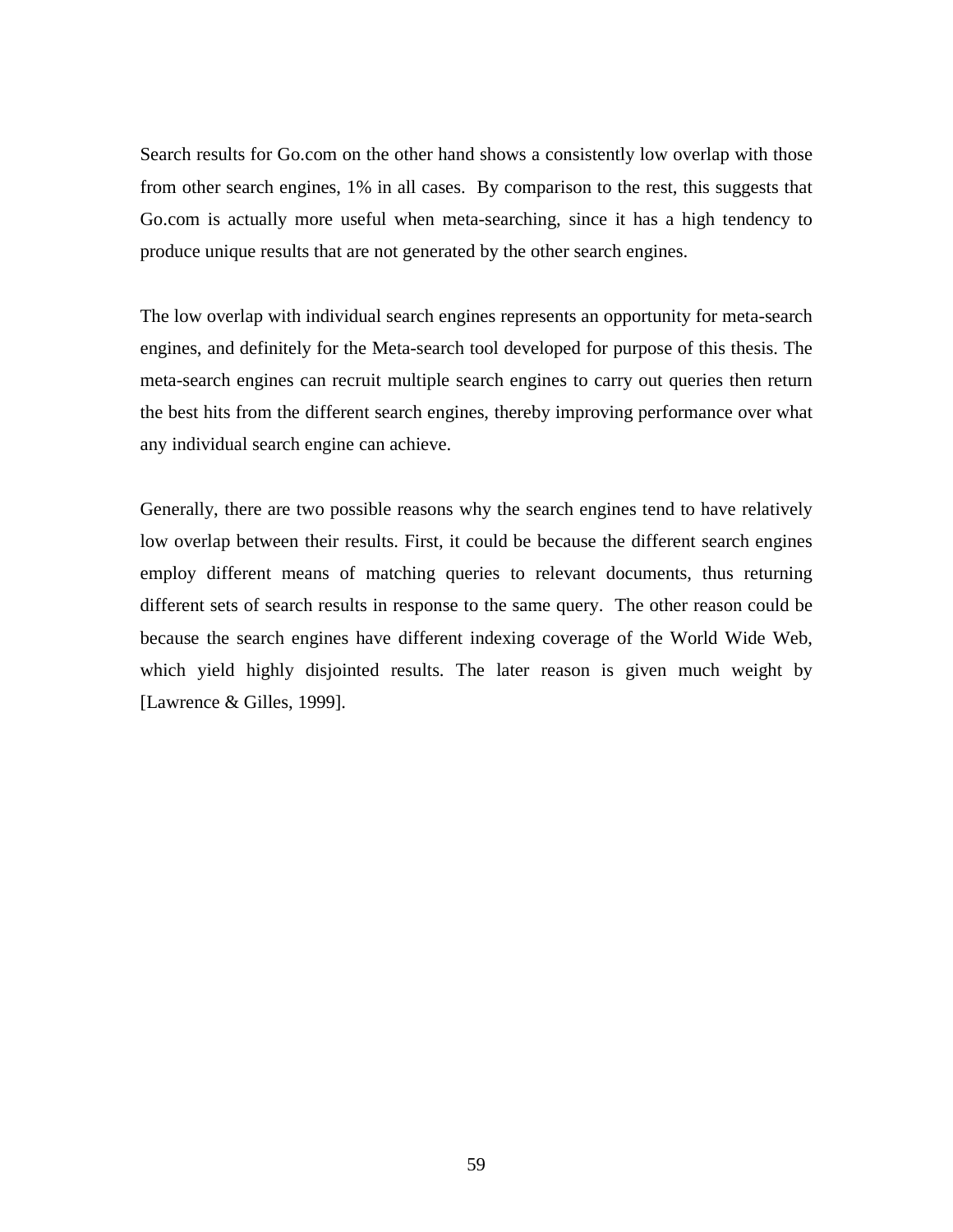# **6. Conclusions and Directions for Future Work**

### **6.1. Summary and Contribution**

This thesis is founded on an attempt to explore alternative techniques to improve upon traditional approaches to Web searching. It was observed that relying on single standard engines has limitations. These limitations were pointed out; they include presence of obsolete data in their databases, limited coverage of the WWW and vulnerability to keyword spamming.

For the purpose of the thesis study, a Meta-search tool was developed. The tool includes, among other features, facilities to enable submission of queries to multiple search engines, combine the various search results, download and analyze each document referenced in search results, eliminate broken links (obsolete links) from the search results, and to show the results ranked by measure of relevance to the user query in context. All aimed at improving efficiency and accuracy of Web searching.

The dominant hypothesis was that by combining the results of various search engines it would be possible to obtain search results that represent a broader portion of the WWW, than if just one search engine were to be used.

It is by retrieving and separately analyzing all the pages referenced by search results that the tool is able to compute the genuine relevance of the results to a query. This also provides a means for non-existent pages (broken links) to be detected and discarded from presentation of results to the user.

The developed Meta-search tool employs Web automatons to perform parallel retrieval of pages for the analysis, in real time. Indeed, the tool demonstrates that on the spot automatic download and analysis of WWW pages, in order to determine match to a query, is possible and can be done within reasonable time.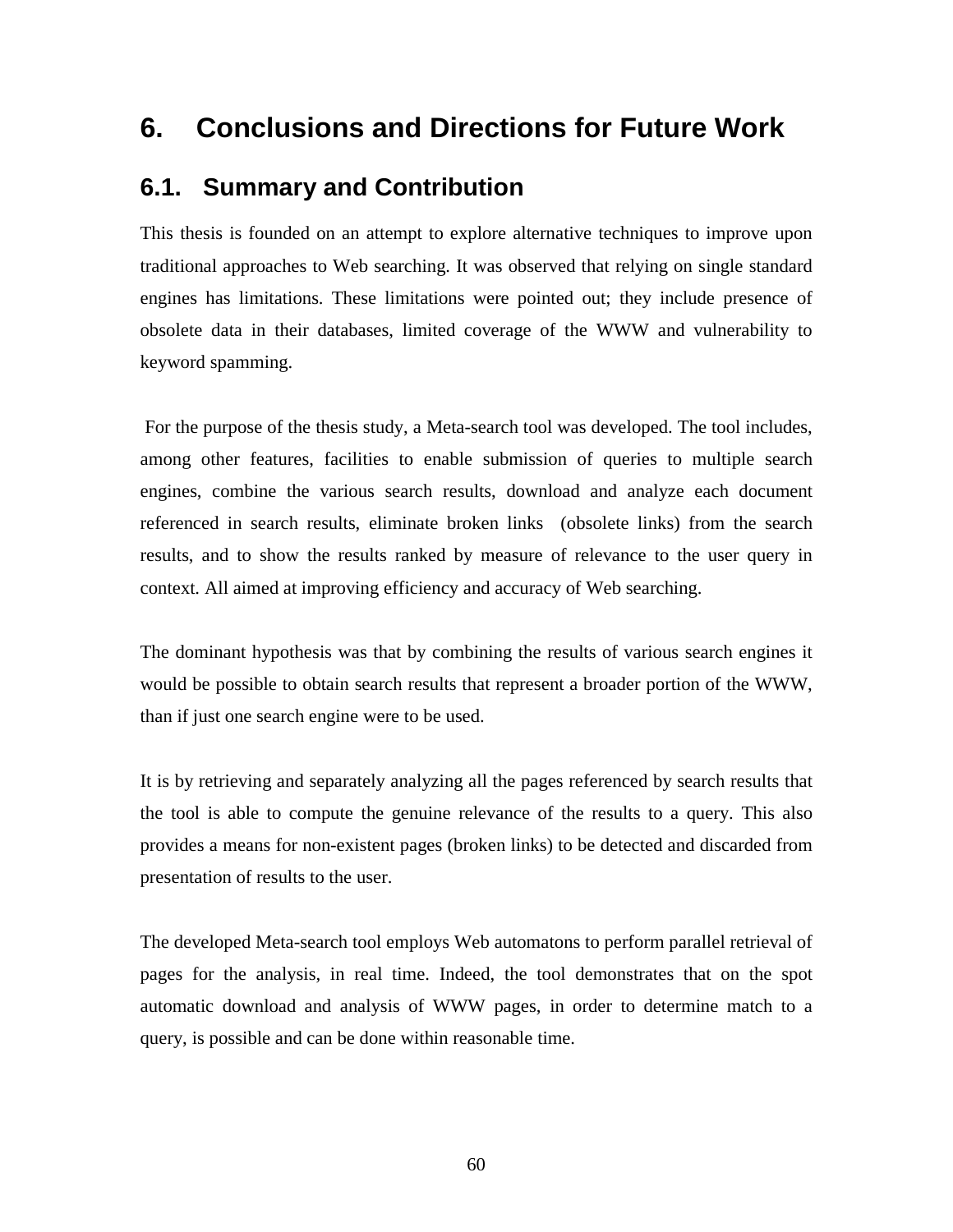Experiments with the tool (in chapter 5) confirm that the hypotheses that formed the basis for the thesis were correct and, also, that desired solutions were attained through the tool. These are as follows:

- $\checkmark$  That searching over multiple engines improves performance over what any individual search engine can achieve. The experiments with the tool show that 83% of combined hits returned by the engines were unique. The tool ranked best hits from the different search engines higher.
- $\checkmark$  That relatively high percentage of obsolete data exists in the databases of some search engines. The tool shows some engines have as high as 6%, as seen in 5.2. The tool was actually able to detect and eliminate these obsolete hits (broken links) from the results.
- $\checkmark$  That the relevance of a page to a query becomes clear only after downloading it and finding the query terms. The presence of high percentage of obsolete data in some engines, as seen in 5.2, is a simple attester to this claim. Undeniably, if some search engines refresh data in their database less often, then supposing that the referenced pages are highly ephemeral, it is possible that a number of the returned links could be pointing to pages that no longer have data that were initially used to index them. The developed tool was capable of downloading and determining the relevance of pages and re-ranking them accordingly. Ranking of results, as seen in 5.1, shows a pattern that seem to be in harmony with that has been observed in other studies: search engines that are known to be good (popular) perform well.

The tool comprises an intuitive user interface. Among other features, the interface can allow a user to view and browse through combined search results. Unlike most metasearch engines, it also provides a user with the means to browse through the search results of the individual search engines involved in a query.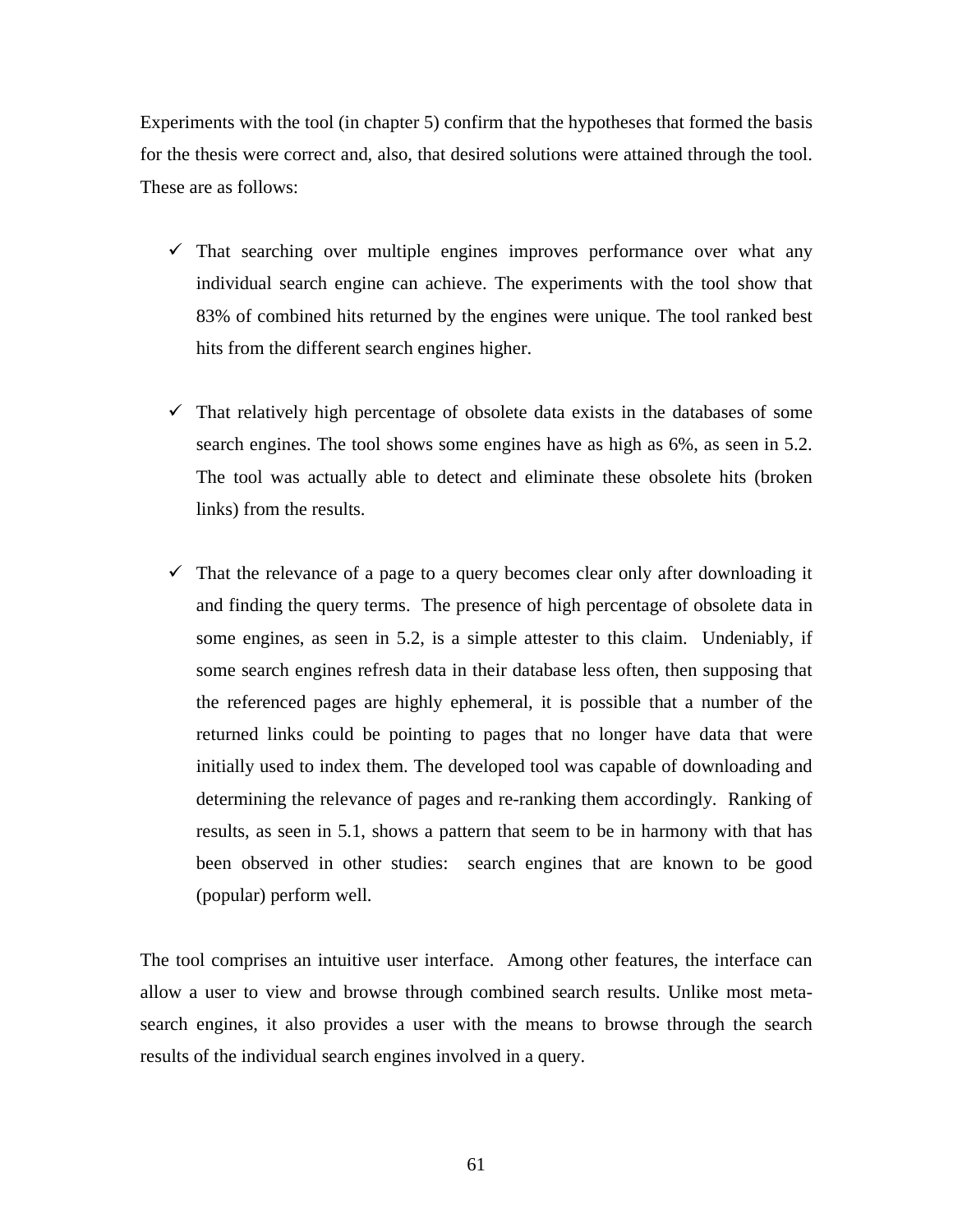The tool is simply an archetype at present though. It is however hoped that this would lead to further refinements and progress towards the ideal: that is, a search tool that returns the most relevant and accurate results from a broad Web search, and that is also fast, efficient and easy to use.

## **6.2 Directions for Future Work**

The demonstrations made in the thesis may be further improved in a number of areas.

One such area is in the ranking algorithm used. Vector model is resilient and has been proven by consensus to be either superior or almost as good as other known alternatives [Baeza-Yates & Ribeiro-Neto, 99] as a ranking strategy with general collections. It is also simple and fast. This motivated the choice of the model in the implemented ranking algorithm. However, in a Web environment apart from keywords counts, which the Vector model uses, other factors may also be useful in determining importance of a page, such as the relative popularity of the page (as seen in the case of Google's PageRank<sup>TM</sup> [Google]). Simple keyword count may also be enhanced by incorporating provisions for concept based matching, such as use of automatic thesauri. These could be considered for integration in future enhancement of the tool.

The tool can download and successfully compute ranks for HTML documents, and to some extend XML documents, at present. The Web however has other document formats such as PDF, or the formats associated with Multimedia files (Images, Sounds, Video), which require further investigations on how their information content can be handled.

The developed Meta-search tool relies on the back-end search engines for the principal and vital service of searching for information on the Web. The underlying content are owned by the respective engines and may be protected by copyright and other intellectual property or proprietary rights, which stipulate the terms of use. Deployment of such a tool therefore requires an amiable agreement with the search engines.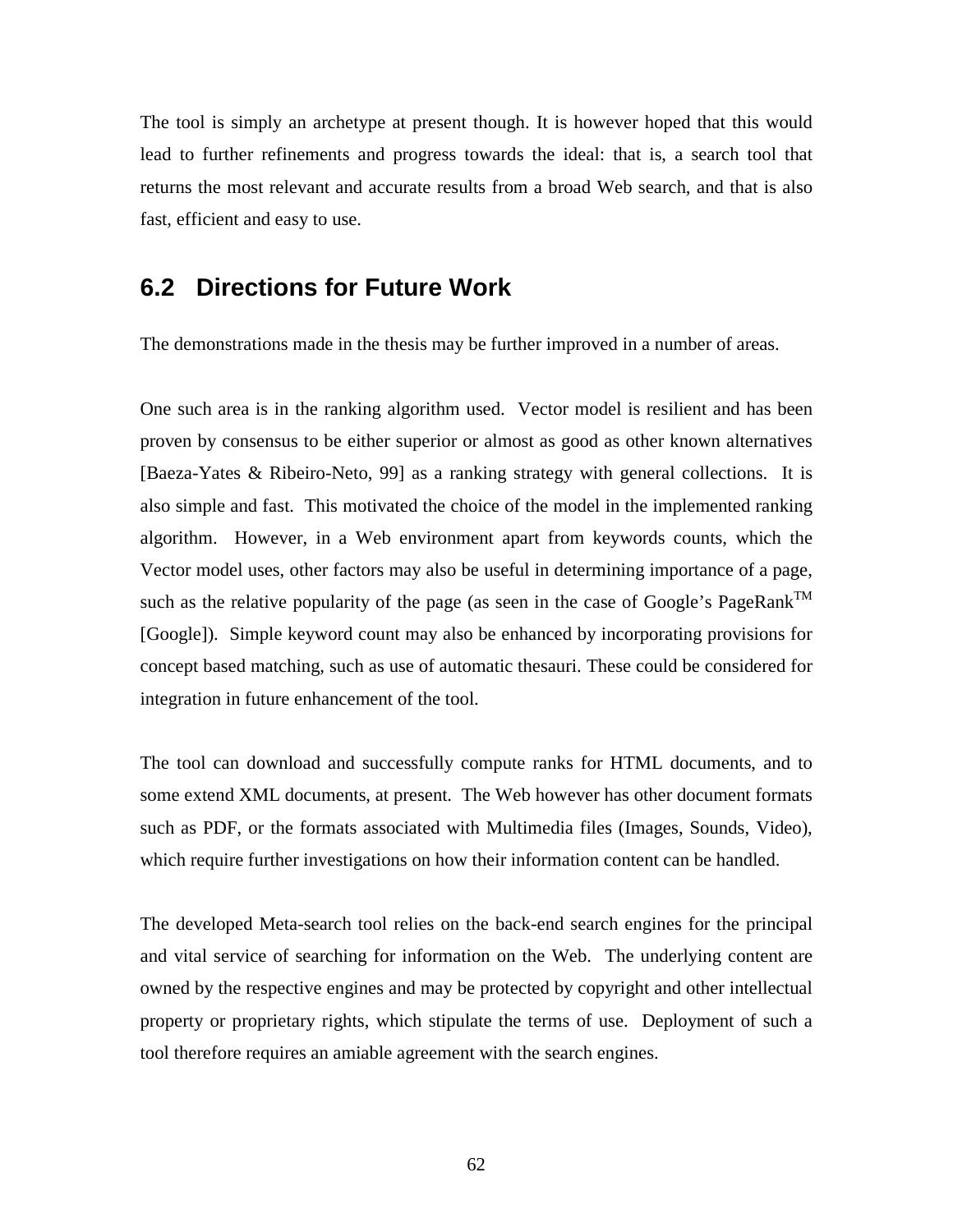# **7. References**

- [1] http://www.google.com
- [2] http://www.go.com
- [3] http://www.altavista.com
- [4] http://www.yahoo.com
- [5] http://www.metacrawler.com
- [6] http://www.dogpile.com
- [7] http://www.mamma.com/
- [8] http://www.overture.com
- 1. [Annunziato]. Dr. Jose Annunziato. *A Review of Robots, Spiders and Worms*. Available online: http://www.cs.uml.edu/~jannunzi/umass/96/spring/web/midterm/paper2/paper2.ht ml
- 2. [Baeza-Yates & Ribeiro-Neto, 99]. Baeza-Yates R. and B. Ribeiro-Neto. *Modern Information Retrieval.* Addison-wesley, Reading, MA, 1999.
- 3. [Bailey, et al] Peter Bailey et al. *Dark Matter on the Web*. Australian National University, Canberra ACT, Australia. Available online: http://www9.org/final-posters/poster30.html
- 4. [Bergman, 2001]. Michael K. Bergman. *The Deep Web: Surfacing Hidden Value*. BrightPlanet, September 2001. Available online: http://www.brightplanet.com/deepcontent/tutorials/DeepWeb/deepwebwhitepaper .pdf
- 5. [Berners-Lee]. Tim Berners-Lee. *WorldWideWeb – Summary*. Available online: http://www.w3.org/Summary.html
- 6. [Bharat & Andrei, 1997]. Krishna Bharat and Andrei Broder. *A technique for measuring the relative size and overlap of public Web search engines*. DIGITAL, Systems Research Center, Palo Alto, U.S.A. Available online: http://www7.scu.edu.au/programme/fullpapers/1937/com1937.htm#Brake97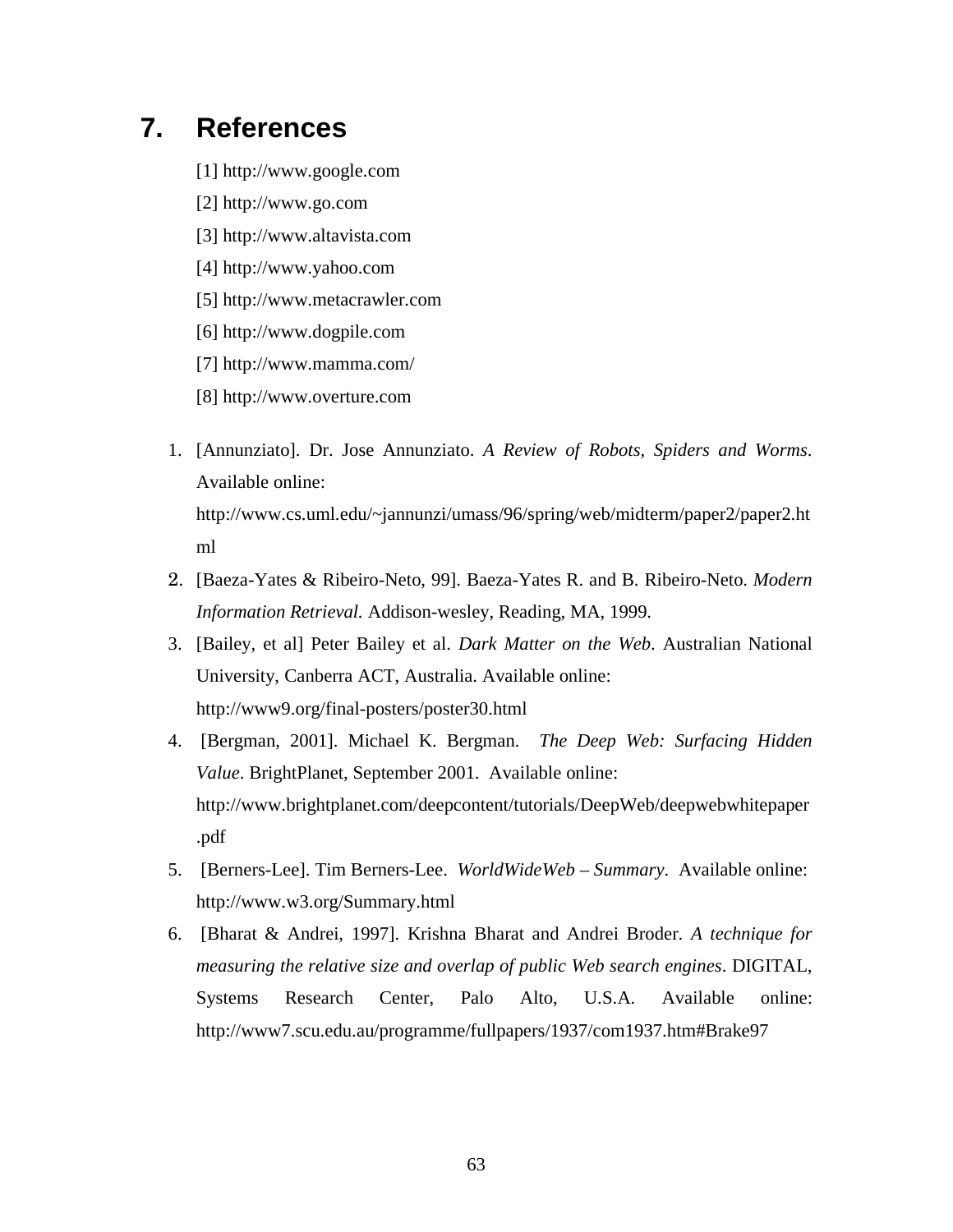- 7. [Callan et al, 1995]. J. Callan, Z. Lu and W. B. Croft. *Searching Distributed Collections With Inference Networks*. Proceedings of 18 th ICRD in IR, 1995.
- 8. [Chakrabarti]. Soumen Chakrabarti. *Focused Crawling: The quest for topic specific portals*. Available Online: http://www.cs.berkeley.edu/~soumen/focus/
- 9. [Christos & Oard]. Christos Faloutsos and Douglas Oard. *A Survey of Information Retrieval and Filtering Methods*. University of Maryland, Maryland, USA. Available online: http://www.enee.umd.edu/medlab/filter/papers/survey.ps
- 10. [Durfee, et. al, 1989]. Durfee E. et al. *Trends in Cooperative Distributed Problem Solving*. IEEE Transactions on Knowledge and Data Engineering, 1989.
- 11. [Eagan & Laura, 1996]. Ann Eagan and Laura Bender. *Spiders and Worms and Crawlers, Oh My. Untangling the Web*. 1996 University of Arizona, Tucson, April 26. Available online: http://www.library.ucsb.edu/untangle/eagan.html.
- 12. [Eichmann]. David Eichmann. *Ethical Web Agents*. University of Houston. Available Online: http://archive.ncsa.uiuc.edu/SDG/IT94/Proceedings/Agents/eichmann.ethical/eich mann.html
- 13. [Etzioni & Weld, 1995]. Oren Etzioni & Daniel S. Weld. *Intelligent Agents On The Internet: Fact, Fiction, And Forecast.* University of Washington Seattle, 1995. Available online: http://www.cs.washington.edu/homes/weld/papers/ieee-expert.pdf
- 14. [Genesereth & Rosenschein, 1994]. Rosenschein, J. S. and Genesereth, M. R. *Deals among rational agents*. In Proceedings of the Ninth International Joint Conference on Artificial Intelligence (IJCAI-85), page 91-99, Los Angeles, United States, 1994.
- 15. [Google]. *Google Technology, Page Rank Explained.* Available at: http://www.google.com/technology/index.html
- 16. [Green et al, 1997]. Shaw Green et al. *Software Agents: A review*. Trinity College, Dublin, 1997. Available online: http://citeseer.nj.nec.com/cache/papers/cs/368/http:zSzzSzwww.cs.tcd.iezSzresear ch\_groupszSzaigzSziagzSzpubreview.pdf/green97software.pdf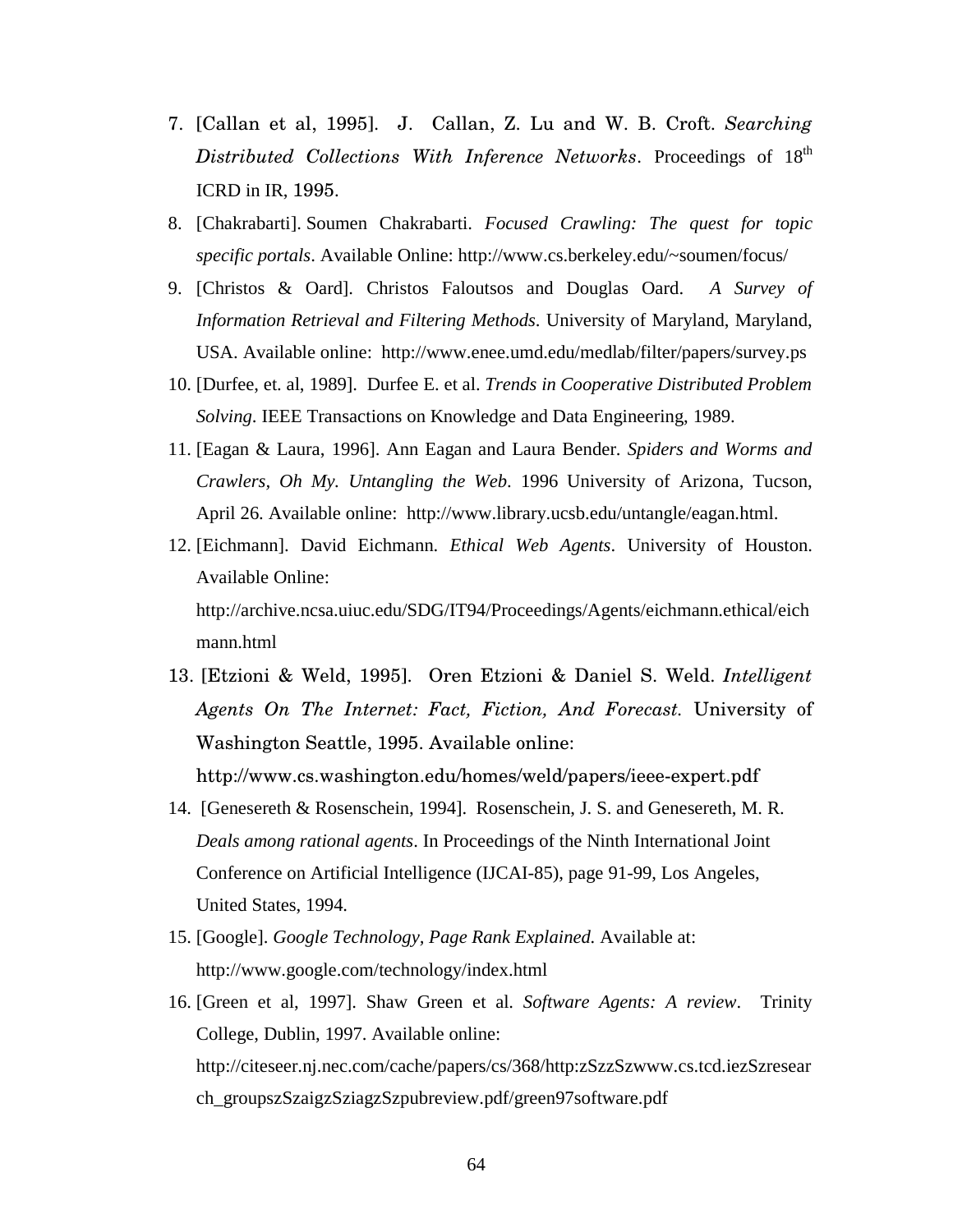- 17. [GVU, 1999]. *GVU's 8th WWW User Survey*. GVU Center, Georgia Institute of Technology, Atlanta, 1999. Available online: http://www.gvu.gatech.edu/user\_surveys/survey-1997-10/
- 18. [Kass et al, 1992]. Kass, Robert and Stadnyk, Irene. *Modeling Users' Interests in Information Filters*. Communications of the ACM, Dec. 1992, Vol. 35, No. 12.
- 19.[Koster, 1993]. Koster, M. *Guidelines for Robot Writers*. Nexor Corp. Available Online: http://www.robotstxt.org/wc/guidelines.html.
- 20. [Koster, 1995]. Koster, Martijn. *Robots in the Web: threat or treat*? 1995. Available online: http://www.robotstxt.org/wc/threat-or-treat.html
- 21. [Lawrence & Gilles, 1999]. Steve Lawrence and C. Lee Giles. *New 1999 study on the accessibility and distribution of information on the Web*. NEC Research Institute, 1998. Available online:

http://www.neci.nec.com/homepages/lawrence/websize.html

- 22.[Lee et al, 1996]. Lee D. et al. *Effectiveness of Document Ranking and Relevance Feedback Techniques*. University of Science and Technology, Clear Water Bay, Hong Kong, January, 1996.
- 23. [Najork & Wiener, 2001]. Marc Najork and Janet L. Wiener. *Breadth-first search crawling yields high-quality pages*. Compaq Systems Research Center, Palo Alto, CA, USA. 2001. Available Online: http://www10.org/cdrom/papers/208/
- 24. [Notess]. Greg R. Notess. *Comparing Internet search engines*. Montana State University. Available online: http://www.csu.edu.au/special/online99/proceedings99/103a.htm
- 25. [Nwana, 1996]. Hyacinth S. Nwana. *Software Agents: An Overview*. Knowledge Engineering Review, Vol. 11, No 3, pp.1-40, Sept 1996. Cambridge University Press, 1996. Available online:

http://193.113.209.147/projects/agents/publish/papers/agentreview.htm

26. [Overture]. *Overture Premium Listings™.*

http://www.overture.com/d/USm/about/advertisers/ays\_reach.jhtml

27. [Pinkerton, 1994]. Brian Pinkerton. *Finding What People Want: Experiences with the WebCrawler*. Presented at the Second International WWW Conference in 1994. Available online: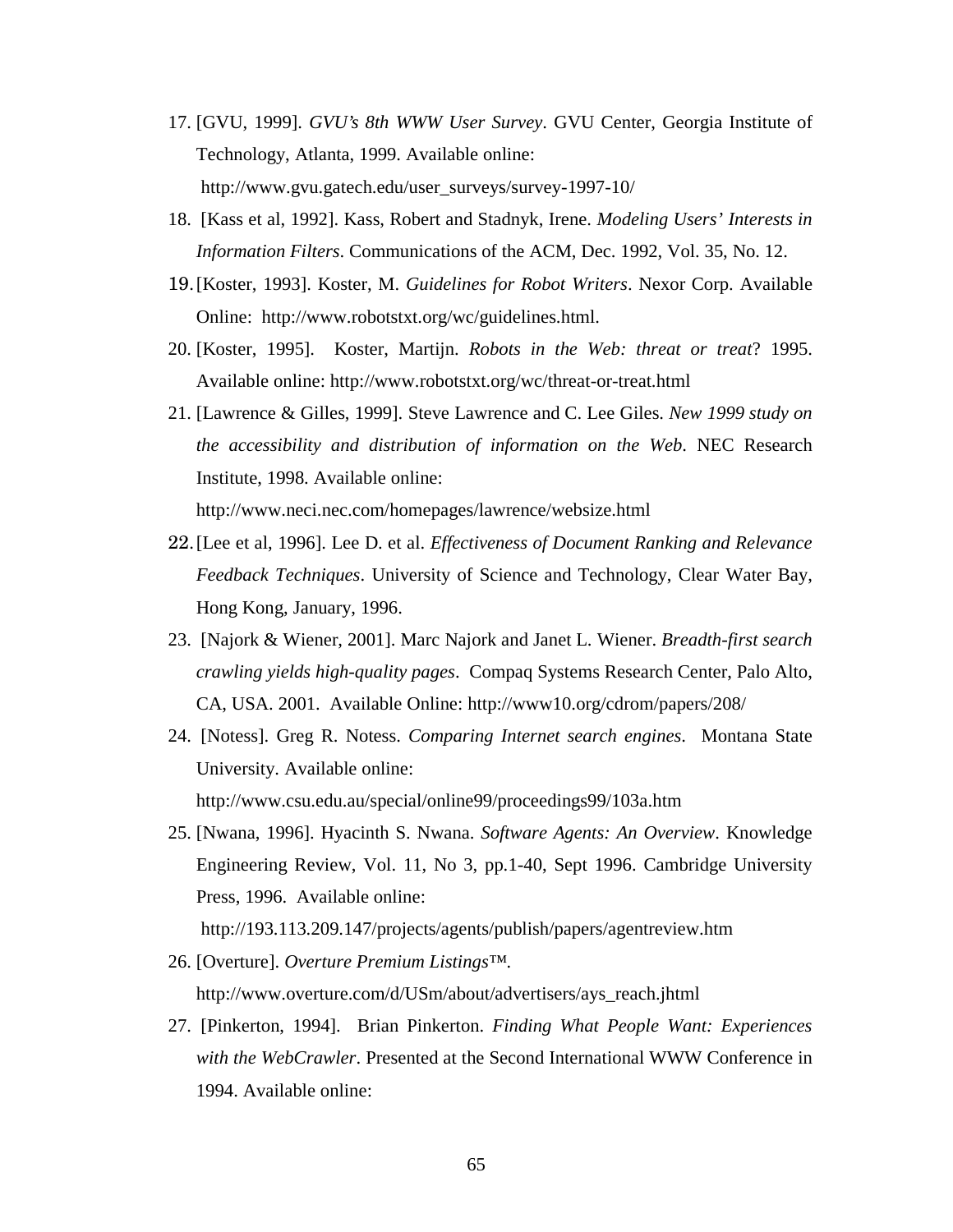http://www.thinkpink.com/bp/WebCrawler/WWW94.html

- 28. [Powel & Wicke, 1995] Bob Powel and K. Wicke. *Atlas to the World Wide Web*. Zift-Davis, Emerville, California, NewYork, 1995.
- 29. [Prosise, 1996]. Jeff Prosise. *Crawling the Web: A guide to robots, spiders, and other shadowy denizens of the Web.* PC Magazine, July 1996.
- 30. [RDU, 1995]. Resource Discovery Unit. *Resource Discovery--A Definition*. Resource Discovery Unit, DSTC Ltd, 1995. Available Online: http://www.dstc.edu.au/ RDU/RD-Defn/
- 31. [Ressler, 2000]. Sandy Ressler. *The Art of Electronic Publishing: The Internet and Beyond*. Prentice-Hall, Inc, Upper Saddle River, New Jersey, 2000. Chapter online:

http://www.prenhall.com/electronic\_publishing/html/chapter1/01\_4.html

- 32.[Salton, et.al]. Salton G. et al. *A vector Space Model for Automatic Indexing*. Communication of the ACM, November 1975.
- 33.[Salton & Buckley, 1987]. Salton G., Buckley C. *Term Weighting Approaches in Automatic Text Retrieval.* Cornel University. New York. November 1987.
- 34. [Stone & Manuelo, 1997]. Peter Stone and Manuela Veloso. *Multiagent Systems: A Survey from a Machine Learning Perspective*. Carnegie Mellon University, Pittsburgh, USA. Available Online:

http://www-2.cs.cmu.edu/afs/cs/usr/pstone/public/papers/97MAS-survey/revisedsurvey.html

- 35. [Sullivan, 2001]. Danny Sullivan. *Search Engine Submission Tips*. Available online: http://searchenginewatch.com/webmasters/
- 36. [Sullivan, 2002]. Daniel Sullivan]. *Google Tops In "Search Hours" Ratings*. The Search Engine Report, May 13, 2002. Available online: http://searchenginewatch.com/sereport/02/05-ratings.html
- 37. [SearchEngineWatch, 2001]. *Search Engine Sizes*. Dec. 18, 2001. Available online: http://www.searchenginewatch.com/reports/sizes.html
- 38. [SearchEngineWatch, 2002]. *The Major Search Engines.* Jan. 22, 2002. Available online: http://searchenginewatch.com/links/major.html.